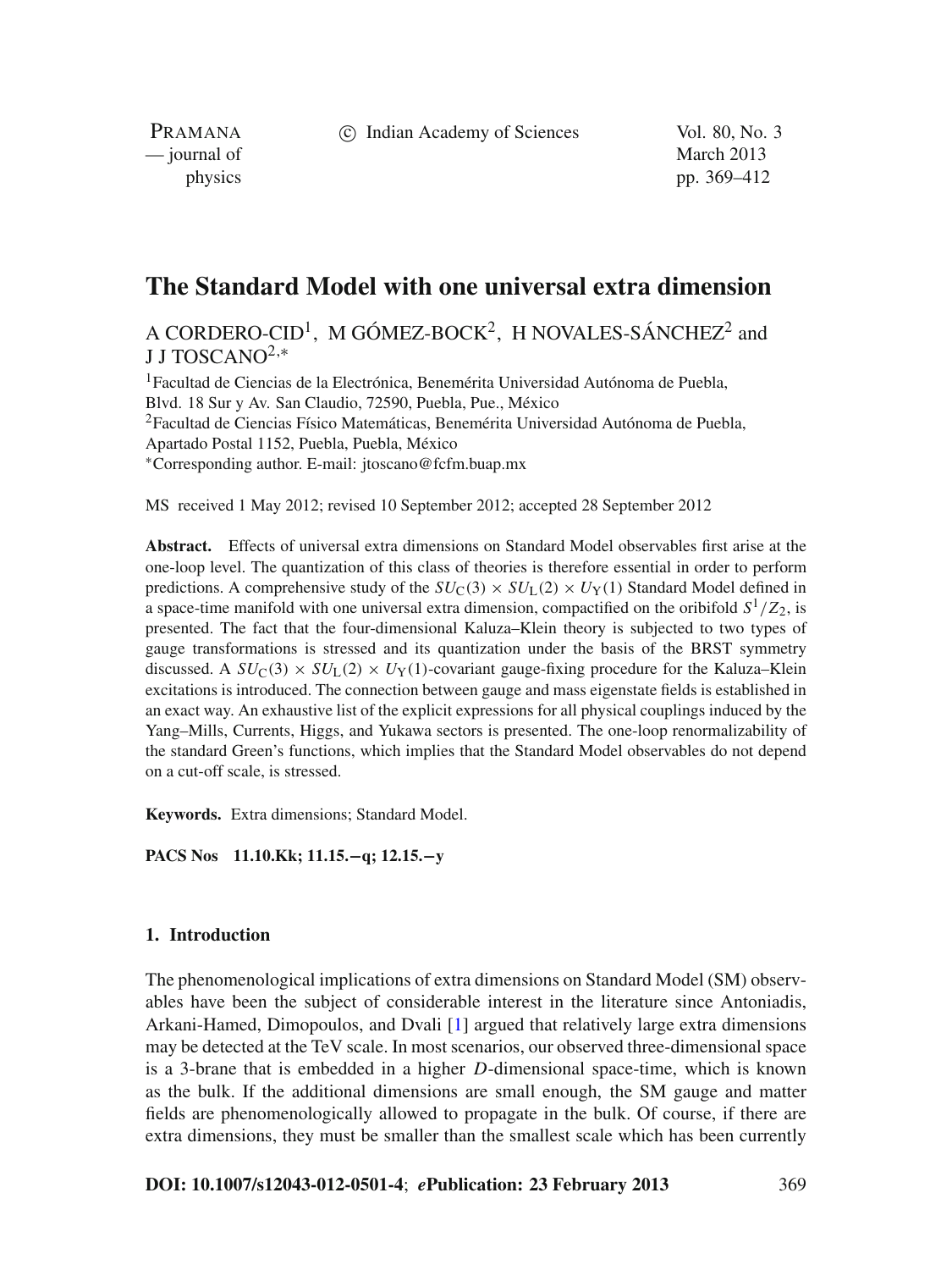explored by experiments. In this work, we shall focus on a generalization of the SM to five dimensions in the universal extra-dimensional (UED) context [\[2](#page-42-1)], which means that all the SM fields are allowed to propagate in the extra dimension. There is interesting physics associated with the UED context and phenomenological studies within such framework have comprehended, among other issues, dark matter [\[3](#page-42-2)], neutrino physics [\[4](#page-42-3)], Higgs physics  $[5-8]$  $[5-8]$ , and flavour  $[9-12]$  $[9-12]$ . Other investigations dedicated to phenomenological implications on hadron and linear colliders have also been done [\[13](#page-42-8)]. In the present paper we shall assume that the fifth dimension is compactified on the  $S^1/Z_2$  orbifold with radius *R*. As a result of compactification, each of the field expands into a series of states known as a Kaluza–Klein (KK) tower, with the individual KK excitations being labelled by mode numbers and the SM fields corresponding to the zero modes. It is well known that gauge theories in more than four dimensions are not renormalizable in the Dyson's sense, so that they must be recognized as effective theories that are embedded within some other consistent UV completion, such as string theories. The nonrenormalizable nature of higher-dimensional theories arises from the fact that their coupling constants are dimensionful. Although at the level of the four-dimensional theory the coupling constants are dimensionless and the corresponding Lagrangian does not involve interactions of canonical dimension higher than four, the nonrenormalizable character manifests itself through the infinite multiplicity of the KK modes. So, the effective theory must be cut off at some scale  $M_s$ , above which the fundamental theory enters. In a recent paper  $[14]$ , we examined the gauge structure and quantization of the four-dimensional KK theory that arises from a five-dimensional pure Yang–Mills theory, after dimensional reduction. In particular, we showed that this theory is subjected to satisfy two types of gauge transformations, namely, the standard gauge transformations, which are obeyed by the zero mode gauge fields  $A_{\mu}^{(0)a}$ , and local gauge transformations, which we called nonstandard gauge transformations, to which are subjected the KK excitations  $A_{\mu}^{(n)a}$  [\[14](#page-43-0)]. In that paper, we also showed that the SM, or light, Green's functions (Green's functions whose external legs are all zero KK modes or, equivalently, SM fields) are renormalizable at the one-loop level. More recently, this fact was proven explicitly through the direct integration of the heavy KK excitations [\[15\]](#page-43-1). The cut-off insensitivity of light Green's functions at the oneloop level, which seems to be exclusive of UED models with one extra dimension, has already been pointed out in previous studies on some electroweak observables [\[2](#page-42-1)[,6](#page-42-9)[,16\]](#page-43-2) and verified very recently [\[17](#page-43-3)] for the case of one-loop radiative corrections to the trilinear  $WW\gamma$  and  $WWZ$  vertices. One peculiarity of UED models is that the tree-level couplings among KK excited modes and zero modes involve strictly two or more KK excitations. This means that electroweak observables are insensitive to virtual effects of KK excitations at tree-level, although they can receive contributions at the one-loop level or higher orders. The main goal of this work is to present a comprehensive study of the vertices involved in the theory. This theory would serve as a basis to estimate, in an unambiguous way, the impact of extra dimensions on electroweak observables. We shall present a detailed study of the tree-level structure of the four-dimensional KK theory. In the literature [\[9](#page-42-6)[,10](#page-42-10)[,17](#page-43-3)[–19](#page-43-4)] lists of couplings and Feynman rules derived in the UED framework are available. Moreover, some gauge-fixing schemes have been proposed [\[14](#page-43-0)[,18](#page-43-5)[,20\]](#page-43-6). Our results comprise a complete list of the Lagrangians characterizing the vertices generated by the compactified theory, including the definition of a gauge-fixing procedure for both the SGT and the NSGT.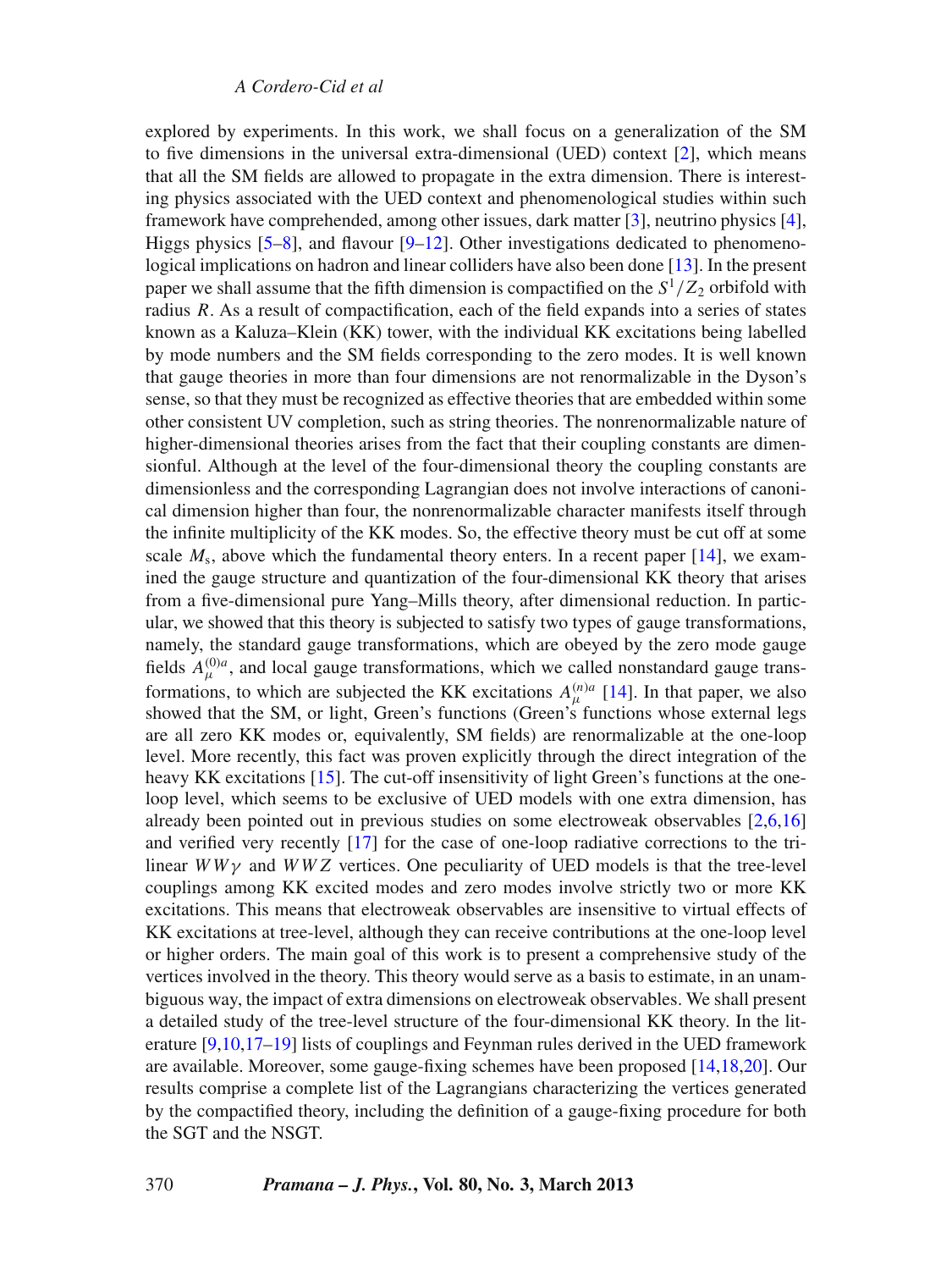The rest of the paper is organized as follows. In [§2,](#page-2-0) the structure of the five-dimensional SM and the compactification of the extra dimension, including a gauge-fixing procedure, are discussed, whereas, in  $\S$ 3, a detailed list of the physical vertices of the theory is presented. In [§4](#page-34-0) the conclusions are presented. Finally, some technical details are presented in appendices.

# <span id="page-2-0"></span>**2. The Standard Model in five dimensions**

Consider the SM defined in a five-dimensional flat space-time, in which the fifth coordinate is compactified as a circle of radius *R*. From here on, the standard four-dimensional coordinates will be denoted by *x*, whereas the fifth-dimension coordinate will be represented by *y*. In the context of UED, one assumes that all fields and gauge parameters [\[20a\]](#page-43-7) are periodic functions on this coordinate and expands them in Fourier series with respect to it. In general, for a given field or gauge parameter, one has

$$
\varphi(x, y) = \frac{1}{\sqrt{2\pi R}} \varphi^{(0)}(x)
$$
  
+ 
$$
\sum_{n=1}^{\infty} \left[ \varphi^{(n)+}(x) \cos\left(\frac{ny}{R}\right) + \varphi^{(n)-}(x) \sin\left(\frac{ny}{R}\right) \right],
$$
 (1)

where the zero mode  $\varphi^{(0)}(x)$  is identified as the corresponding four-dimensional SM field and the  $\varphi^{(n)\pm}$  ones are recognized as its KK excitations. Since, in general, not all the zero modes of the Fourier series have an SM counterpart, as is the case of, for example, the fifth component of the gauge fields, it is desirable to eliminate some of these degrees of freedom by imposing extra symmetries acting on the fifth coordinate. One possibility is to demand that the fields of the theory obey some definite parity property under the reflection *y* → −*y*. If we impose that the five-dimensional fields are even under reflection, only the zero mode and the  $\varphi^{(n)}$  coefficients appear in the corresponding Fourier series, whereas if we require that such fields are odd, only the  $\varphi^{(n)}$  components are present in the series. To implement this symmetry, one replaces the circle  $S^1$  by the orbifold  $S^1/Z_2$  in which *y* is identified with −*y*. In this work, we shall use this orbifold construction to eliminate some degrees of freedom.

As already mentioned, theories in more than four dimensions are not renormalizable in the Dyson's sense. Consequently, there is no limit for the number of extra-dimensional gauge invariants that can be introduced. In the context of the SM gauge group in five dimensions,  $[SU_C(3) \times SU_L(2) \times U_Y(1)]_5$ , the effective action can be written as

$$
S_{\rm eff} = \int d^4x \, \mathcal{L}_{4\rm SM}^{\rm eff},\tag{2}
$$

with [\[14](#page-43-0)[,15\]](#page-43-1)

$$
\mathcal{L}_{4\text{SM}}^{\text{eff}} = \int_0^{2\pi R} dy \left[ \mathcal{L}_{5\text{SM}} + \sum_N^{\infty} \frac{\beta_N g_S^{N_1}}{M_s^{N_2}} \mathcal{O}_N \right]. \tag{3}
$$

In the above expression,  $\mathcal{L}_{5SM}$  is the five-dimensional version of the SM, whose structure in terms of KK modes will be discussed with some detail below. The  $\mathcal{O}_N$  are operators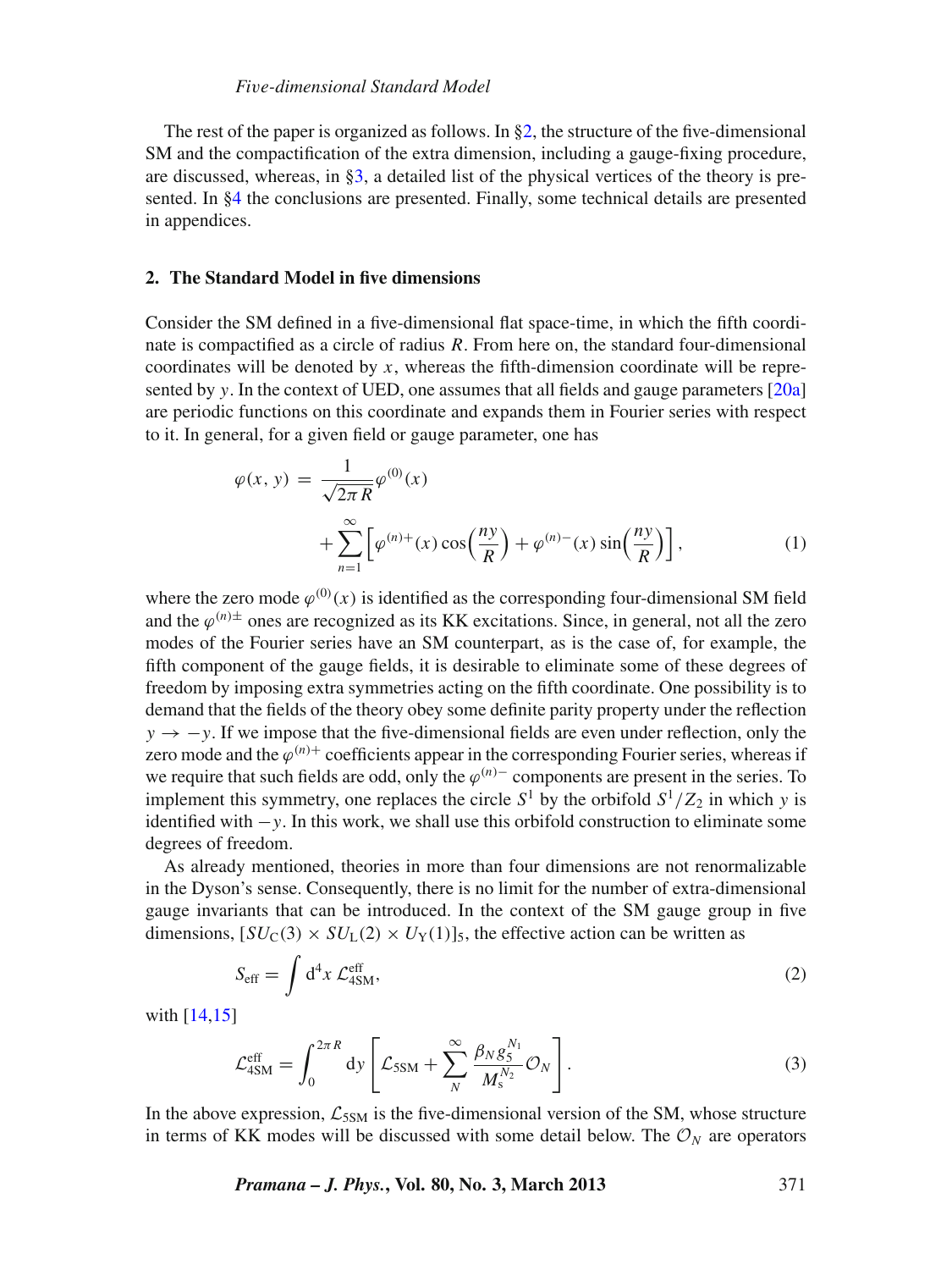of canonical dimension  $N > 5$ ,  $M_s$  is the energy scale above which the new physics first directly manifests itself, and  $\beta_N$  is a dimensionless parameter that depends on the details of the underlying physics. In the above Lagrangian, it is assumed that all the independent operators that respect the five-dimensional Lorentz and gauge symmetries are included and that each of them is multiplied by an unknown dimensionless parameter  $\beta_N$ . The canonical dimension of each term of the series is appropriately corrected by introducing factors containing powers of the dimensionful coupling constants  $g_5$  (the rule is to introduce a  $g_5$  per each curvature appearing in the  $\mathcal{O}_N$ -invariant) and the  $M_s$  scale. Operators of higher canonical dimension will be more suppressed because they will involve higher powers of the cut-off scale *M*s.

We now proceed to discuss the diverse sectors of the five-dimensional generalization of the SM. The corresponding four-dimensional Lagragian can be written as follows:

$$
\mathcal{L}_{4SM} = \int_0^{2\pi R} dy (\mathcal{L}_{5YM} + \mathcal{L}_{5H} + \mathcal{L}_{5C} + \mathcal{L}_{5Y}), \tag{4}
$$

where  $\mathcal{L}_{5YM}$ ,  $\mathcal{L}_{5H}$ ,  $\mathcal{L}_{5C}$ , and  $\mathcal{L}_{5Y}$  stand for the five-dimensional Yang–Mills, Higgs, Currents, and Yukawa sectors, respectively.

#### 2.1 *The Yang–Mills sector*

We first discuss the Yang–Mills sector of the model. A comprehensive study of the gauge structure of the *SU*(*N*) compactified theory and its quantization was presented in [\[14](#page-43-0)]. So in the present work we shall include only those details that are essential for our discussion. This sector is given by

<span id="page-3-0"></span>
$$
\mathcal{L}_{4YM} = \int_0^{2\pi R} dy \left( -\frac{1}{4} \mathcal{G}_{MN}^a(x, y) \mathcal{G}_a^{MN}(x, y) - \frac{1}{4} \mathcal{W}_{MN}^i(x, y) \mathcal{W}_i^{MN}(x, y) - \frac{1}{4} \mathcal{B}_{MN}(x, y) \mathcal{B}^{MN}(x, y) \right),
$$
\n(5)

where  $\mathcal{G}_{MN}^a(x, y)$ ,  $\mathcal{W}_{MN}^i(x, y)$ , and  $\mathcal{B}_{MN}(x, y)$  are the curvatures associated with the fivedimensional gauge groups  $SU_{C}(3)$ ,  $SU_{L}(2)$ , and  $U_{Y}(1)$ , respectively. As far as discrete indices are concerned, capital roman indices will run over the five space-time coordinates, whereas the usual four-dimensional Lorentz indices will be denoted by  $\mu$ ,  $\nu$ , .... In addition, the symbols  $a, b, \ldots$  and  $i, j, \ldots$ , will be used to denote gauge indices associated with the  $SU_{\text{C}}(3)$  and  $SU_{\text{L}}(2)$  groups, respectively. We assume that the  $\mathcal{A}^a_\mu(x, y)$  $(A = G, W, B)$  components of a five-dimensional gauge field  $\mathcal{A}_{M}^{a}(x, y)$  are even when reflecting *y* into −*y*. So they are KK-expanded as

$$
\mathcal{A}^{a}_{\mu}(x, y) = \frac{1}{\sqrt{2\pi R}} A^{(0)a}_{\mu}(x) + \sum_{n=1}^{\infty} \frac{1}{\sqrt{\pi R}} A^{(n)a}_{\mu}(x) \cos\left(\frac{ny}{R}\right).
$$
 (6)

As to the fifth component  $\mathcal{A}_{5}^{a}(x, y)$  of  $\mathcal{A}_{M}^{a}(x, y)$ , an odd parity under  $y \to -y$  is assumed, and so its Fourier series is

$$
\mathcal{A}_5^a(x, y) = \sum_{n=1}^{\infty} \frac{1}{\sqrt{\pi R}} A_5^{(n)a}(x) \sin\left(\frac{ny}{R}\right).
$$
 (7)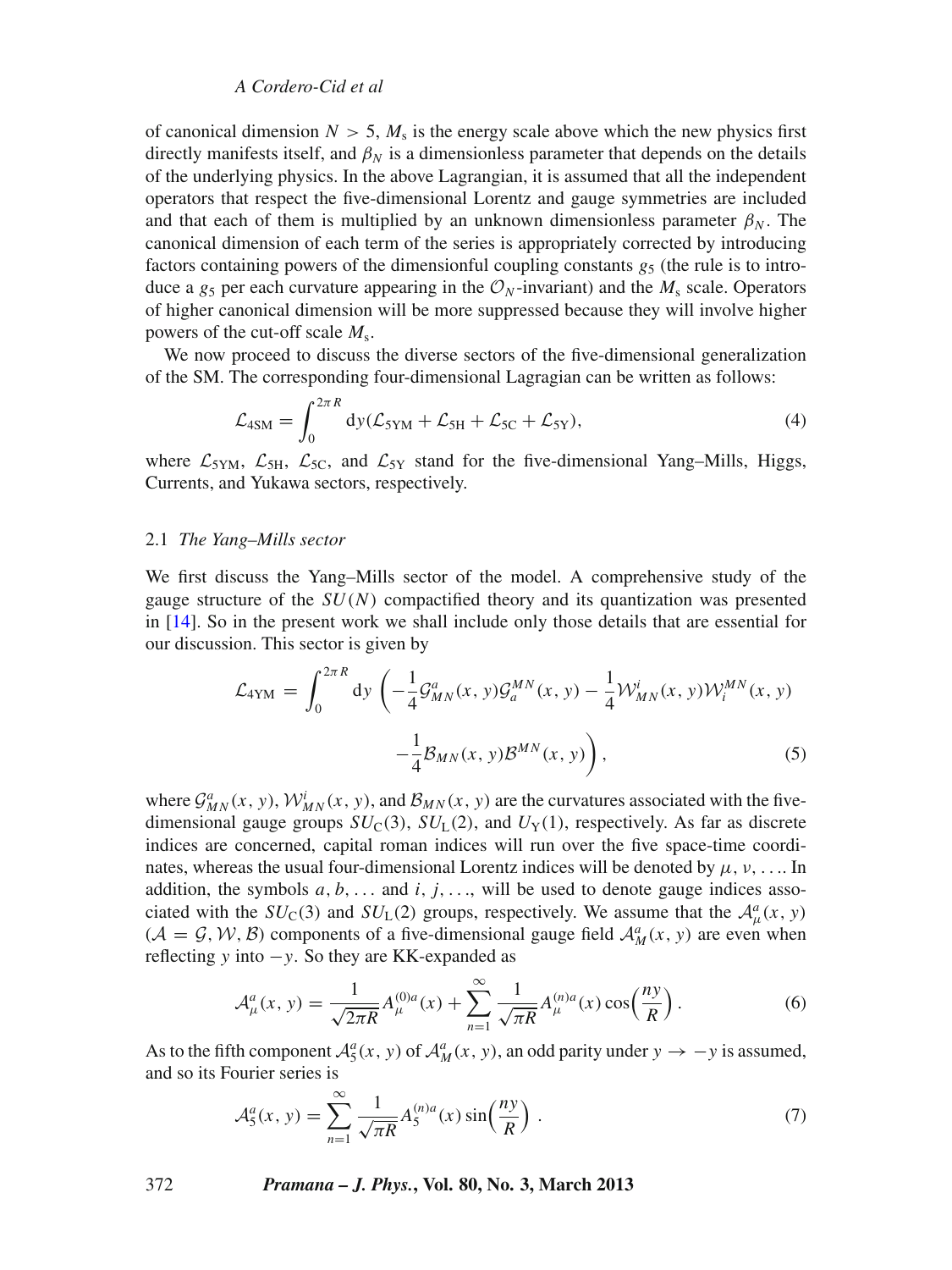This parity is required in order to avoid the presence of a zero mode of this component, whose existence would be associated with a physical scalar field without a SM counterpart. As emphasized in ref. [\[14\]](#page-43-0), the preservation of gauge invariance at the level of the four-dimensional theory relies on KK-expanding the curvatures instead of the gauge fields inside the integral sign in  $(5)$ . This leads to the Lagrangian

$$
\mathcal{L}_{4YM} = -\frac{1}{4} \left( \mathcal{G}_{\mu\nu}^{(0)a} \mathcal{G}^{(0)a\mu\nu} + \mathcal{G}_{\mu\nu}^{(n)a} \mathcal{G}^{(n)a\mu\nu} + 2 \mathcal{G}_{\mu 5}^{(n)a} \mathcal{G}^{(n)a\mu 5} \right) \n- \frac{1}{4} \left( \mathcal{W}_{\mu\nu}^{(0)i} \mathcal{W}^{(0)i\mu\nu} + \mathcal{W}_{\mu\nu}^{(n)i} \mathcal{W}^{(n)i\mu\nu} + 2 \mathcal{W}_{\mu 5}^{(n)i} \mathcal{W}^{(n)i\mu 5} \right) \n- \frac{1}{4} \left( B_{\mu\nu}^{(0)} B^{(0)\mu\nu} + B_{\mu\nu}^{(n)} B^{(n)\mu\nu} + 2 B_{\mu 5}^{(n)} B^{(n)\mu 5} \right),
$$
\n(8)

where the KK mode indices are placed within parentheses. As usual, sums over repeated indices, including the ones corresponding to modes, are assumed. The diverse covariant objects appearing in the above Lagrangian are given by

$$
\mathcal{F}^{(0)a}_{\mu\nu} = F^{(0)a}_{\mu\nu} + gf^{abc} A^{(n)b}_{\mu} A^{(n)c}_{\nu}, \tag{9}
$$

$$
\mathcal{F}^{(n)a}_{\mu\nu} = \mathcal{D}^{(0)ab}_{\mu} A^{(n)b}_{\nu} - \mathcal{D}^{(0)ab}_{\nu} A^{(n)b}_{\mu} + gf^{abc} \Delta^{nrs} A^{(r)b}_{\mu} A^{(s)c}_{\nu}, \qquad (10)
$$

$$
\mathcal{F}_{\mu 5}^{(n)a} = \mathcal{D}_{\mu}^{(0)ab} A_{5}^{(n)b} + \frac{n}{R} A_{\mu}^{(n)a} + gf^{abc} \Delta^{\prime nrs} A_{\mu}^{(r)b} A_{5}^{(s)c}, \qquad (11)
$$

for the non-Abelian gauge structures  $(\mathcal{F}_{\mu\nu}^{(n)a} = \mathcal{G}_{\mu\nu}^{(n)a}, \mathcal{W}_{\mu\nu}^{(n)i}$ , whereas for the Abelian group one has

$$
B_{\mu\nu}^{(n)} = \partial_{\mu} B_{\nu}^{(n)} - \partial_{\nu} B_{\mu}^{(n)}, \tag{12}
$$

$$
B_{\mu 5}^{(n)} = \partial_{\mu} B_{5}^{(n)} + \frac{n}{R} B_{\mu}^{(n)}, \qquad (13)
$$

where

$$
F_{\mu\nu}^{(0)a} = \partial_{\mu}A_{\nu}^{(0)a} - \partial_{\nu}A_{\mu}^{(0)a} + gf^{abc}A_{\mu}^{(0)b}A_{\nu}^{(0)c}, \qquad (14)
$$

$$
B_{\mu\nu}^{(0)} = \partial_{\mu} B_{\nu}^{(0)} - \partial_{\nu} B_{\mu}^{(0)}, \tag{15}
$$

and

$$
\Delta^{nrs} = \frac{1}{\sqrt{2}} \left( \delta^{r,n+s} + \delta^{n,s+r} + \delta^{s,n+r} \right),\tag{16}
$$

$$
\Delta^{mrs} = \frac{1}{\sqrt{2}} \left( \delta^{r,n+s} + \delta^{n,s+r} - \delta^{s,n+r} \right). \tag{17}
$$

In the above expressions, *g* represents the dimensionless couplings associated with the non-Abelian SM gauge groups and *A* stands for *G* or *W*. In addition, we have employed the following definitions:

$$
\mathcal{D}_{\mu}^{(0)ab} = \delta^{ab}\partial_{\mu} - gf^{abc}A_{\mu}^{(0)c},\tag{18}
$$

$$
\mathcal{D}_{\mu}^{(nr)ab} = \delta^{nr} \mathcal{D}_{\mu}^{(0)ab} - gf^{abc} \Delta^{nsr} A_{\mu}^{(s)c},\tag{19}
$$

$$
\mathcal{D}_5^{(nr)ab} = -\delta^{nr}\delta^{ab}\frac{n}{R} - gf^{abc}\Delta^{msr}A_5^{(s)c}.
$$
\n(20)

*Pramana – J. Phys.***, Vol. 80, No. 3, March 2013** 373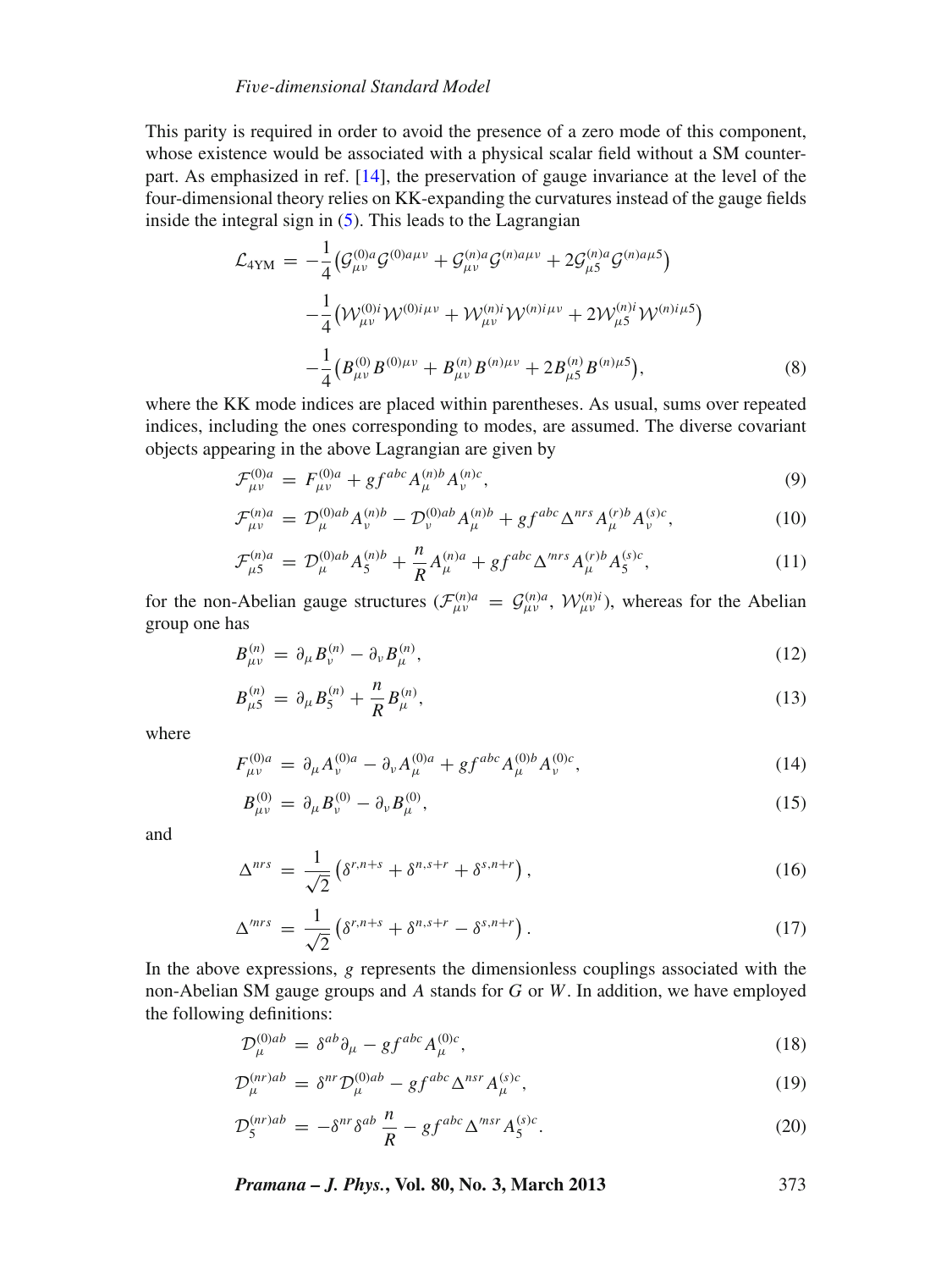In the context of UED, where the gauge parameters propagate in the fifth dimension, both the zero modes  $A_{\mu}^{(0)a}$  and the KK ones  $A_{\mu}^{(n)a}$  ( $A = G, W, B$ ) are gauge fields, whereas the KK modes of the fifth component,  $A_5^{(n)a}$ , are pseudo-Goldstone bosons [\[14\]](#page-43-0). The zero modes of the gauge parameters define the well-known infinitesimal standard gauge transformations (SGT), under which the non-Abelian fields  $A_{\mu}^{(0)a}$  transform as gauge fields, whereas the KK excitations  $A_{\mu}^{(n)a}$  and  $A_{5}^{(n)a}$  transform under the adjoint representation of the group [\[14\]](#page-43-0):

$$
\delta A_{\mu}^{(0)a} = \mathcal{D}_{\mu}^{(0)ab} \alpha^{(0)b}, \tag{21}
$$

$$
\delta A_{\mu}^{(n)a} = gf^{abc} A_{\mu}^{(n)b} \alpha^{(0)c},\tag{22}
$$

$$
\delta A_5^{(n)a} = gf^{abc} A_5^{(n)b} \alpha^{(0)c}.
$$
 (23)

The analogous infinitesimal SGTs for the Abelian case are given by

$$
\delta B_{\mu}^{(0)} = \partial_{\mu} \alpha^{(0)},\tag{24}
$$

$$
\delta B_{\mu}^{(n)} = 0,\tag{25}
$$

$$
\delta B_5^{(n)} = 0. \t\t(26)
$$

On the other hand, the KK modes of the gauge parameters,  $\alpha^{(n)a}$ , define local nonstandard gauge transformations (NSGT) [\[14](#page-43-0)]. Under this sort of infinitesimal gauge transformations, the excited KK modes  $A_{\mu}^{(n)a}$  transform as gauge fields [\[14\]](#page-43-0), whereas the zero modes and pseudo-Goldstone bosons obey unusual laws of transformation:

<span id="page-5-0"></span>
$$
\delta A_{\mu}^{(0)a} = gf^{abc} A_{\mu}^{(n)b} \alpha^{(n)c},\tag{27}
$$

$$
\delta A_{\mu}^{(n)a} = \mathcal{D}_{\mu}^{(nr)ab} \alpha^{(r)b},\tag{28}
$$

$$
\delta A_5^{(n)a} = \mathcal{D}_5^{(nr)ab} \alpha^{(r)b}.
$$
 (29)

The analogous NSGTs for the Abelian case are

<span id="page-5-1"></span>
$$
\delta B_{\mu}^{(0)} = 0,\tag{30}
$$

$$
\delta B_{\mu}^{(n)} = \partial_{\mu} \alpha^{(n)},\tag{31}
$$

$$
\delta B_5^{(n)} = -\frac{n}{R} \alpha^{(n)}.\tag{32}
$$

Notice that, in the Abelian case, the laws of transformation of both  $B_{\mu}^{(0)}$  and  $B_{\mu}^{(n)}$  have the same form. Also, notice that the  $B_5^{(n)}$  scalars transform trivially under the SGT but not under the NSGT, which is consistent with the fact that the latter type of gauge transformations is broken by compactification, which in turn implies that these fields are pseudo-Goldstone bosons. In fact, these scalar fields can be eliminated from the theory through a particular infinitesimal gauge transformation. Consider a NSGT with infinitesimal gauge parameters given by  $\alpha^{(n)a} = (R/n)A_5^{(n)a}$  (for the non-Abelian gauge groups) and  $\alpha^{(n)} = (R/n)B_5^{(n)}$  (for the Abelian group). Then, from eqs [\(29\)](#page-5-0) and [\(32\)](#page-5-1), we can see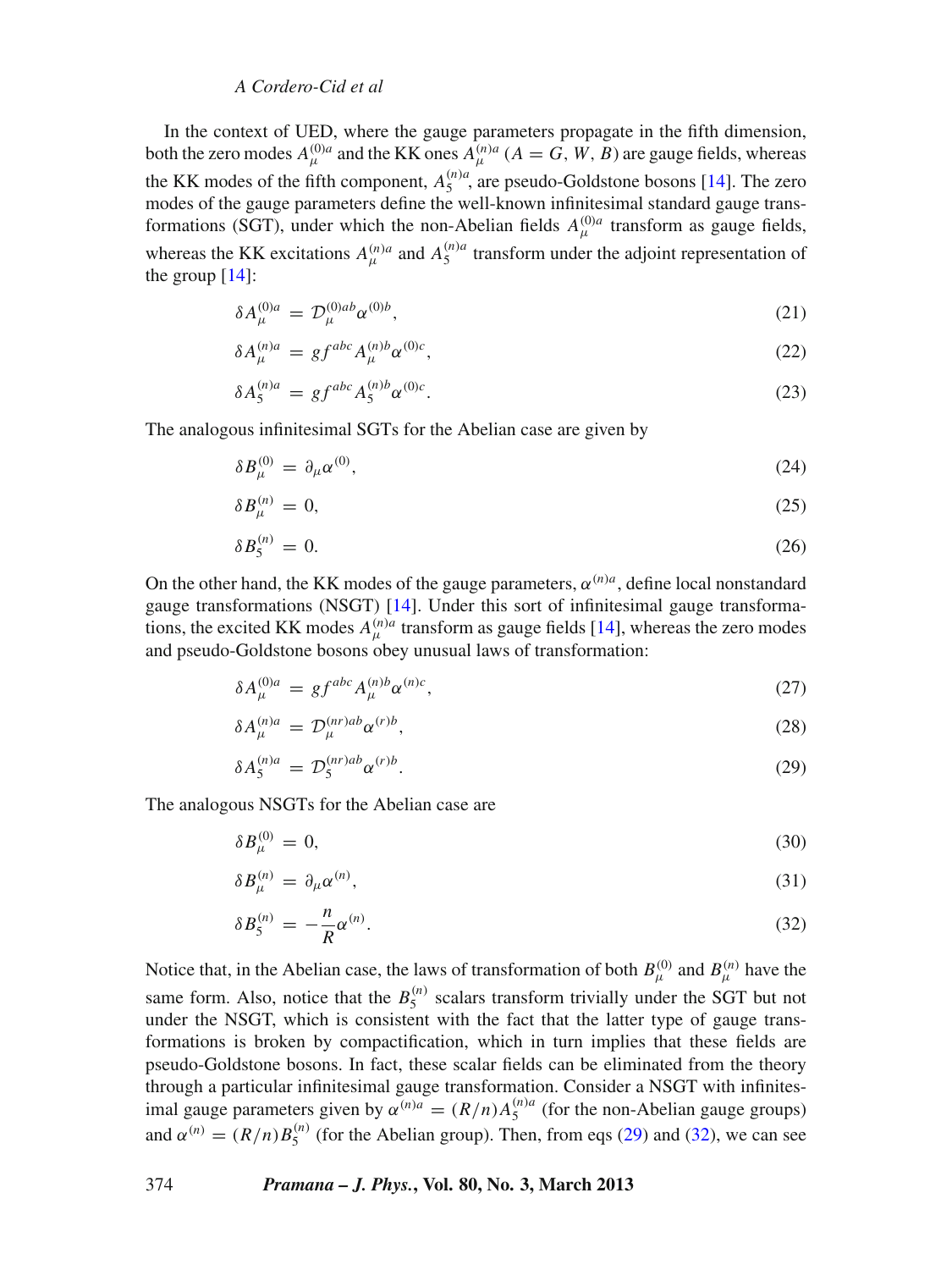that  $A_5^{(n)a} \to A_5'^{(n)a} = 0$  and  $B_5^{(n)} \to B_5'^{(n)} = 0$ . In this gauge, the terms that involve these scalar fields take the form

$$
\frac{1}{2}\mathcal{F}^{(n)a}_{\mu 5}\mathcal{F}^{(n)a\mu}_{5} = \frac{1}{2}\left(\frac{n}{R}\right)^2 A^{(n)a}_{\mu}A^{(n)a\mu},\tag{33}
$$

$$
\frac{1}{2} \mathcal{B}_{\mu 5}^{(n)} \mathcal{B}_5^{(n)\mu} = \frac{1}{2} \left(\frac{n}{R}\right)^2 B_{\mu}^{(n)} B^{(n)\mu}.
$$
\n(34)

It is not difficult to prove that the  $\mathcal{L}_{4YM}$  Lagrangian is separately invariant under both the SGT and the NSGT. The quantization of this theory was discussed in [\[14](#page-43-0)].

### 2.2 *The Higgs sector*

The Higgs sector is constituted by the kinetic term and the potential:

$$
\mathcal{L}_{\mathrm{H}} = \int_0^{2\pi R} dy \, [(D_M \Phi)^{\dagger}(x, y)(D^M \Phi)(x, y) - \mathcal{V}(\Phi^{\dagger}, \Phi)], \tag{35}
$$

where an even parity is assumed for the five-dimensional Higgs doublet, so that its corresponding KK expansion is:

$$
\Phi(x, y) = \frac{1}{\sqrt{2\pi R}} \Phi^{(0)}(x) + \sum_{n=1}^{\infty} \frac{1}{\sqrt{\pi R}} \Phi^{(n)}(x) \cos\left(\frac{ny}{R}\right).
$$
 (36)

After expanding the covariant objects  $(D_{\mu}\Phi)$  and  $(D_5\Phi)$  in KK towers, and integrating out the fifth dimension, the kinetic term can be written as

$$
\mathcal{L}_{4HK} = \int_0^{2\pi R} dy (D_M \Phi)^{\dagger}(x, y) (D^M \Phi)(x, y)
$$
  
=  $(D_\mu \Phi)^{(0)\dagger}(x) (D^\mu \Phi)^{(0)}(x) + (D_\mu \Phi)^{(n)\dagger}(x) (D^\mu \Phi)^{(n)}(x)$   
+  $(D_5 \Phi)^{(n)\dagger}(x) (D^5 \Phi)^{(n)}(x),$  (37)

where, as before, any pair of repeated indices, including those labelling modes, indicate a sum. The four-dimensional covariant objects  $(D_\mu \Phi)^{(0)}$ ,  $(D_\mu \Phi)^{(m)}$ , and  $(D_5 \Phi)^{(m)}$ , appearing in the above expression, are given by

$$
(D_{\mu}\Phi)^{(0)} = D_{\mu}^{(0)}\Phi^{(0)} - \left(ig\frac{\sigma^i}{2}W_{\mu}^{(n)i} + ig'\frac{Y}{2}B_{\mu}^{(n)}\right)\Phi^{(n)},\tag{38}
$$

$$
(D_{\mu}\Phi)^{(n)} = D_{\mu}^{(nr)}\Phi^{(r)} - \left(ig\frac{\sigma^i}{2}W_{\mu}^{(n)i} + ig'\frac{Y}{2}B_{\mu}^{(n)}\right)\Phi^{(0)},\tag{39}
$$

$$
(D_5 \Phi)^{(n)} = D_5^{(nr)} \Phi^{(r)} - \left( i g \frac{\sigma^i}{2} W_5^{(n)i} + i g' \frac{Y}{2} B_5^{(n)} \right) \Phi^{(0)},\tag{40}
$$

where

$$
D_{\mu}^{(0)} = \partial_{\mu} - ig \frac{\sigma^{i}}{2} W_{\mu}^{(0)i} - ig' \frac{Y}{2} B_{\mu}^{(0)}, \qquad (41)
$$

*Pramana – J. Phys.***, Vol. 80, No. 3, March 2013** 375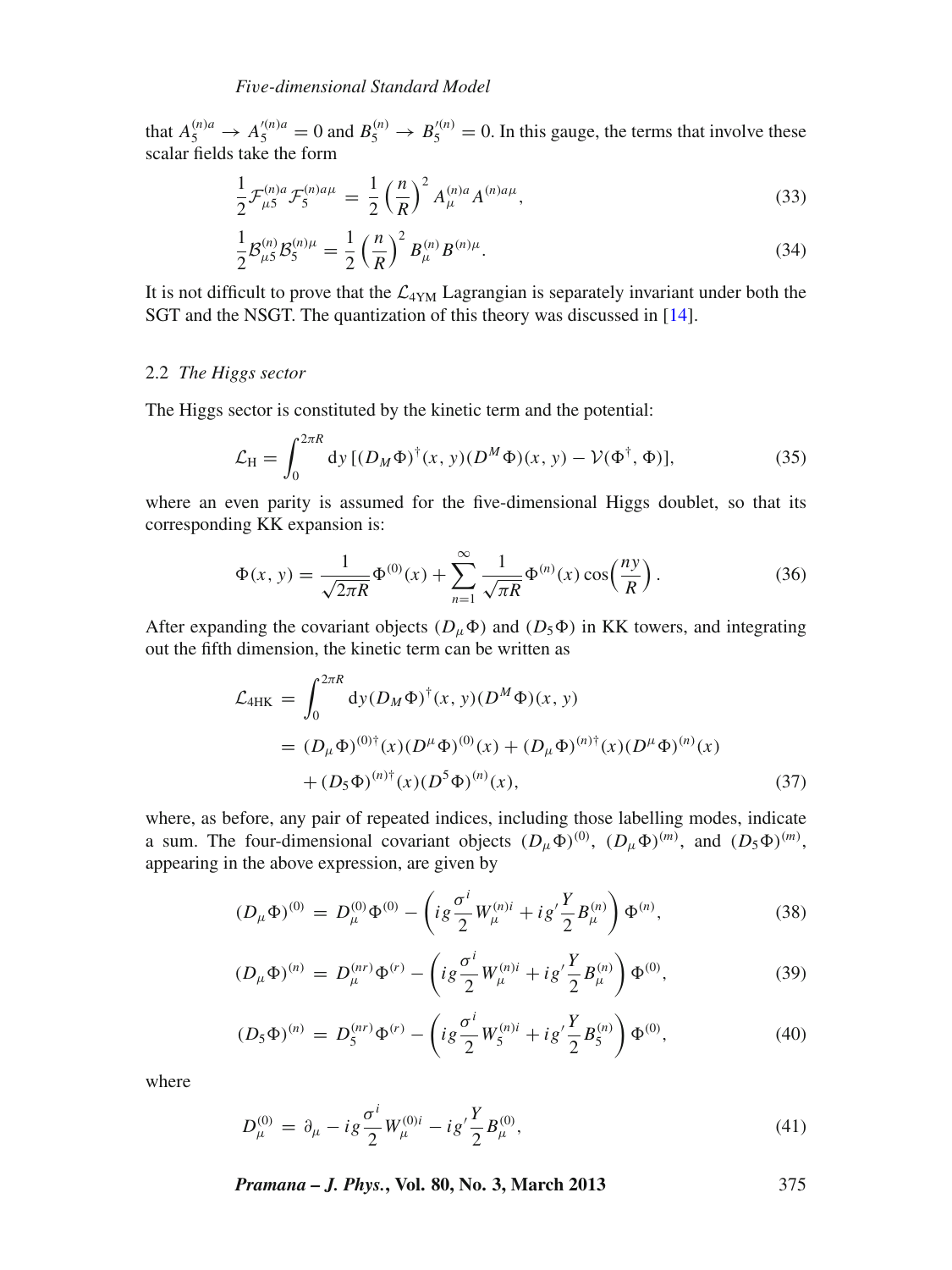$$
D_{\mu}^{(nr)} = \delta^{nr} D_{\mu}^{(0)} - \Delta^{nsr} \left( i g \frac{\sigma^i}{2} W_{\mu}^{(s)i} + i g' \frac{Y}{2} B_{\mu}^{(s)} \right), \tag{42}
$$

$$
D_5^{nr} = -\delta^{nr} \frac{n}{R} - \Delta^{msr} \left( i g \frac{\sigma^i}{2} W_5^{(s)i} + i g' \frac{Y}{2} B_5^{(s)} \right). \tag{43}
$$

Under the electroweak group,  $\Phi^{(0)}$  and  $\Phi^{(n)}$  transform as:

<span id="page-7-0"></span>
$$
\delta \Phi^{(0)} = -\left( i g \frac{\sigma^i}{2} \alpha^{(0)i} + i g' \frac{Y}{2} \alpha^{(0)} \right) \Phi^{(0)}
$$

$$
- \left( i g \frac{\sigma^i}{2} \alpha^{(n)i} + i g' \frac{Y}{2} \alpha^{(n)} \right) \Phi^{(n)},
$$
(44)

$$
\delta \Phi^{(n)} = -\left( i g \frac{\sigma^i}{2} \alpha^{(0)i} + i g' \frac{Y}{2} \alpha^{(0)} \right) \Phi^{(n)} -\left( i g \frac{\sigma^i}{2} \alpha^{(r)i} + i g' \frac{Y}{2} \alpha^{(r)} \right) (\delta^{nr} \Phi^{(0)} + \Delta^{nsr} \Phi^{(s)}).
$$
(45)

The infinitesimal SGTs are obtained by taking  $\alpha^{(n)i} = 0 = \alpha^{(n)}$  in eqs [\(44\)](#page-7-0) and [\(45\)](#page-7-0), while the NSGTs are derived when  $\alpha^{(0)i} = 0 = \alpha^{(0)}$  in such expressions. It is assumed that  $\Phi^{(0)}$  develops a vacuum expectation value (VEV), but the excited KK doublets  $\Phi^{(n)}$ do not.

On the other hand, the Higgs potential is given by

$$
V_4 = \int_0^{2\pi R} dy [\mu^2 (\Phi^{\dagger}(x, y) \Phi(x, y)) + \lambda_5 (\Phi^{\dagger}(x, y) \Phi(x, y))^{2}].
$$
 (46)

Since the Higgs doublet has canonical dimension  $3/2$ ,  $\mu$  and  $\lambda_5$  have units of mass and inverse of mass, respectively. Once integrated out the fifth dimension, one obtains

$$
V_4 = \mu^2 (\Phi^{(0)\dagger} \Phi^{(0)}) + \lambda (\Phi^{(0)\dagger} \Phi^{(0)})^2 + [\mu^2 + 2\lambda (\Phi^{(0)\dagger} \Phi^{(0)})] (\Phi^{(n)\dagger} \Phi^{(n)}) + \lambda (\Phi^{(0)\dagger} \Phi^{(n)} + \Phi^{(n)\dagger} \Phi^{(0)}) (\Phi^{(0)\dagger} \Phi^{(n)} + \Phi^{(n)\dagger} \Phi^{(0)}) + 2\lambda \Delta^{npq} (\Phi^{(0)\dagger} \Phi^{(n)} + \Phi^{(n)\dagger} \Phi^{(0)}) (\Phi^{(p)\dagger} \Phi^{(q)}) + \lambda \Delta^{npqr} (\Phi^{(n)\dagger} \Phi^{(p)}) (\Phi^{(q)\dagger} \Phi^{(r)}),
$$
(47)

with  $\lambda = (\lambda_5/2\pi R)$  and

$$
\Delta^{npqr} = \frac{1}{2} \left( \delta^{n,p+q+r} + \delta^{p,n+q+r} + \delta^{q,n+p+r} + \delta^{q,n+p+r} + \delta^{n+q,p+r} + \delta^{n+r,p+q} \right).
$$
\n(48)

When the  $\Phi^{(0)}$  Higgs doublet develops the vacuum expectation value  $\Phi_0^{\dagger} = (0, v/\sqrt{2})$ , the KK zero modes of the theory acquire masses as it occurs in the SM, while the masses of the excited ones receive corrections at this scale. The details of this are presented in Appendix [A.](#page-35-0)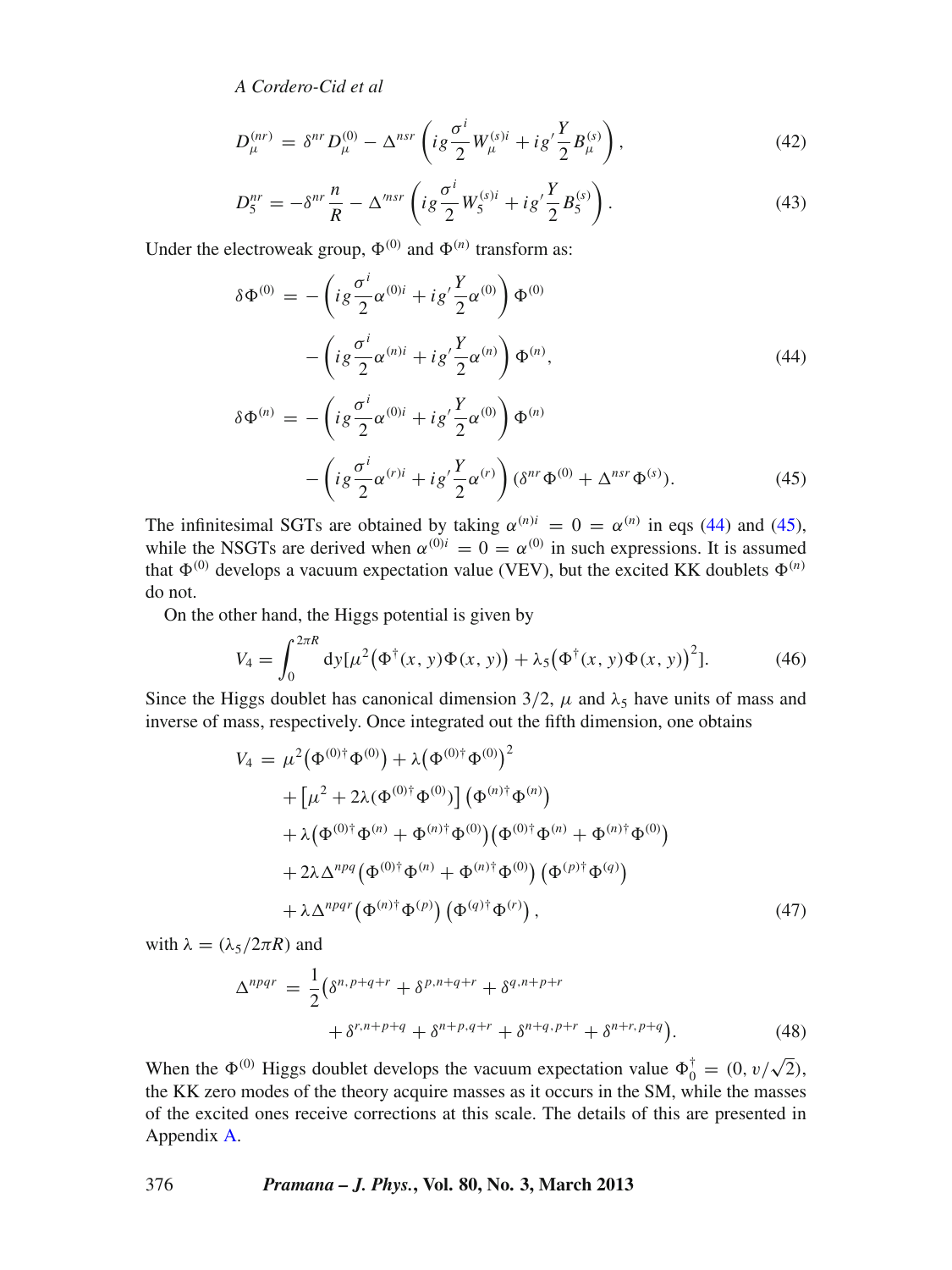#### 2.3 *A co*v*ariant gauge-fixing procedure*

Now we turn to introduce a gauge-fixing procedure of renormalizable type. As has been emphasized through the paper, the theory is invariant under two sets of infinitesimal gauge transformations [\[14\]](#page-43-0): the SGT and the NSGT. Consequently, two gauge-fixing procedures must be introduced in order to define propagators for the zero KK gauge modes,  $A^{(0)}_{\mu}$ , and the excited ones,  $A_{\mu}^{(n)}$  ( $A = G, W, B$ ). Due to the fact that the SGTs are defined by the zero modes of the gauge parameters, whereas the NSGTs depend exclusively on the excited ones, it is possible to introduce independent methods to remove the degeneration of the theory with respect to each of these sets of transformations  $[14]$  $[14]$ . In the context of the SM, besides defining the gauge propagators, the  $R_{\xi}$ -gauges allow us to remove some bilinear terms of the Lagrangian that involve gauge and pseudo-Goldstone bosons, which arise as a consequence of a spontaneous symmetry breaking implemented in the theory. In our case, these terms arise from the Higgs mechanism and also from the compactification of the fifth dimension [\[14\]](#page-43-0).

Since the excited KK Higgs doublets  $\Phi^{(n)}$  do not develop a VEV, the Higgs mechanism is implemented in the standard way, via a VEV of the KK zero-mode doublet  $\Phi^{(0)}$ . In this case, the bilinear terms involving electroweak gauge bosons and their pseudo-Goldstone bosons are induced by the Higgs kinetic term

$$
\left(D_{\mu}^{(0)}\Phi^{(0)}\right)^{\dagger}\left(D^{(0)\mu}\Phi^{(0)}\right) = \left(D_{\mu}^{(0)}\Phi_{0}^{(0)}\right)^{\dagger}\left(D^{(0)\mu}\hat{\Phi}^{(0)}\right) + \text{h.c.} + \cdots,\tag{49}
$$

where  $\Phi_0^{(0)\dagger} = (0, v/\sqrt{2})$  and  $\hat{\Phi}^{(0)} = \Phi^{(0)} - \Phi_0^{(0)\dagger}$ . Diverse gauge-fixing procedures that remove the degeneration with respect to the SGT transformations and eliminate this bilinear term are well known in the literature. Here, we limit our discussion to a gaugefixing procedure that is covariant under the electromagnetic gauge group and considerably simplifies the calculations of loop amplitudes [\[21\]](#page-43-8). Under such circumstances, the fixation of the gauge for the SGT is determined by the following gauge-fixing functions:

$$
(1) SUC(3)
$$

$$
f^{(0)a} = \partial_{\mu} G^{(0)a\mu}.
$$
\n(50)

 $(2) SU<sub>L</sub>(2)$ 

$$
f^{(0)i} = (\delta^{ij}\partial_{\mu} - g' \epsilon^{ij} B^{(0)}_{\mu}) W^{(0)j\mu} + \frac{i g \xi}{2} \Big[ \Phi^{(0)\dagger} (\sigma^i - i \epsilon^{ij3} \sigma^j) \Phi^{(0)}_0 - \Phi^{(0)\dagger}_0 (\sigma^i + i \epsilon^{ij3} \sigma^j) \Phi^{(0)} + i \epsilon^{ij3} \Phi^{(0)\dagger} \sigma^j \Phi^{(0)} \Big].
$$
 (51)

 $(3) U_Y(1)$ 

$$
f^{(0)} = \partial_{\mu} B^{(0)\mu} + \frac{ig\xi}{2} \left( \Phi^{(0)\dagger} \Phi_0^{(0)} - \Phi_0^{(0)} \Phi^{(0)} \right). \tag{52}
$$

It is not difficult to convince ourselves that this gauge-fixing procedure for the electroweak sector allows us to define the *W* propagator in a covariant way under the  $U_e(1)$  group.

*Pramana – J. Phys.***, Vol. 80, No. 3, March 2013** 377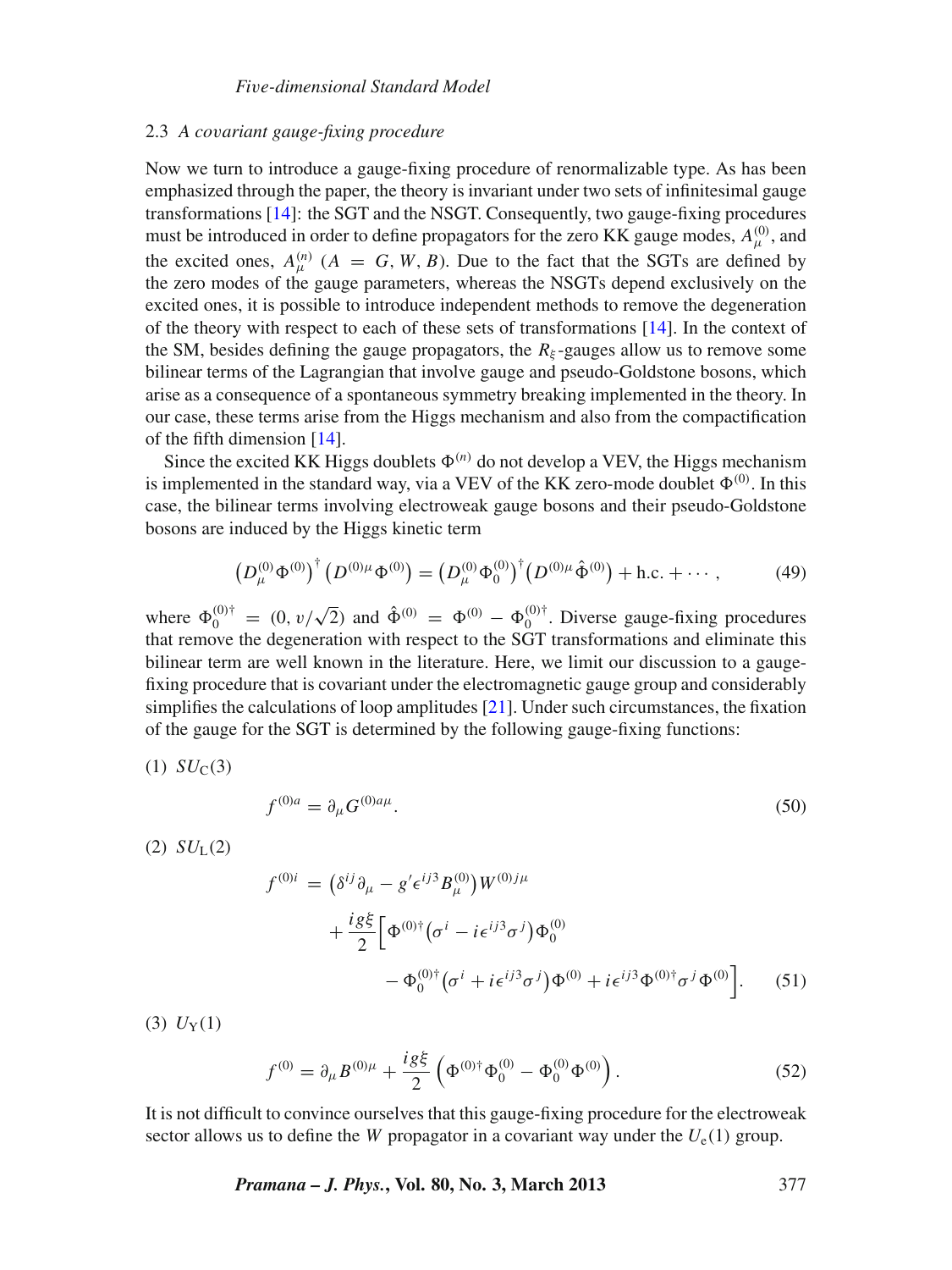<span id="page-9-0"></span>On the other hand, the compactification of the fifth dimension produces bilinear terms that involve gauge fields  $A_{\mu}^{(n)}$  and scalar fields  $A_{5}^{(n)}$  ( $A = G, W, B$ ). These terms arise from

$$
-\frac{1}{2}\Big(\mathcal{G}_{\mu5}^{(n)a}\mathcal{G}^{(n)a\mu5} + \mathcal{W}_{\mu5}^{(n)i}\mathcal{W}^{(n)i\mu5} + \mathcal{B}_{\mu5}^{(n)}\mathcal{B}^{(n)\mu5}\Big). \tag{53}
$$

In addition, the Higgs mechanism induces bilinear terms among the charged component  $\phi^{(n)}$  and the imaginary component  $\phi^{(n)}_I$  of the scalar doublet  $\Phi^{(n)}$  with the scalar fields  $W_5^{(n)\pm}$  and  $W_5^{(n)3}$ , respectively. These terms arise specifically from

<span id="page-9-1"></span>
$$
(D_5\Phi)^{(n)\dagger}(D^5\Phi)^{(n)}.\tag{54}
$$

In ref. [\[14](#page-43-0)], we showed how to eliminate the bilinear terms appearing in eq. [\(53\)](#page-9-0) through a gauge-fixing procedure for the NSGT that is covariant under the SGT. Here, we generalize this method to cancel the bilinear terms of expression [\(54\)](#page-9-1) as well. To this end, we introduce the following gauge-fixing procedure for the NSGT:

$$
(1) SUC(3)
$$

$$
f^{(n)a} = \mathcal{D}_{\mu}^{(0)ab} G^{(n)b\mu} - \xi \left(\frac{n}{R}\right) G_5^{(n)a}.
$$
 (55)

 $(2) SU<sub>L</sub>(2)$ 

$$
f^{(n)i} = \mathcal{D}_{\mu}^{(0)ij} W^{(n)j\mu} - \xi \left(\frac{n}{R}\right) W_5^{(n)i} + ig\xi \left(\Phi^{(n)\dagger} \frac{\sigma^i}{2} \Phi^{(0)} - \Phi^{(0)\dagger} \frac{\sigma^i}{2} \Phi^{(n)}\right).
$$
 (56)

 $(3) U_Y(1)$ 

$$
f^{(n)} = \partial_{\mu} B^{(n)\mu} - \xi \left(\frac{n}{R}\right) B_5^{(n)} + ig' \xi \left(\Phi^{(n)\dagger} \frac{Y}{2} \Phi^{(0)} - \Phi^{(0)\dagger} \frac{Y}{2} \Phi^{(n)}\right).
$$
 (57)

This gauge-fixing procedure for the the NSGT is covariant under the SGT. In fact, the gauge-fixing functions  $f^{(n)a}$  and  $f^{(n)i}$  transform under the adjoint representation of  $SU_{\rm C}(3)$  and  $SU_{\rm L}(2)$ , respectively, whereas  $f^{(n)}$  is invariant under  $U_{\rm Y}(1)$ .

The quantum theory of gauge systems is governed by the BRST symmetry [\[22](#page-43-9)], which, at the classical level, emerges naturally in the context of the field–antifield formalism [\[23\]](#page-43-10). The extended action in five dimensions can be written as follows [\[14](#page-43-0)]:

$$
S = \int d^4x \int dy \bigg[ \mathcal{L}_{5SM} + \sum_{\mathcal{A}=\mathcal{G}, \mathcal{W}} \left( \mathcal{A}_{Ma}^* \mathcal{D}^{abM} \mathcal{C}^b + \frac{1}{2} g_5 f^{abc} \mathcal{C}_c^* \mathcal{C}^b \mathcal{C}^a + \bar{\mathcal{C}}^{*a} B_a \right) + \Phi^* \frac{\sigma^i}{2} \delta \Phi + \mathcal{B}_M^* \partial^M \mathcal{C} + \bar{\mathcal{C}}^* B \bigg],
$$
(58)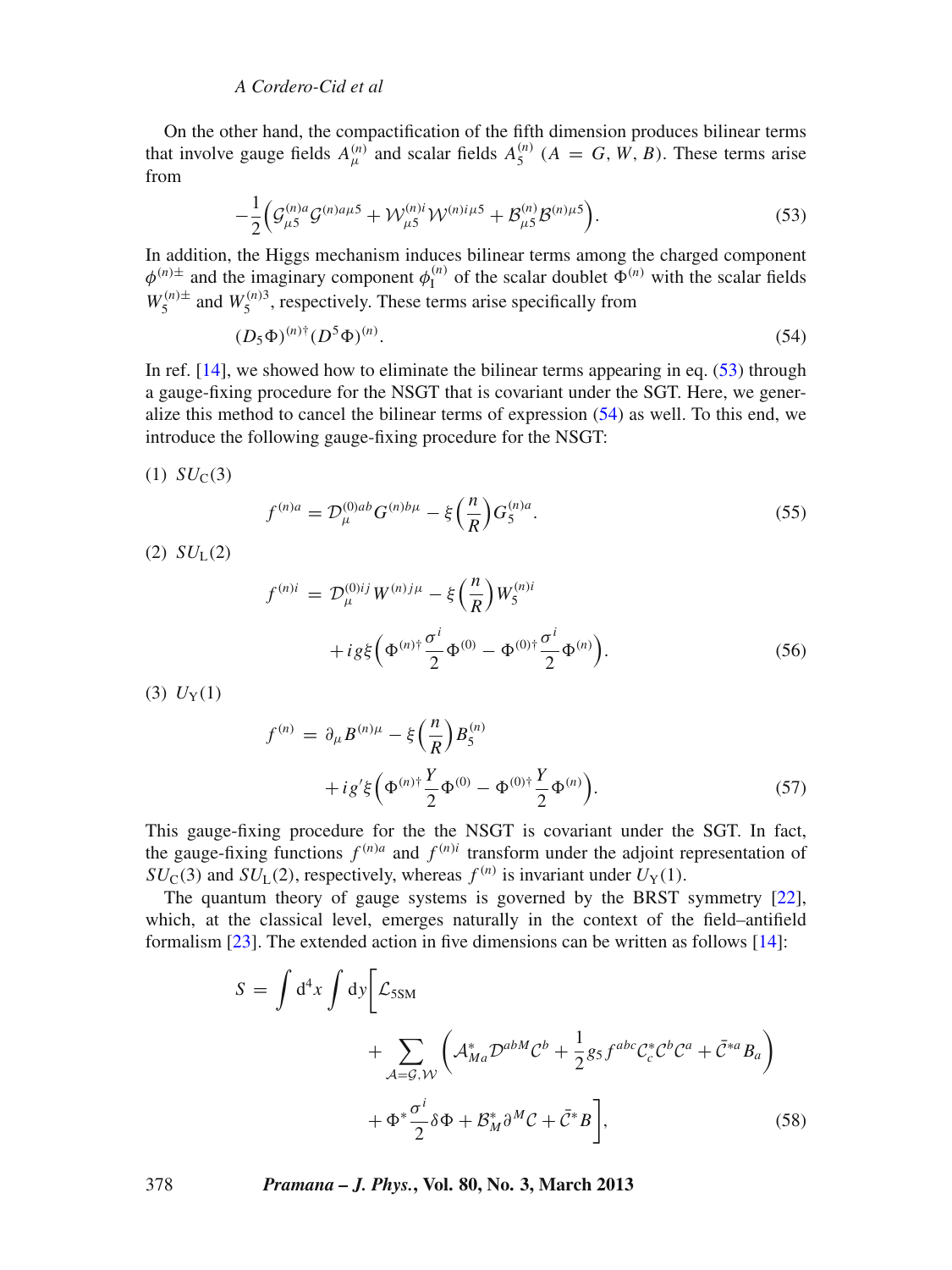where the asterisk denotes antifields, whereas the  $C$  fields stand for the Faddeev–Popov ghosts. Additionally, the  $\overline{C}$  and *B* fields are known as trivial pairs, with the former representing the well-known Faddeev–Popov antighosts and the latter incarnating the so-called auxiliary fields. As we shall see later, the presence of such objects is needed to remove the degeneration associated with gauge symmetry. In the above expression, the last two terms correspond to the Abelian group. It is important to note that we have included the antifields for the Higgs doublet, which are needed in theories with spontaneous symmetry breaking in order to introduce a gauge-fixing procedure that allows us to generate unphysical masses for pseudo-Goldstone bosons and ghosts. Within this formalism, the compactified extended action [\[14](#page-43-0)], which is a functional of fields and antifields, is given by

$$
= \int d^{4}x \left\{ \mathcal{L}_{4SM} \right.\n+ \sum_{A=G,W} \left[ A_{\mu a}^{(0)*} \mathcal{D}^{(0)a b \mu} C^{(0)b} + \frac{1}{2} g f^{abc} C_{c}^{(0)*} C^{(0)b} C^{(0)a} \right.\n+ \bar{C}^{(0)*a} B_{a}^{(0)} + A_{\mu a}^{(m)*} \mathcal{D}^{(mn)a b \mu} C^{(n)b} \n- A_{5a}^{(m)*} \mathcal{D}^{(mn)a b} C^{(n)b} + \frac{1}{2} g f^{abc} C_{c}^{(0)*} C^{(m)b} C^{(m)a} \right.\n+ \frac{1}{2} f^{abc} C_{c}^{(m)*} \n\times (C^{(0)b} C^{(m)a} + C^{(0)a} C^{(m)b} + \Delta^{mrn} C^{(r)b} C^{(n)a}) \n+ \bar{C}^{(m)*a} B_{a}^{(m)} \right]\n+ \Phi^{(0)*} \delta \Phi^{(0)} + \Phi^{(m)*} \delta \Phi^{(m)} + B_{\mu}^{(0)*} \partial^{\mu} C^{(0)} + \bar{C}^{(0)*} B^{(0)} \n+ B_{\mu}^{(m)*} \partial^{\mu} C^{(m)} - \frac{m}{R} B_{5}^{(m)} C^{(m)} + \bar{C}^{(m)*} B^{(m)} \right\},
$$
\n(59)

where

*S* =

$$
\delta \Phi^{(0)} = ig \frac{\sigma^i}{2} \Phi^{(0)} C^{(0)i} + g' \frac{Y}{2} \Phi^{(0)} C^{(0)}, \tag{60}
$$

$$
\delta \Phi^{(m)} = i g \frac{\sigma^i}{2} \left( \Phi^{(0)} C^{(m)i} + \Phi^{(m)} C^{(0)i} + \Delta^{mrs} \Phi^{(r)} C^{(s)i} \right) + i g' \frac{Y}{2} \left( \Phi^{(0)} C^{(m)} + \Phi^{(m)} C^{(0)} + \Delta^{mrs} \Phi^{(r)} C^{(s)} \right).
$$
(61)

The above action still possesses gauge invariance, so that a gauge-fixing procedure must be introduced to lift such degeneration. On the other hand, the antifields do not represent true degrees of freedom, for which they must be removed from the theory before quantizing it. The gauge-fixing procedure is determined through a criterion that permits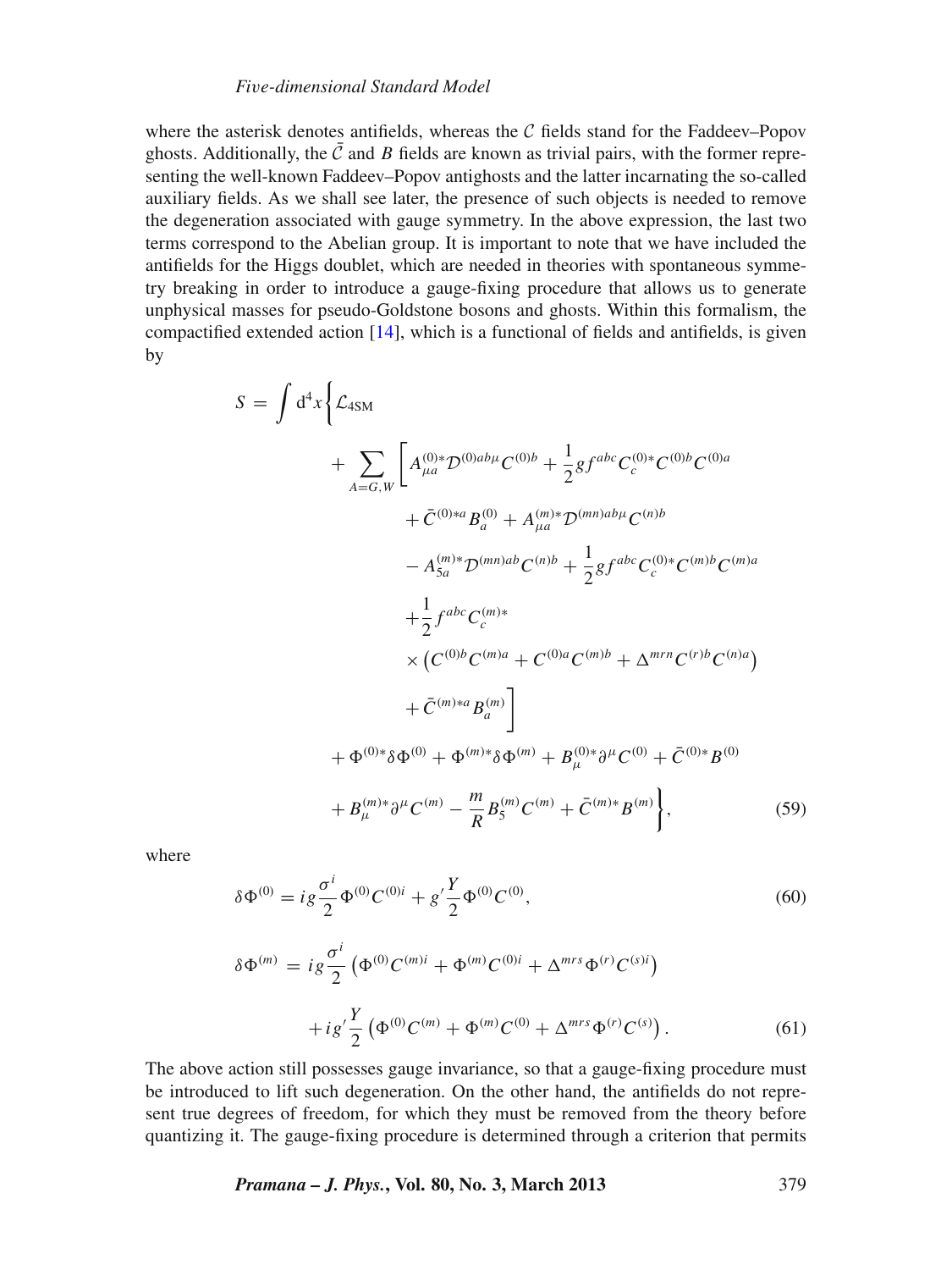us to remove the antifields of the theory in a nontrivial way (they cannot be just set to zero). The criterion that allows one to eliminate the antifields and, at the same time, to lift the degeneration consists of the following: one introduces a fermionic functional of the fields,  $\Psi[\Phi]$ , with ghost number  $-1$  such that, for a given antifield  $\Phi_A^*$ , it satisfies

<span id="page-11-0"></span>
$$
\Phi_A^* = \frac{\partial \Psi}{\partial \Phi^A}.
$$
\n(62)

Notice that the presence of the trivial pairs,  $\bar{C}^a$  and  $B_a$ , is necessary since the only fields with ghost number −1 are precisely the antighosts. To lift the degeneration with respect to the SGT, we introduce the following fermionic functional:

$$
\Psi_{\text{SGT}} = \int d^4x \left[ \bar{C}^{(0)a} \left( f^{(0)a} + \frac{\xi}{2} B^{(0)a} + gf^{abc} \bar{C}^{(0)b} C^{(0)c} \right) \right. \left. + \bar{C}^{(0)i} \left( f^{(0)i} + \frac{\xi}{2} B^{(0)i} + g \epsilon^{ijk} \bar{C}^{(0)j} C^{(0)k} \right) \right. \left. + \bar{C}^{(0)} \left( f^{(0)} + \frac{\xi}{2} B^{(0)} \right) \right].
$$
\n(63)

On the other hand, we can lift the degeneration associated with the NSGT through the fermionic functional

$$
\Psi_{\text{NSGT}} = \int d^4x \left[ \bar{C}^{(m)a} \left( f^{(m)a} + \frac{\xi}{2} B^{(m)a} + gf^{abc} \Delta^{mrn} \bar{C}^{(r)b} C^{(n)c} \right) \right. \left. + \bar{C}^{(m)i} \left( f^{(m)i} + \frac{\xi}{2} B^{(m)i} + g \epsilon^{ijk} \Delta^{mrn} \bar{C}^{(r)j} C^{(n)k} \right) \right. \left. + \bar{C}^{(m)} \left( f^{(m)} + \frac{\xi}{2} B^{(m)} \right) \right].
$$
\n(64)

Once the antifields are removed, via eq.  $(62)$ , and the auxiliary fields are eliminated, by using the equations of motion, one obtains the gauge-fixed BRST action

$$
S_{\Psi} = \int d^4x [\mathcal{L}_{4SM} + \mathcal{L}_{GF} + \mathcal{L}_{FPG}], \qquad (65)
$$

where  $\mathcal{L}_{GF}$  is the gauge-fixing term, given by

$$
\mathcal{L}_{GF} = -\frac{1}{2\xi} \sum_{A=G,W} (f^{(0)a} f^{(0)a} + f^{(m)a} f^{(m)a}) - \frac{1}{2\xi} (f^{(0)} f^{(0)} + f^{(m)} f^{(m)}),
$$
\n(66)

and  $\mathcal{L}_{\text{FPG}}$  is the Faddeev–Popov ghost Lagrangian, which can be decomposed into two parts as

$$
\mathcal{L}_{\text{FPG}} = \mathcal{L}_{\text{FPG}}^1 + \mathcal{L}_{\text{FPG}}^2,\tag{67}
$$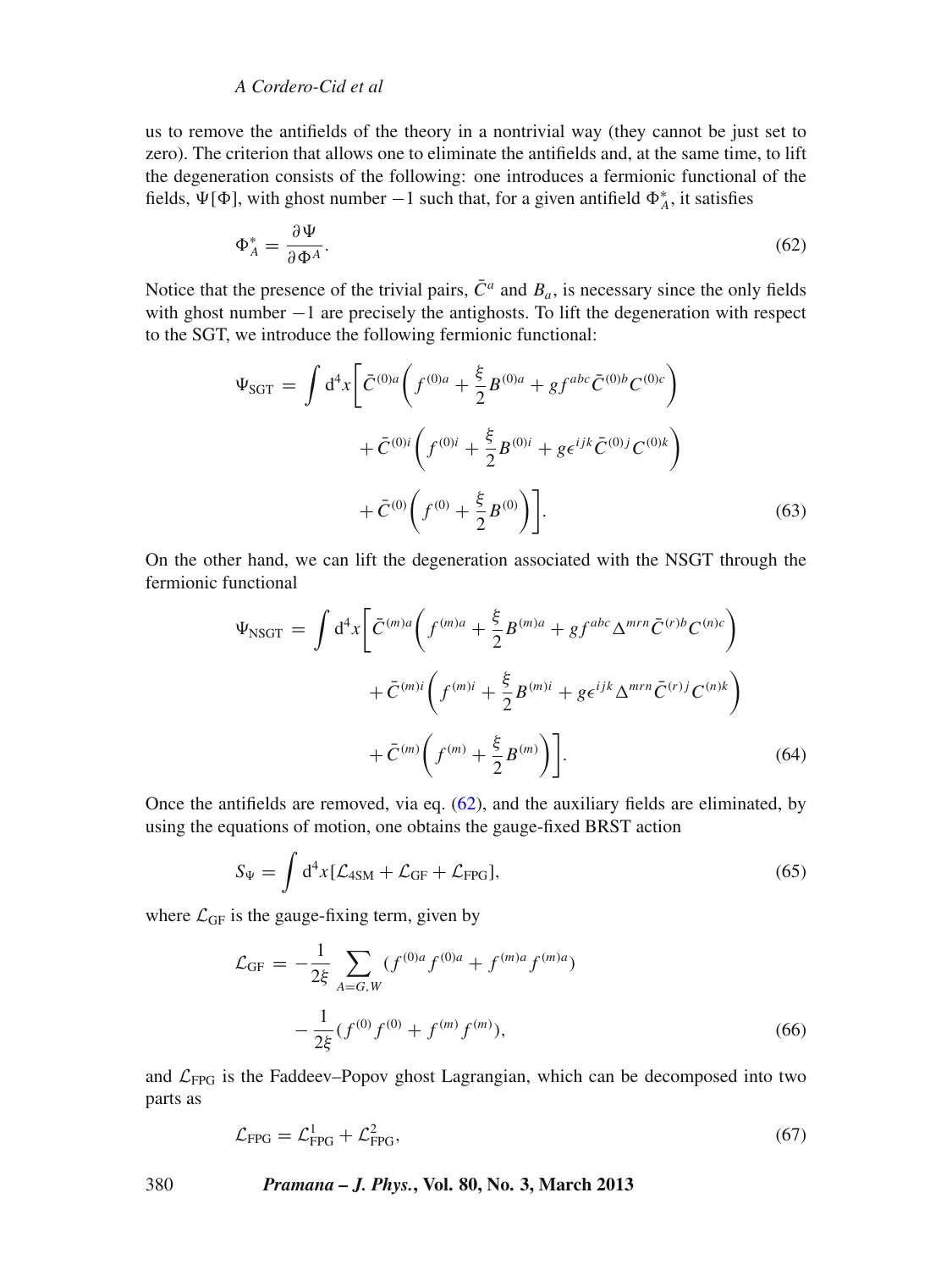where  $\mathcal{L}_{\text{FPG}}^1$  contains the interactions between gauge and ghost fields:

$$
\mathcal{L}_{\text{FPG}}^{1} = \sum_{A=G,W} \left[ \bar{C}^{(0)c} \frac{\partial f^{(0)c}}{\partial A_{\mu}^{(0)a}} \mathcal{D}^{(0)ab\mu} C^{(0)b} - \frac{2g}{\xi} f^{abc} f^{(0)a} \bar{C}^{(0)b} C^{(0)c} \right. \left. + \bar{C}^{(m)c} \left( \frac{\partial f^{(m)c}}{\partial A_{\mu}^{(n)a}} \mathcal{D}^{(nr)ab\mu} - \frac{\partial f^{(m)c}}{\partial A_{5}^{(n)a}} \mathcal{D}_{5}^{(nr)ab} \right) C^{(r)b} \right. \left. - \frac{2g}{\xi} f^{abc} \Delta^{mrn} f^{(m)a} \bar{C}^{(r)b} C^{(n)c} \right] \left. + \left( \bar{C}^{(0)j} \frac{\partial f^{(0)j}}{\partial \Phi_{i}^{(0)}} + \bar{C}^{(0)} \frac{\partial f^{(0)}}{\partial \Phi_{i}^{(0)}} \right) \delta \Phi_{i}^{(0)} \right. \left. + \left( \bar{C}^{(n)j} \frac{\partial f^{(n)j}}{\partial \Phi_{i}^{(m)}} + \bar{C}^{(n)} \frac{\partial f^{(n)}}{\partial \Phi_{i}^{(m)}} \right) \delta \Phi_{i}^{(m)} \right. \left. + \bar{C}^{(0)} \frac{\partial f^{(0)}}{\partial B_{\mu}^{(0)}} \partial^{\mu} C^{(0)} + \bar{C}^{(m)} \frac{\partial f^{(m)}}{\partial B_{\mu}^{(n)}} \partial^{\mu} C^{(n)} \right. \tag{68}
$$

On the other hand,  $\mathcal{L}_{\text{FPG}}^2$  contains only quartic interactions among ghost fields,

$$
\mathcal{L}_{\text{FPG}}^2 = \frac{g^2}{2} f^{abc} f^{cde}
$$
\n
$$
\times \sum_{A=G,W} \left\{ \bar{C}^{(0)d} \bar{C}^{(0)e} \left[ \left( 1 - \frac{4}{\xi} \right) C^{(0)b} C^{(0)a} + C^{(m)a} C^{(m)b} \right] + \Delta^{mpq} \bar{C}^{(p)d} \bar{C}^{(q)e} \left[ C^{(0)b} C^{(m)a} + C^{(0)a} C^{(m)b} + \Delta^{mrn} C^{(r)b} C^{(n)a} \right] \right\}. \tag{69}
$$

#### 2.4 *The Currents and Yukawa sectors*

In five dimensions, the Dirac fields are still objects with four components, as in the fourdimensional case. This is due to the fact that the standard Dirac matrices  $\Gamma^M = \gamma^{\mu}$ ,  $i\gamma_5$ satisfy the Clifford algebra

$$
\left[\Gamma^M, \Gamma^N\right]_+ = 2g^{MN},\tag{70}
$$

where  $[ , ]_{+}$  stands for the anticommutator and  $g^{MN} = (+ - - - -)$  is the fivedimensional metric tensor. However, there is no chirality in five dimensions. The reason is that it is impossible to construct a nilpotent  $\Gamma^5$  matrix that, in addition, anticommute with all the  $\Gamma^M$ . So, in five dimensions, no interactions of the gauge bosons associated with the *SU*(2) gauge group distinguishing chirality can be constructed. Fortunately, the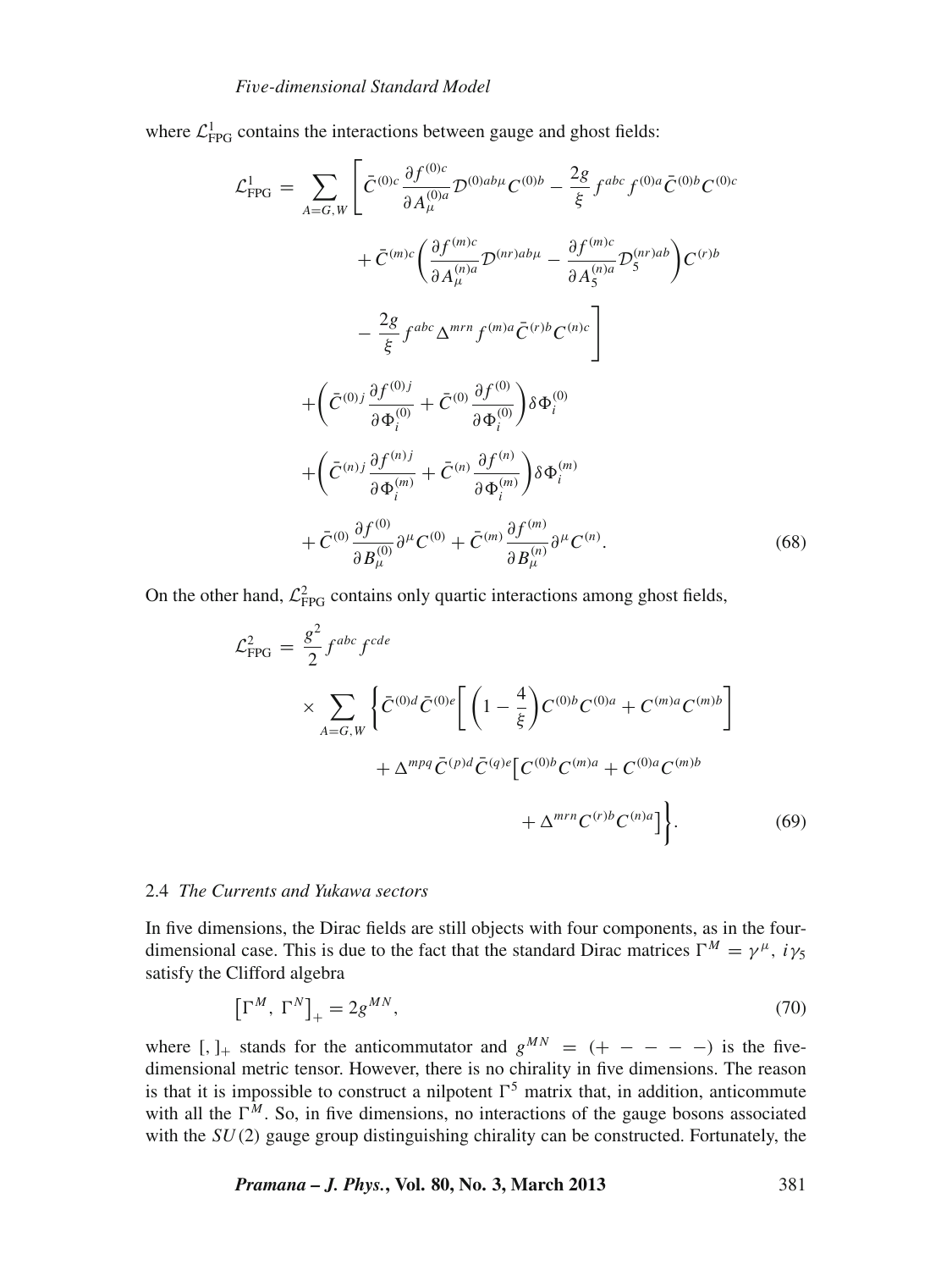*y* → −*y* parity operation can be used to reproduce the left-handed doublets and righthanded singlets of  $SU<sub>1</sub>(2)$  at the four-dimensional level. Under this symmetry operation, the five-dimensional Dirac fields transform as  $\psi \to \gamma_5 \psi(x, -y)$ . Taking into account this and the fact that in four dimensions right-handed fermions appear only as  $SU<sub>L</sub>(2)$  singlets, whereas left-handed fermions are present only as  $SU<sub>L</sub>(2)$  doublets, we demand that the corresponding five-dimensional representations of this group,  $f(x, y)$  and  $F(x, y)$ , are, respectively, even and odd under this transformation. Accordingly, one can write

$$
f(x, y) = \frac{1}{\sqrt{2\pi R}} f_{R}^{(0)}(x)
$$
  
+ 
$$
\sum_{n=1}^{\infty} \frac{1}{\sqrt{\pi R}} \left[ \hat{f}_{R}^{(n)}(x) \cos\left(\frac{ny}{R}\right) + \hat{f}_{L}^{(n)}(x) \sin\left(\frac{ny}{R}\right) \right],
$$
(71)

$$
F(x, y) = \frac{1}{\sqrt{2\pi R}} F_{L}^{(0)}(x)
$$
  
+ 
$$
\sum_{n=1}^{\infty} \frac{1}{\sqrt{\pi R}} \left[ F_{L}^{(n)}(x) \cos\left(\frac{ny}{R}\right) + F_{R}^{(n)}(x) \sin\left(\frac{ny}{R}\right) \right].
$$
 (72)

The zero mode  $f_{\rm R}^{(0)}(x)$  represents one of the SM right-handed  $SU_{\rm L}(2)$  singlets: a charged lepton  $e^{(0)}(x)$ , a quark of type up  $u^{(0)}(x)$  or a quark of type down  $d^{(0)}(x)$ . In addition, the zero mode  $F_L^{(0)}(x)$  stands for a SM left-handed lepton doublet  $L^{(0)}(x)$  or a quark doublet  $Q^{(0)}(x)$ . The KK modes  $\hat{f}_{\text{L}}^{(n)}(\hat{f}_{\text{R}}^{(n)})$  stand for left-handed (right-handed)  $SU_{\text{L}}(2)$ singlets, whereas  $F_{\text{L}}^{(n)}(F_{\text{R}}^{(n)})$  represents left-handed (right-handed)  $SU_{\text{L}}(2)$  doublets. Let us establish our notation as follows:

$$
F_{\mathcal{L}}^{(0)} = \begin{pmatrix} f_{\mathbf{u}\mathcal{L}}^{(0)} \\ f_{\mathbf{d}\mathcal{L}}^{(0)} \end{pmatrix}, \ F_{\mathcal{L}}^{(n)} = \begin{pmatrix} f_{\mathbf{u}\mathcal{L}}^{(n)} \\ f_{\mathbf{d}\mathcal{L}}^{(n)} \end{pmatrix}, \ F_{\mathcal{R}}^{(n)} = \begin{pmatrix} f_{\mathbf{u}\mathcal{R}}^{(n)} \\ f_{\mathbf{d}\mathcal{R}}^{(n)} \end{pmatrix}, \tag{73}
$$

where the subscript *u* denotes a neutrino or quark of type up, while *d* stands for charged leptons or quarks of type down. As we shall see below, after compactification, the SM fermions are given by  $f^{(0)} = f_L^{(0)} + f_R^{(0)}$ . On the other hand, the excited KK modes define massive states of type left,  $F_L^{(n)} + F_R^{(n)}$ , and right,  $\hat{f}_L^{(n)} + \hat{f}_R^{(n)}$ . It is an interesting feature of theories formulated in compactified extra dimensions that the mass terms corresponding to the excited KK modes are invariant under the four-dimensional gauge group.

The Currents sector is given by the Lagrangian

$$
\mathcal{L}_{4C} = \int_{0}^{2\pi R} \Biggl[ \sum_{L_{1},L_{2},L_{3}} i\bar{L}(x,y)\Gamma^{M}D_{M}L(x,y) + \sum_{e,\mu,\tau} i\bar{e}(x,y)\Gamma^{M}D_{M}e(x,y) + \sum_{Q_{1},Q_{2},Q_{3}} i\bar{Q}(x,y)\Gamma^{M}D_{M}Q(x,y) + \sum_{u,c,t} i\bar{u}(x,y)\Gamma^{M}D_{M}u(x,y) + \sum_{d,s,b} i\bar{d}(x,y)\Gamma^{M}D_{M}d(x,y) \Biggr],
$$
\n(74)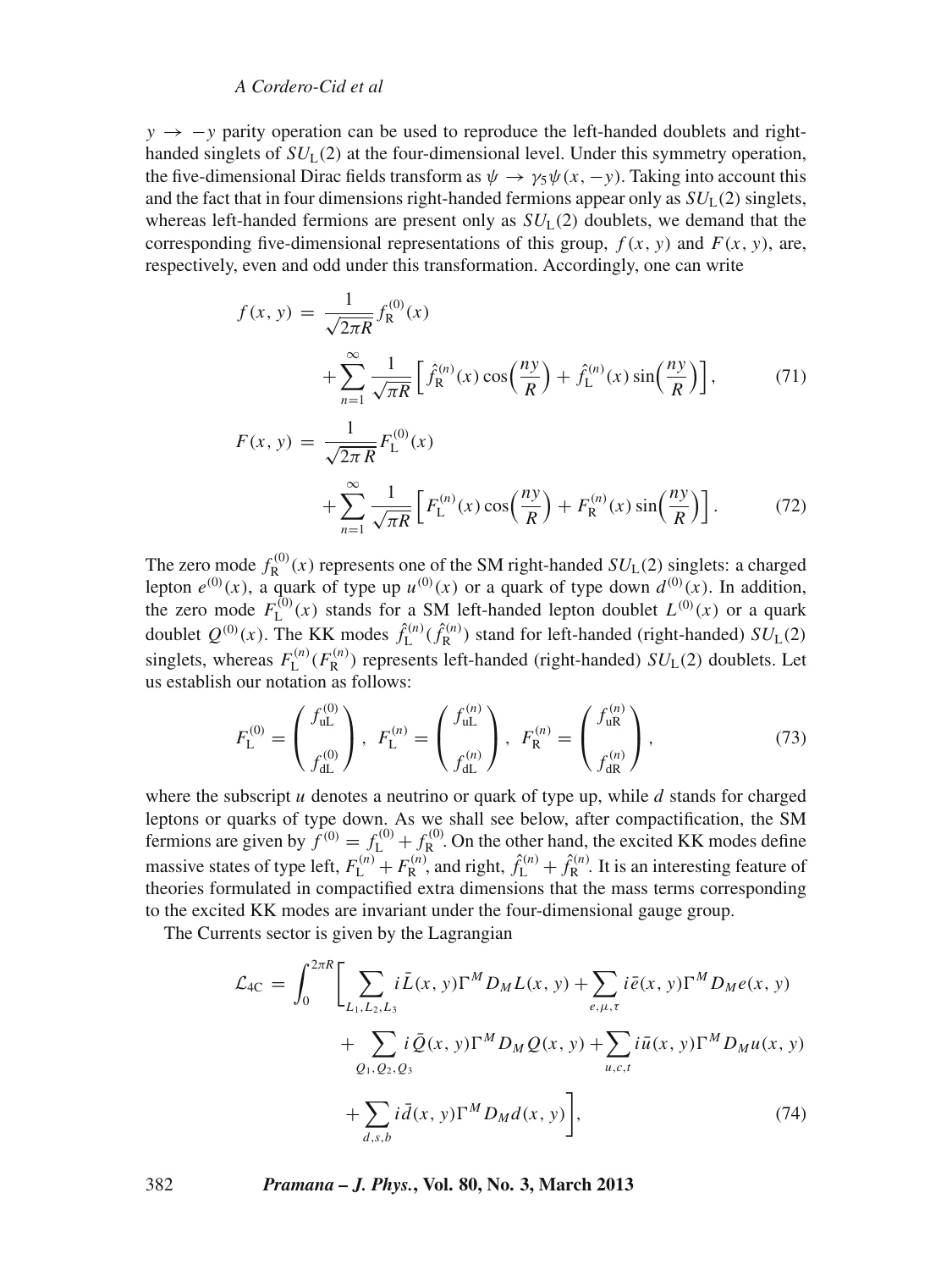where

$$
D_M = \partial_M - ig_{ss} \frac{\lambda^a}{2} \mathcal{G}_M^a - ig_s \frac{\sigma^i}{2} \mathcal{W}_M^i - ig_s' \frac{Y}{2} \mathcal{B}_M,\tag{75}
$$

with λ*<sup>a</sup>* representing the Gell–Man matrices. After expanding in Fourier series and integrating out the *y* coordinate, the Currents sector can be written as follows:

<span id="page-14-0"></span>
$$
\mathcal{L}_{4C} = \sum_{L_1, L_2, L_3, Q_1, Q_2, Q_3} \left[ i \bar{F}_{L}^{(0)} \gamma^{\mu} (D_{\mu} F)_{L}^{(0)} + i \bar{F}_{L}^{(n)} \gamma^{\mu} (D_{\mu} F)_{L}^{(n)} \right. \\
\left. + i \bar{F}_{R}^{(n)} \gamma^{\mu} (D_{\mu} F)_{R}^{(n)} - \bar{F}_{L}^{(0)} (D_{5} F)_{L}^{(0)} \right. \\
\left. - \bar{F}_{L}^{(n)} (D_{5} F)_{L}^{(n)} + \bar{F}_{R}^{(n)} (D_{5} F)_{R}^{(n)} \right] \\
+ \sum_{e, \mu, \tau, d, s, b, u, c, t} \left[ i \bar{f}_{R}^{(0)} \gamma^{\mu} (D_{\mu} \hat{f})_{R}^{(0)} + i \bar{f}_{R}^{(n)} \gamma^{\mu} (D_{\mu} \hat{f})_{R}^{(n)} \right. \\
\left. + i \bar{f}_{L}^{(n)} \gamma^{\mu} (D_{\mu} \hat{f})_{L}^{(n)} - \bar{f}_{R}^{(0)} (D_{5} \hat{f})_{R}^{(0)} \right. \\
\left. - \bar{f}_{R}^{(n)} (D_{5} \hat{f})_{R}^{(n)} + \bar{f}_{L}^{(n)} (D_{5} \hat{f})_{L}^{(n)} \right].\n\tag{76}
$$

The diverse covariant objects appearing in this expression are listed in Appendix [B.](#page-37-0)

The five-dimensional Yukawa sector is given by

$$
-\mathcal{L}_{4Y} = \int_0^{2\pi R} dy \left[ + \sum_{\text{families}} \lambda_{5e} \bar{L}(x, y) e(x, y) \Phi(x, y) + \text{h.c.} \right]
$$

$$
+ \sum_{\text{families}} \lambda_{5d} \bar{Q}(x, y) d(x, y) \Phi(x, y) + \text{h.c.}
$$

$$
+ \sum_{\text{families}} \lambda_{5u} \bar{Q}(x, y) u(x, y) \tilde{\Phi}(x, y) + \text{h.c.} \right], \tag{77}
$$

where  $\tilde{\Phi}(x, y) = i\sigma^2 \Phi^*(x, y)$ . Integrating out the *y* coordinate, one obtains

$$
-\mathcal{L}_{4Y} = \sum_{\text{families}} \lambda_{e} \left[ \bar{L}_{L}^{(0)} e_{R}^{(0)} \Phi^{(0)} + \left( \bar{L}_{L}^{(n)} \hat{e}_{R}^{(n)} + \bar{L}_{R}^{(n)} \hat{e}_{L}^{(n)} \right) \Phi^{(0)} \right. \\
\left. + \left( \bar{L}_{L}^{(0)} \hat{e}_{R}^{(n)} + \bar{L}_{L}^{(n)} e_{R}^{(0)} \right) \Phi^{(n)} \right. \\
\left. + \left( \Delta^{nrs} \bar{L}_{L}^{(n)} \hat{e}_{R}^{(r)} + \Delta'^{snr} \bar{L}_{R}^{(n)} \hat{e}_{L}^{(r)} \right) \Phi^{(s)} \right] + \text{ h.c.} \\
+ \sum_{\text{families}} \lambda_{d} \left[ \bar{Q}_{L}^{(0)} d_{R}^{(0)} \Phi^{(0)} + \left( \bar{Q}_{L}^{(n)} \hat{d}_{R}^{(n)} + \bar{Q}_{R}^{(n)} \hat{d}_{L}^{(n)} \right) \Phi^{(0)} \right. \\
\left. + \left( \bar{Q}_{L}^{(0)} \hat{d}_{R}^{(n)} + \bar{Q}_{L}^{(n)} d_{R}^{(0)} \right) \Phi^{(n)} \right. \\
\left. + \left( \Delta^{nrs} \bar{Q}_{L}^{(n)} \hat{d}_{R}^{(r)} + \Delta'^{snr} \bar{Q}_{R}^{(n)} \hat{d}_{L}^{(r)} \right) \Phi^{(s)} \right] + \text{ h.c.}
$$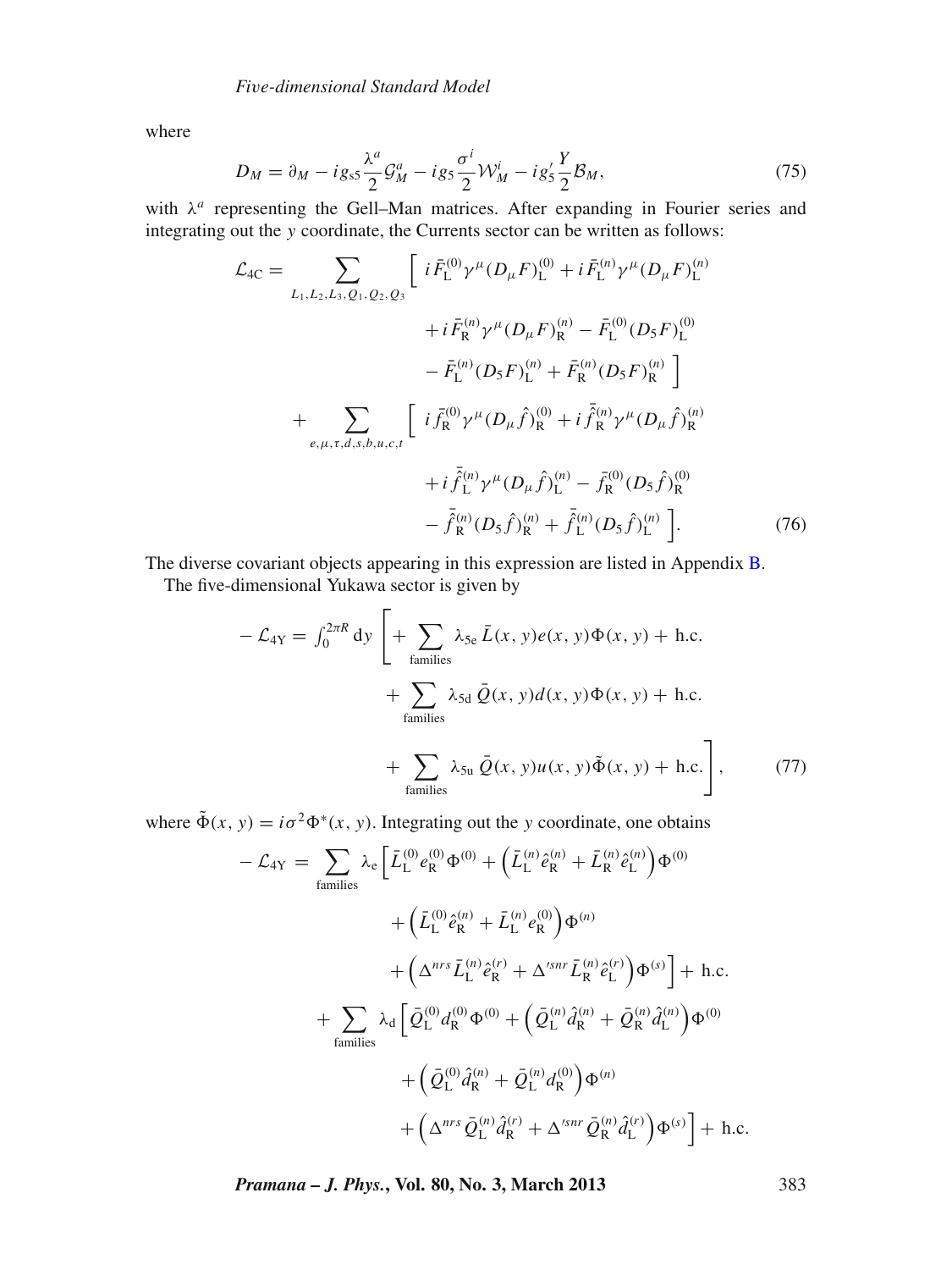+ 
$$
\sum_{\text{families}} \lambda_{\mathbf{u}} \left[ \bar{Q}_{\mathbf{L}}^{(0)} u_{\mathbf{R}}^{(0)} \tilde{\Phi}^{(0)} + \left( \bar{Q}_{\mathbf{L}}^{(n)} \hat{u}_{\mathbf{R}}^{(n)} + \bar{Q}_{\mathbf{R}}^{(n)} \hat{u}_{\mathbf{L}}^{(n)} \right) \tilde{\Phi}^{(0)} \right. \\
\left. + \left( \bar{Q}_{\mathbf{L}}^{(0)} \hat{u}_{\mathbf{R}}^{(n)} + \bar{Q}_{\mathbf{L}}^{(0)} u_{\mathbf{R}}^{(0)} \right) \tilde{\Phi}^{(n)} \right. \\
\left. + \left( \Delta^{nrs} \bar{Q}_{\mathbf{L}}^{(n)} \hat{u}_{\mathbf{R}}^{(r)} + \Delta'^{snr} \bar{Q}_{\mathbf{R}}^{(n)} \hat{u}_{\mathbf{L}}^{(r)} \right) \tilde{\Phi}^{(s)} \right] + \text{ h.c.} \tag{78}
$$

where  $\lambda_i = \lambda_{5i}/\sqrt{2\pi R}$ .

The Currents sector generates masses proportional to  $n/R$  for the excited fermion KK modes, whereas in the Yukawa sector the Higgs mechanism endows the zero modes with mass at the same time that induces corrections to the gauge masses of the excited KK states. The term of the Yukawa sector involving only zero modes is diagonalized in the standard way, i.e., the flavour space vectors  $N_{\text{L}}^{(0)}$  (neutrinos),  $E_{\text{L,R}}^{(0)}$  (charged leptons),  $U_{\text{L,R}}^{(0)}$  (quarks of up-type), and  $D_{\text{L,R}}^{(0)}$  (quarks of down-type) are transformed into mass eigenstates via the unitary matrices  $V_L^e$ ,  $V_{L,R}^e$ ,  $V_{L,R}^u$ , and  $V_{L,R}^d$ , respectively. As far as the KK excitations are concerned, we demand that the corresponding KK vectors  $N_{\text{L,R}}^{(n)}$ ,  $E_{\text{L,R}}^{(n)}$ ,  $U_{\text{L},\text{R}}^{(n)}$ , and  $D_{\text{L},\text{R}}^{(n)}$  transform through  $V_{\text{L}}^{e}$ ,  $V_{\text{L}}^{e}$ ,  $V_{\text{L}}^{u}$ , and  $V_{\text{L}}^{d}$ , respectively. On the other hand, in the case of the  $\hat{E}_{\rm L,R}^{(n)}$ ,  $\hat{U}_{\rm L,R}^{(n)}$ , and  $\hat{D}_{\rm L,R}^{(n)}$  partners, we impose the condition that they transform via the matrices  $V_R^e$ ,  $V_R^u$ , and  $V_R^d$ . With this choice no new sources of family flavour changing are present. A complete analysis of this is presented in Appendix [C.](#page-39-0)

#### <span id="page-15-0"></span>**3. The vertices of theory**

One important feature of UED models is the conservation of the momentum in the extra dimensions. As a consequence, at tree-level one can only couple two or more KK excitations to a zero-mode field (SM field). This means that electroweak observables are not sensitive to virtual effects of KK excitations at tree-level, but only at the one-loop level or higher orders. This is the reason why experimental constraints on UED models are quite weak [\[2](#page-42-1)[,6](#page-42-9)]. Although the one-loop effects of KK excitations on SM Green's functions (light Green's functions) are determined by trilinear and quartic couplings of the way  $\varphi^{(0)}\varphi^{(n)}\varphi^{(n)}$  and  $\varphi^{(0)}\varphi^{(0)}\varphi^{(n)}$ , the purpose of this section is to present a complete list of all the physical vertices of the theory.

#### 3.1 *Scalar self-couplings*

Couplings among scalars only can arise from the Higgs potential. The only SM Higgs field is the Higgs boson  $H^{(0)}$ . The rest of the physical scalars (see Appendix [A\)](#page-35-0) are just KK excitations, namely, the charged scalars  $H^{(n)\pm}$ , the KK excitations of  $H^{(0)}$ , denoted by  $H^{(n)}$ , and the neutral CP-odd scalars  $A^{(n)}$ . The scalar vertices that can contribute to SM Green's functions at the one-loop level are given by the Lagrangian

$$
\mathcal{L}_\text{S}^1 = -\frac{g m_{H^{(0)}}^2}{4m_{W^{(0)}}} H^{(0)} \left( H^{(0)} H^{(0)} + \frac{3}{2} H^{(n)} H^{(n)} + 2c_\alpha^2 H^{(n)} - H^{(n)+} + c_\beta^2 A^{(n)} A^{(n)} \right)
$$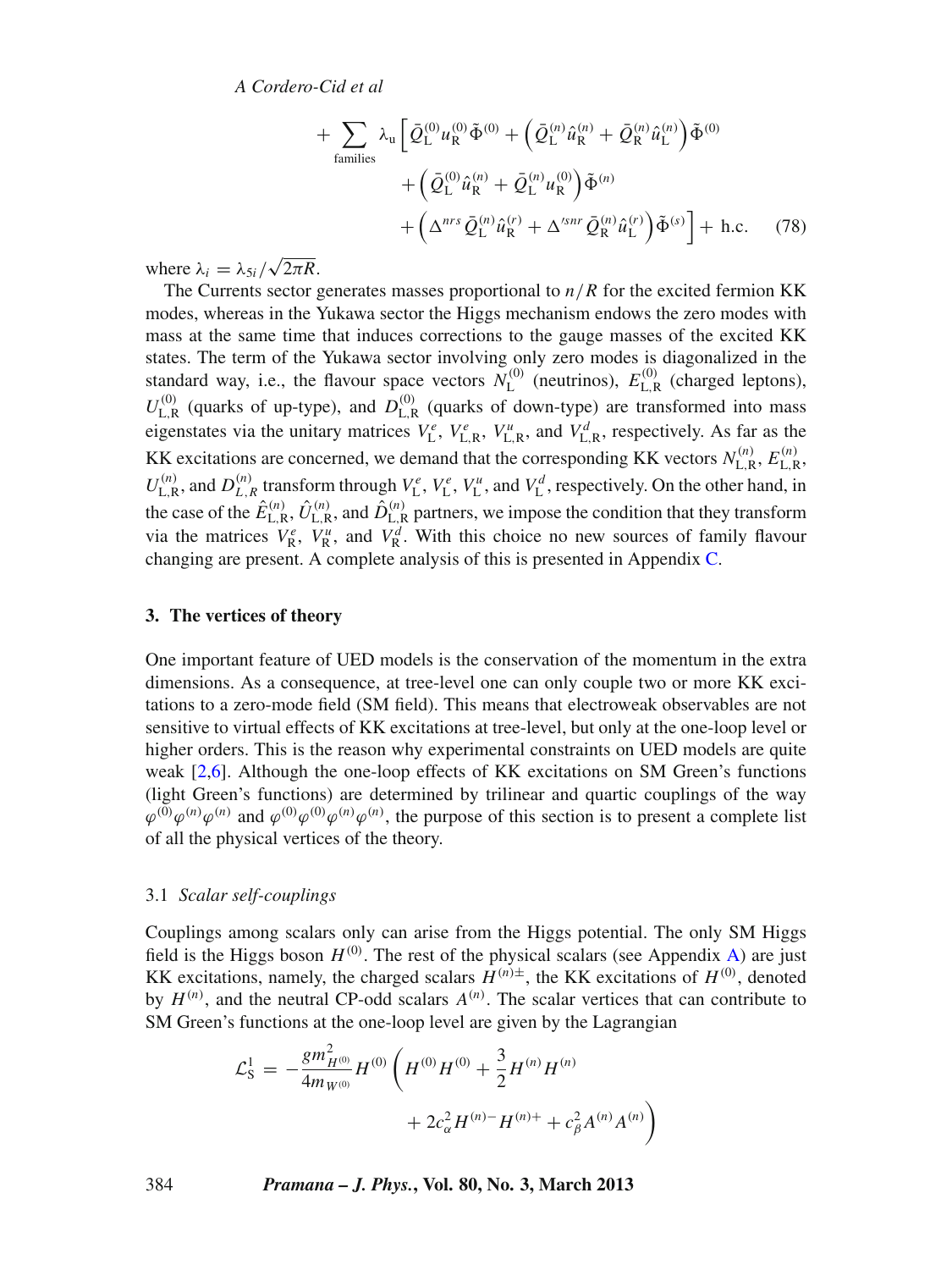$$
-\frac{g^2 m_{H^{(0)}}^2}{32 m_{W^{(0)}}^2} H^{(0)} H^{(0)} (H^{(0)} H^{(0)} + 3 H^{(n)} H^{(n)} + 4c_\alpha^2 H^{(n)-} H^{(n)+} + 2c_\beta^2 A^{(n)} A^{(n)}),\tag{79}
$$

where the SM couplings were included. Although the rest of the couplings among scalars do not contribute to the SM Green's functions at the one-loop level, they can do it at higher orders or impact nonstandard observables through

$$
\mathcal{L}_{\rm S}^2 = -\left(\frac{gm_{H^{(0)}}^2}{2m_{W^{(0)}}} + \frac{g^2 m_{H^{(0)}}^2}{4m_{W^{(0)}}^2} H^{(0)}\right) \Delta^{nrs} H^{(n)}\n\times \left[c_{\alpha}^2 H^{(r)} - H^{(s)+} + \frac{1}{2} (H^{(r)} H^{(s)} + c_{\beta}^2 A^{(r)} A^{(s)})\right],
$$
\n(80)\n
$$
\mathcal{L}_{\rm S}^3 = -\frac{g^2 m_{H^{(0)}}^2}{8m_{W^{(0)}}^2} \Delta^{npqr} \left[c_{\alpha}^2 H^{(n)} - H^{(p)+} + \frac{1}{2} (H^{(n)} H^{(p)} + c_{\beta}^2 A^{(n)} A^{(p)})\right]\n\times \left[c_{\alpha}^2 H^{(q)} - H^{(r)+} + \frac{1}{2} (H^{(q)} H^{(r)} + c_{\beta}^2 A^{(q)} A^{(r)})\right].
$$
\n(81)

It is important to keep in mind our convention of sum over repeated KK indices, which run from 1 to infinity. This notation will be systematically used through the paper.

#### 3.2 *Scalar–gauge boson couplings*

The couplings among physical scalars  $(H^{(0)}, H^{(n)\pm}, H^{(n)}, A^{(n)})$  and gauge bosons arise from the kinetic term of the Higgs sector and also from the Yang–Mills term  $\frac{1}{2}W_{\mu 5}^{(n)-}W_{\mu 5}^{(n)+\mu}$ . The last is due to the fact that  $\phi^{(n)\pm}$  and  $W_{5}^{(n)\pm}$  mix to produce the mass eigenstate  $H^{(n)\pm}$  and the pseudo-Goldstone boson  $G_{W^{(n)}}^{\pm}$  (see Appendix [A\)](#page-35-0). Similarly, the  $\phi_I^{(n)} - W_S^{(n)3}$  mixing leads to the physical CP-odd mass–eigenstate scalar  $A^{(n)}$  and to the pseudo-Goldstone boson  $G_{Z^{(n)}}$ . The Lagrangian of this sector can conveniently be reorganized as follows:

<span id="page-16-0"></span>
$$
\mathcal{L}_{\text{Kinetic}} = (D_{\mu} \Phi)^{(n)\dagger} (D^{\mu} \Phi)^{(n)} + (D_5 \Phi)^{(n)\dagger} (D^5 \Phi)^{(n)} \n+ \mathcal{W}_{\mu 5}^{(n)+} \mathcal{W}^{(n)-\mu}_{\mu 5} + \frac{1}{2} \mathcal{W}_{\mu 5}^{(n)3} \mathcal{W}^{(n)3\mu}_{\mu 5} + \frac{1}{2} B_{\mu 5}^{(n)} B_{\mu 5}^{(n)\mu}_{\mu 5},
$$
\n(82)

where

$$
(D_{\mu}\Phi)^{(n)} = \partial_{\mu}\Phi^{(n)} - ig(\mathcal{O}_{\mu}^{(0)}\Phi^{(n)} + \mathcal{O}_{\mu}^{(n)}\Phi^{(0)} + \Delta^{nrs}\mathcal{O}_{\mu}^{(s)}\Phi^{(r)}),
$$
(83)

$$
(D_5\Phi)^{(n)} = -\frac{n}{R}\Phi^{(n)} - ig(\mathcal{O}_5^{(n)}\Phi^{(0)} + \Delta'^{nrs}\mathcal{O}_5^{(s)}\Phi^{(r)}),\tag{84}
$$

with

$$
\mathcal{O}_\mu^{(m)} \, = \, \frac{1}{\sqrt{2}} \, \big( W_\mu^{(m)+} \sigma^+ + W_\mu^{(m)-} \sigma^- \big)
$$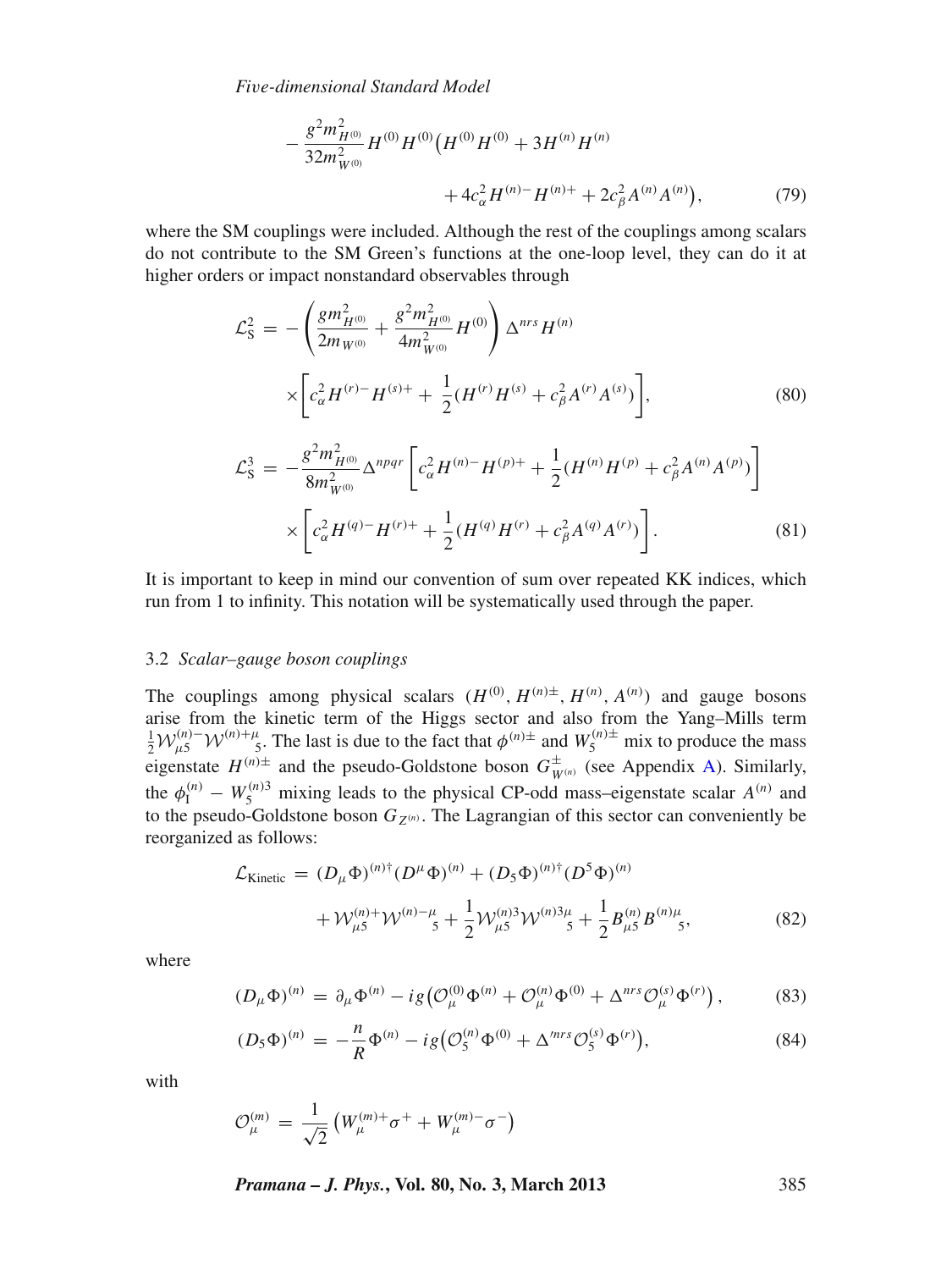$$
+\frac{1}{2c_W}Z_{\mu}^{(m)}\left(\sigma^3-2s_W^2Q\right)+s_WA_{\mu}^{(m)}Q, \ \ m=0, 1, \ldots, \tag{85}
$$

$$
\mathcal{O}_{5}^{(m)} = \frac{1}{\sqrt{2}} \left[ \left( -s_{\alpha} H^{(m)+} + c_{\alpha} G_{W^{(m)}}^{+} \right) \sigma^{+} + \left( s_{\alpha} H^{(m)-} - c_{\alpha} G_{W^{(m)}}^{-} \right) \sigma^{-} \right] + \frac{1}{2c_{W}} \left( -s_{\beta} A^{(m)} + c_{\beta} G_{Z^{(m)}} \right) \left( \sigma^{3} - 2s_{W}^{2} Q \right) + s_{W} G_{A^{(m)}} Q, \quad m = 1, 2, .... \tag{86}
$$

In the above expressions,  $\sigma^{\pm} = \frac{1}{2}(\sigma^1 \pm i \sigma^2)$  and  $Q = \frac{\sigma^3}{2} + \frac{Y}{2}$ . Also, it should be noticed that  $\mathcal{O}^{(m)5} = -\mathcal{O}_5^{(m)}$ . On the other hand, the Yang–Mills tensor structures appearing in eq. [\(82\)](#page-16-0) are given by

$$
\mathcal{W}_{\mu 5}^{(n)+} = \frac{n}{R} W_{\mu}^{(n)+} - i s_{\alpha} \left( D_{e\mu}^{(0)} H^{(n)+} \right) + i c_{\alpha} \left( D_{e\mu}^{(0)} G_{W^{(n)}}^+ \right) \n- g c_W Z_{\mu}^{(0)} \left( s_{\alpha} H^{(n)+} - c_{\alpha} G_{W^{(n)}}^+ \right) \n+ i g W_{\mu}^{(0)+} \left[ c_W \left( -s_{\beta} A^{(n)} + c_{\beta} G_{Z^{(n)}} \right) + s_W G_{A^{(n)}} \right] \n+ i g \Delta^{mrs} \left\{ W_{\mu}^{(r)+} \left[ c_W \left( -s_{\beta} A^{(s)} + c_{\beta} G_{Z^{(s)}} \right) + s_W G_{A^{(s)}} \right] \n- i \left( c_W Z_{\mu}^{(r)} + s_W A_{\mu}^{(r)} \right) \left( s_{\alpha} H^{(s)+} - c_{\alpha} G_{W^{(s)}}^+ \right) \right\}, \tag{87}
$$

$$
\mathcal{W}_{\mu 5}^{(n)3} = \frac{n}{R} \left( c_W Z_{\mu}^{(n)} + s_W A_{\mu}^{(n)} \right)
$$
  
-  $c_W \left( s_\beta \partial_\mu A^{(n)} - c_\beta \partial_\mu G_{Z^{(n)}} \right) + s_W \partial_\mu G_{A^{(n)}}$   
+  $g \left[ s_\alpha \left( W_{\mu}^{(0)+} H^{(n)-} + W_{\mu}^{(0)-} H^{(n)+} \right) \right]$   
-  $c_\alpha \left( W_{\mu}^{(0)+} G_{W^{(n)}}^- + W_{\mu}^{(0)-} G_{W^{(n)}}^+ \right) \right]$   
+  $g \Delta^{mrs} \left[ s_\alpha \left( W_{\mu}^{(r)+} H^{(s)-} + W_{\mu}^{(r)-} H^{(s)+} \right) \right]$   
-  $c_\alpha \left( W_{\mu}^{(r)+} G_{W^{(s)}}^- + W_{\mu}^{(r)-} G_{W^{(s)}}^+ \right) \right],$  (88)

$$
B_{\mu 5}^{(n)} = \frac{n}{R} \left( c_W A_{\mu}^{(n)} - s_W Z_{\mu}^{(n)} \right) + s_W \left( s_\beta \partial_\mu A^{(n)} - c_\beta \partial_\mu G_{Z^{(n)}} \right) + c_W \partial_\mu G_{A^{(n)}}.
$$
(89)

In the above expressions,  $G_{W^{(n)}}, G_{Z^{(n)}},$  and  $G_{A^{(n)}}$  are the pseudo-Goldstone bosons associated with the  $W^{(n)}$ ,  $Z^{(n)}$ , and  $A^{(n)}$  $A^{(n)}$  KK gauge bosons, respectively (see Appendix A for their definition through the  $\alpha$  and  $\beta$  angles).

Many physical couplings are induced by the Lagrangian [\(82\)](#page-16-0), but not all contribute at the one-loop level to SM observables. In particular, those terms that are proportional to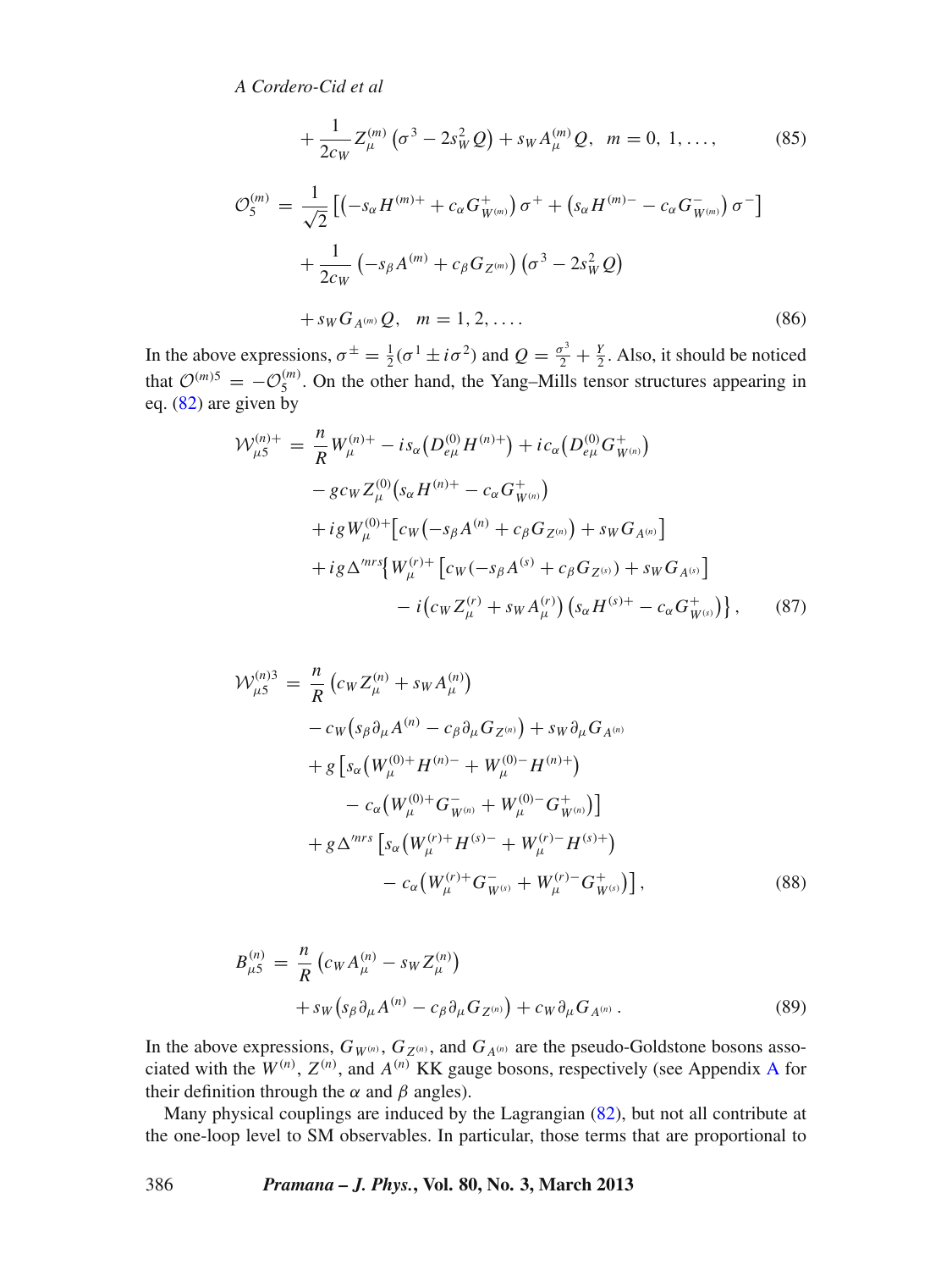the factors  $\Delta^{nrs}$  or  $\Delta^{mrs}$  first contribute to SM observables at the two-loop level, although they generate contributions to non-SM observables still at the tree-level. Such interactions involve only one SM field or no SM fields. Here, we derive explicit expressions for the pieces of  $\mathcal{L}_{\text{Kinetic}}$  that generate the most important effects of the fifth dimension on SM Green's functions, which first occur at the one-loop level.

The couplings of the Higgs boson to pairs of KK excitations are given by

$$
\mathcal{L}_{H^{(0)}(\text{KK})(\text{KK})} = g m_{W^{(0)}} H^{(0)} \left( W_{\mu}^{(0)-} W^{(0)+\mu} + W_{\mu}^{(n)-} W^{(n)+\mu} \right) \n+ \frac{g m_{Z^{(0)}}}{2c_W} H^{(0)} \left( Z_{\mu}^{(0)} Z^{(0)\mu} + Z_{\mu}^{(n)} Z^{(n)\mu} \right) \n+ \frac{i g c_{\alpha}}{2} \left[ H^{(0)} \left( W_{\mu}^{(n)-} \partial^{\mu} H^{(n)+} - W_{\mu}^{(n)+} \partial^{\mu} H^{(n)-} \right) \n- \left( W_{\mu}^{(n)-} H^{(n)+} - W_{\mu}^{(n)+} H^{(n)-} \right) \partial^{\mu} H^{(0)} \right] \n- \frac{g c_{\beta}}{2c_W} Z_{\mu}^{(n)} \left( A^{(n)} \partial^{\mu} H^{(0)} - H^{(0)} \partial^{\mu} A^{(n)} \right). \tag{90}
$$

Notice that the standard couplings involving only zero modes have also been included. On the other hand, the electroweak gauge bosons couple to pairs of KK excitations as follows:

$$
\mathcal{L}_{W^{(0)}(KK)(KK)} = g m_{W^{(0)}} H^{(n)} (W_{\mu}^{(0)+} W^{(n)-\mu} + W_{\mu}^{(0)-} W^{(n)+\mu})
$$
  
+ 
$$
\frac{g}{2} (2c_{W} s_{\alpha} s_{\beta} + c_{\alpha} c_{\beta})
$$
  

$$
\times [A^{(n)} (W_{\mu}^{(0)+} \partial^{\mu} H^{(n)-} + W_{\mu}^{(0)-} \partial^{\mu} H^{(n)+})
$$
  
- 
$$
(W_{\mu}^{(0)+} H^{(n)-} + W_{\mu}^{(0)-} H^{(n)+}) \partial^{\mu} A^{(n)}]
$$
  
- 
$$
\frac{i g c_{\alpha}}{2} [H^{(n)} (W_{\mu}^{(0)+} \partial^{\mu} H^{(n)-} - W_{\mu}^{(0)-} \partial^{\mu} H^{(n)+})
$$
  
- 
$$
(W_{\mu}^{(0)+} H^{(n)-} - W_{\mu}^{(0)-} H^{(n)+}) \partial^{\mu} H^{(n)}]
$$
  
+ 
$$
\frac{3}{2} i g c_{W} c_{\beta} m_{Z^{(0)}} A^{(n)} (W^{(0)-\mu} W_{\mu}^{(n)+} - W^{(0)+\mu} W_{\mu}^{(n)-})
$$
  
+ 
$$
g c_{\alpha} [m_{W^{(0)}} s_{W} A_{\mu}^{(n)} - m_{Z^{(0)}} (\frac{1+2s_{W}^{2}}{4}) Z_{\mu}^{(n)}]
$$
  

$$
\times (W_{\mu}^{(0)+} H^{(n)-} + W_{\mu}^{(0)-} H^{(n)+}), \qquad (91)
$$
  

$$
\mathcal{L}_{Z^{(0)}(KK)(KK)} = -i g c_{W} (1 - \frac{c_{\alpha}^{2}}{2c_{W}^{2}}) Z_{\mu}^{(0)} (H^{(n)+} \partial^{\mu} H^{(n)-} - H^{(n)-} \partial^{\mu} H^{(n)+})
$$
  
- 
$$
g c_{\alpha} m_{Z^{(0)}} Z_{\mu}^{(0)} (H^{(n)-} W^{(n)+\mu} + H^{(n)+} W^{(n)-\mu})
$$
  
+ 
$$
\frac{g c_{\beta}}{2 c_{W}} Z_{\mu}^{(0)}
$$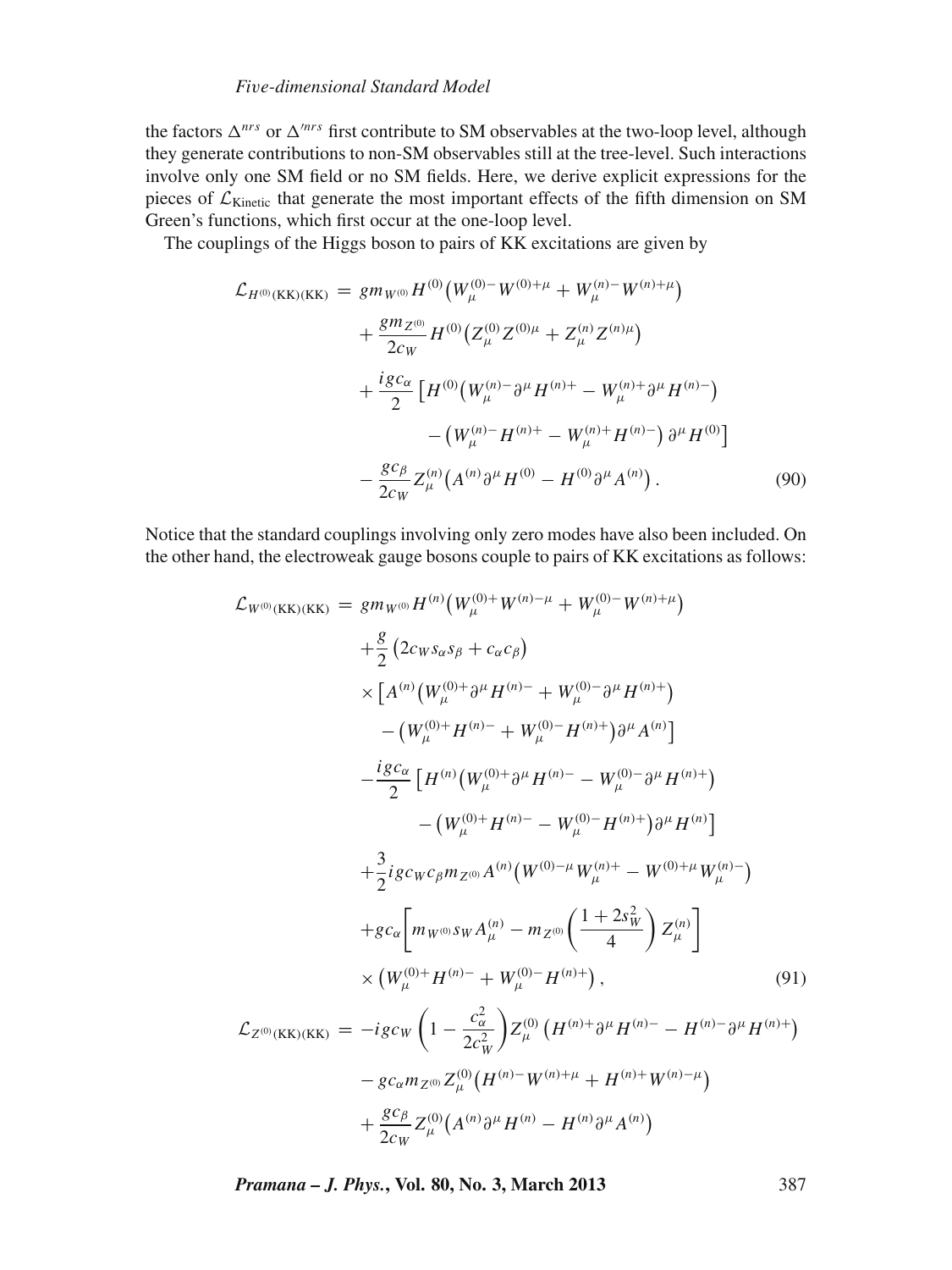$$
+\frac{gm_{Z^{(0)}}}{c_W}Z_{\mu}^{(0)}Z^{(n)\mu}H^{(n)},\tag{92}
$$

$$
\mathcal{L}_{A^{(0)}(KK)(KK)} = -ieA_{\mu}^{(0)}\left(H^{(n)+}\partial^{\mu}H^{(n)-} - H^{(n)-}\partial^{\mu}H^{(n)+}\right). \tag{93}
$$

The couplings of two Higgs bosons with pairs of KK excitations are given by

$$
\mathcal{L}_{H^{(0)}H^{(0)}(\text{KK})(\text{KK})} = \frac{g^2}{4} H^{(0)}H^{(0)}(W_{\mu}^{(0)-}W^{(0)+\mu} + W_{\mu}^{(n)-}W^{(n)+\mu}) + \frac{g^2}{8c_W^2} H^{(0)}H^{(0)}(Z_{\mu}^{(0)}Z^{(0)\mu} + Z_{\mu}^{(n)}Z^{(n)\mu}). \tag{94}
$$

There are also couplings involving a Higgs boson and an electroweak gauge boson with pairs of KK excitations:

$$
\mathcal{L}_{H^{(0)}V^{(0)}(\text{KK})(\text{KK})} = \frac{g^2}{2} H^{(0)} \bigg[ 2c_{\alpha} \bigg( s_W A^{(0)\mu} - \frac{s_W^2}{c_W^2} Z^{(0)\mu} \bigg) \times \bigg( H^{(n)-} W_{\mu}^{(n)+} + H^{(n)+} W_{\mu}^{(n)-} \bigg) + \frac{1}{c_W^2} H^{(n)} Z_{\mu}^{(0)} Z^{(n)\mu} + H^{(n)} \left( W^{(0)-\mu} W_{\mu}^{(n)+} + W^{(0)+\mu} W_{\mu}^{(n)-} \right) + i c_{\beta} A^{(n)} \bigg( W^{(0)-\mu} W_{\mu}^{(n)+} - W^{(0)+\mu} W_{\mu}^{(n)-} \bigg). \tag{95}
$$

Finally, the couplings of two gauge bosons with pairs of KK excitations are given by

$$
\mathcal{L}_{W^{(0)}W^{(0)}(\text{KK})(\text{KK})} = \frac{g^2}{4} \Big\{ W_{\mu}^{(0)-} W^{(0)+\mu} [2 \left( 1 + s_{\alpha}^2 \right) H^{(n)-} H^{(n)+} + H^{(n)} H^{(n)} + (c_{\beta}^2 + 4c_W^2 s_{\beta}^2) A^{(n)} A^{(n)}] + 2s_{\alpha}^2 (W_{\mu}^{(0)+} W^{(0)+\mu} H^{(n)-} H^{(n)-} + W_{\mu}^{(0)-} W^{(0)-\mu} H^{(n)+} H^{(n)+} \Big\}, \tag{96}
$$

$$
\mathcal{L}_{Z^{(0)}Z^{(0)}(KK)(KK)} = g^2 Z^{(0)}_{\mu} Z^{(0)\mu}
$$

$$
\times \left[ \left( c_W^2 s_\alpha^2 + \frac{c_{2W}}{2c_W^2} c_\alpha^2 \right) H^{(n)} - H^{(n)+} + \frac{1}{4c_W^2} \left( H^{(n)} H^{(n)} + c_\beta^2 A^{(n)} A^{(n)} \right) \right],
$$
\n(97)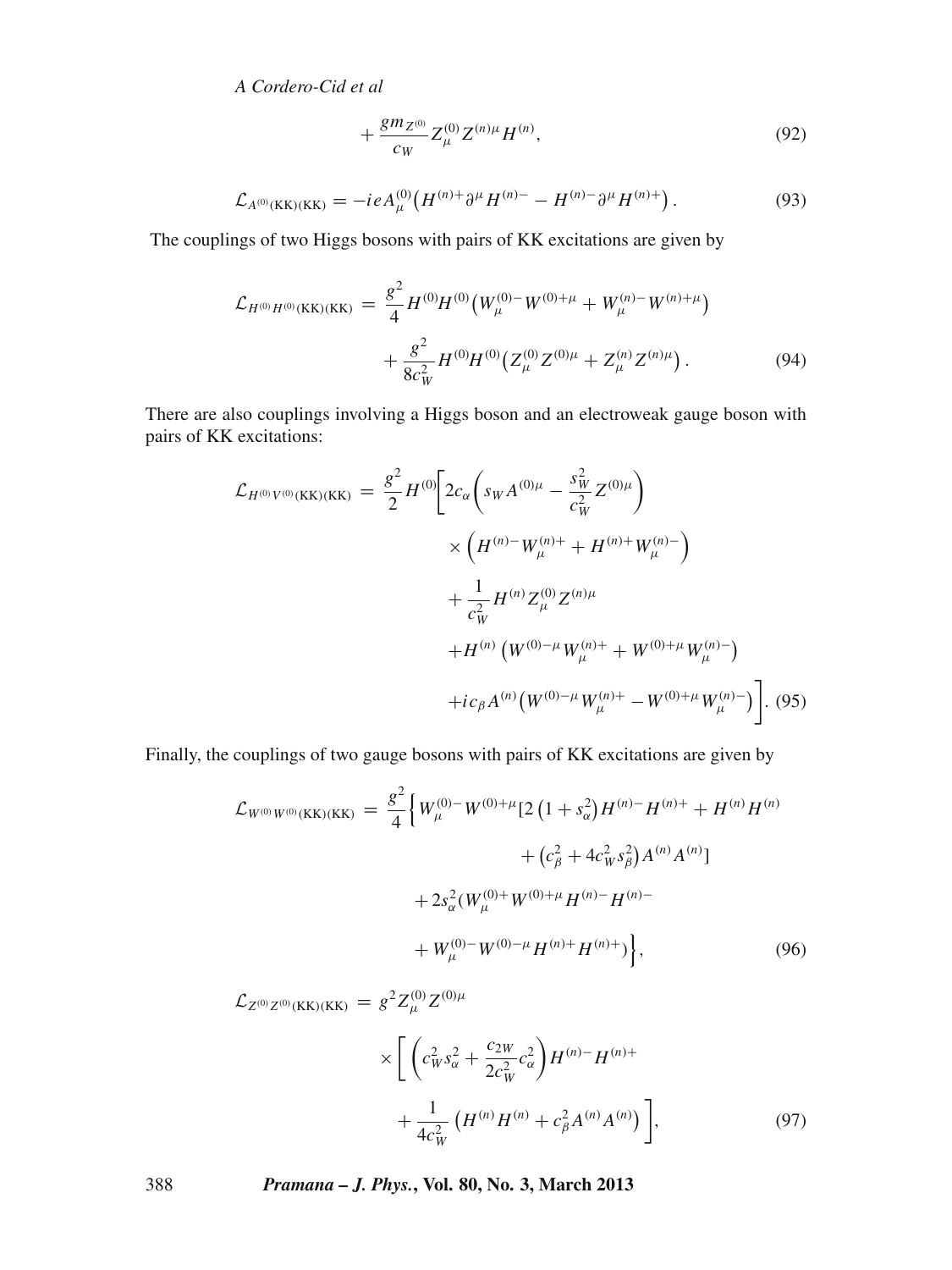$$
\mathcal{L}_{A^{(0)}A^{(0)}(\text{KK})(\text{KK})} = e^2 A^{(0)}_{\mu} A^{(0)\mu} H^{(n)-} H^{(n)+}, \tag{98}
$$

$$
\mathcal{L}_{A^{(0)}Z^{(0)}(\text{KK})(\text{KK})} = e g c_W \left( 2s_\alpha^2 + \frac{c_{2W}}{c_W^2} c_\alpha^2 \right) A_\mu^{(0)} Z^{(0)\mu} H^{(n)-} H^{(n)+},\tag{99}
$$

$$
\mathcal{L}_{V^{(0)}W^{(0)}(\text{KK})(\text{KK})} = ig^2 \bigg[ s_W c_W \bigg( s_\alpha s_\beta + \frac{c_\alpha c_\beta}{2c_W} \bigg) A^{(0)\mu} \n+ c_W^2 \bigg( s_\alpha s_\beta + \frac{s_W^2}{2c_W^3} c_\alpha c_\beta \bigg) Z^{(0)\mu} \bigg] \n\times A^{(n)} \big( W_\mu^{(0)+} H^{(n)-} - W_\mu^{(0)-} H^{(n)+} \big) \n+ \frac{eg c_\alpha}{2} \bigg( A^{(0)\mu} - \frac{s_W}{2c_W} Z^{(0)\mu} \bigg) \n\times H^{(n)} \big( W_\mu^{(0)+} H^{(n)-} + W_\mu^{(0)-} H^{(n)+} \big) .
$$
\n(100)

#### 3.3 *Trilinear and quartic gauge boson couplings*

We now turn to present the couplings among the SM gauge bosons and their KK excitations. These couplings are produced by the Yang–Mills sector and can be modified in a nontrivial way if a nonlinear gauge-fixing procedure, as the one discussed above, is introduced. We present the interactions that arise from the electroweak theory, which have been partially discussed in ref. [\[17](#page-43-3)], in the context of a nonlinear gauge. We start by displaying those couplings that contribute to SM Green's functions at the one-loop level. In each case, the SM couplings will be included for comparison. The trilinear vertices can be written as follows:

$$
\mathcal{L}_{W^{(0)3}W^{(n)}} - W^{(n)+} = -ig \left[ \left( W_{\mu\nu}^{(0)+} W^{(0)-\nu} - W_{\mu\nu}^{(0)-} W^{(0)+\nu} \right) W^{(0)3\mu} + W_{\mu\nu}^{(0)3} W^{(0)-\mu} W^{(0)+\nu} + \mathcal{L}_{\text{GF}-1}^{\text{SGT}} + \left( W_{\mu\nu}^{(n)+} W^{(n)-\nu} - W_{\mu\nu}^{(n)-} W^{(n)+\nu} \right) W^{(0)3\mu} + W_{\mu\nu}^{(0)3} W^{(n)-\mu} W^{(n)+\nu} + \mathcal{L}_{\text{GF}-1}^{\text{NSGT}} \right],
$$
\n(101)

where the gauge-dependent terms  $\mathcal{L}_{GF-1}^{SGT}$  and  $\mathcal{L}_{GF-1}^{NGT}$  are present only if a nonlinear gaugefixing procedure for removing the degeneration associated with the SGT [\[21\]](#page-43-8) and the NSGT [\[14](#page-43-0)[,17\]](#page-43-3) has been introduced. Such terms do not exist in the unitary or linear *R*<sub>ξ</sub> -gauge. In this expression,  $W^{(0,n)3} = c_W Z^{(0,n)} + s_W A^{(0,n)}$ ,  $W^{(0,n)\pm}_{\mu\nu} = \partial_\mu W^{(0,n)\pm}_{\nu}$  $\partial_\nu W_\mu^{(0,n)}$  +, and  $W_{\mu\nu}^{(0,n)} = \partial_\mu W_\nu^{(0,n)}$  -  $\partial_\nu W_\mu^{(0,n)}$ . It is important to notice that the Lorentz structure of the vertex  $W^{(n)}$ <sup>-</sup> $W^{(n)+}W^{(0)3}$  coincides exactly with that of  $W^{(0)}$ <sup>-</sup> $W^{(0)+}W^{(0)3}$ ,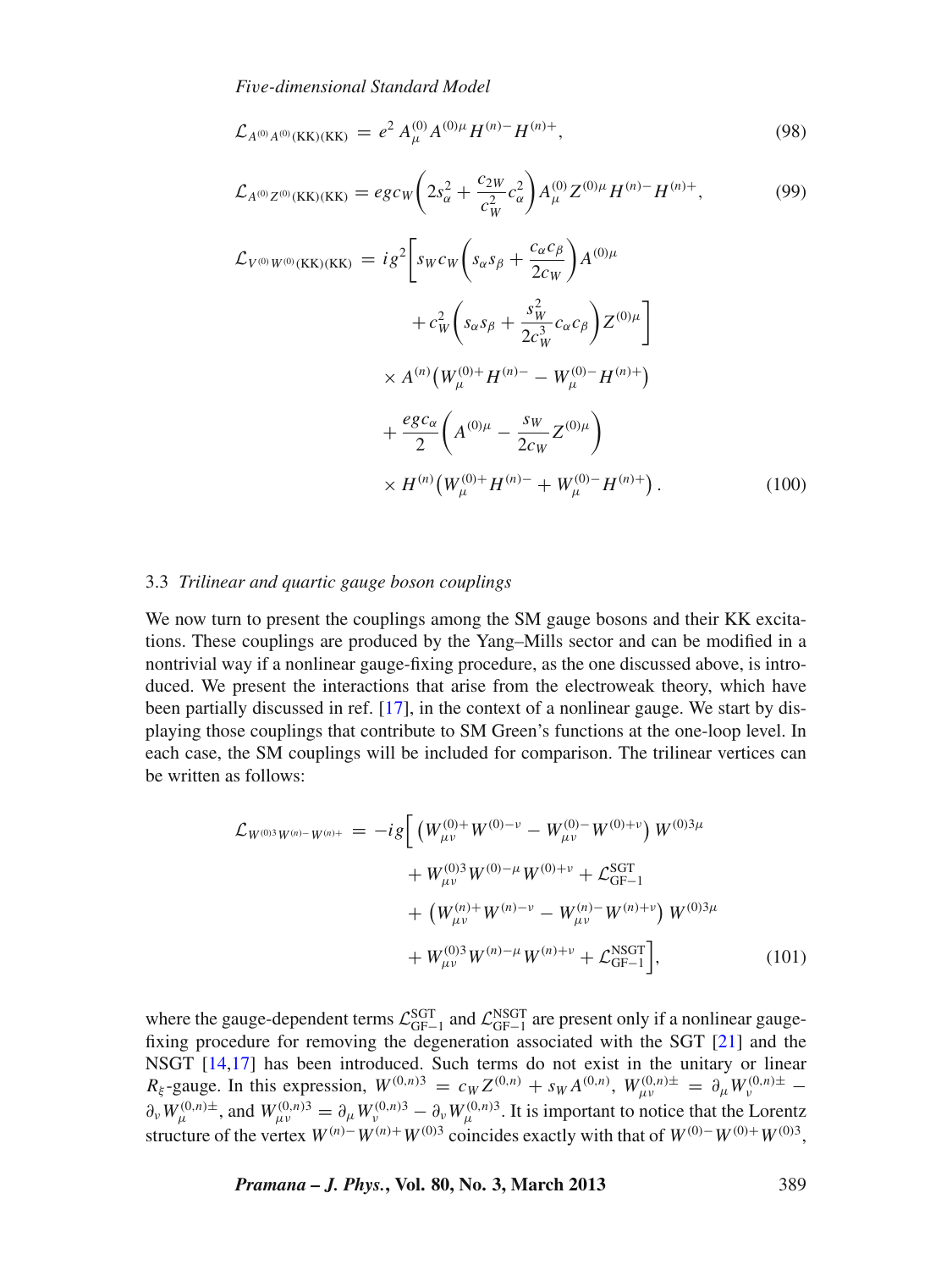which is the SM vertex. On the other hand, there are also vertices containing only one SM  $W^{(0)\pm}$  field, and they are given by the following Lagrangian:

$$
\mathcal{L}_{W^{(0)\mp}W^{(n)\pm}W^{(n)3}} = -ig \left[ \left( W_{\mu\nu}^{(n)-} W^{(n)3\nu} - W_{\mu\nu}^{(n)3} W^{(n)-\nu} \right) W^{(0)+\mu} \right. \\
\left. + W_{\mu\nu}^{(0)+} W^{(n)3\mu} W^{(n)-\nu} \right. \\
\left. - \left( W_{\mu\nu}^{(n)+} W^{(n)3\nu} - W_{\mu\nu}^{(n)3} W^{(n)+\nu} \right) W^{(0)-\mu} \right. \\
\left. - W_{\mu\nu}^{(0)-} W^{(n)3\mu} W^{(n)+\nu} + \mathcal{L}_{\text{GF}-2}^{\text{NSGT}} \right]. \tag{102}
$$

We can write the quartic vertices as

$$
\mathcal{L}_{W^{(0)3}W^{(0)3}W^{(n)-}W^{(n)+}} = \frac{g^2}{2} \Big[ \left( W_{\mu}^{(0)-} W_{\nu}^{(0)3} - W_{\nu}^{(0)-} W_{\mu}^{(0)3} \right) \times \left( W^{(0)+\nu} W^{(0)3\mu} - W^{(0)+\mu} W^{(0)3\nu} \right) + \mathcal{L}_{GF-3}^{SGT} + \left( W_{\mu}^{(n)-} W_{\nu}^{(0)3} - W_{\nu}^{(n)-} W_{\mu}^{(0)3} \right) \times \left( W^{(n)+\nu} W^{(0)3\mu} - W^{(n)+\mu} W^{(0)3\nu} \right) + \mathcal{L}_{GF-3}^{NSGT} \Big]. \tag{103}
$$

Once again, notice that the  $W^{(0)3}W^{(0)3}W^{(0)-}W^{(0)+}$  and  $W^{(0)3}W^{(0)3}W^{(n)-}W^{(n)+}$  vertices have the same Lorentz structure. The above couplings involve only SM neutral gauge fields. The quartic vertices involving the SM charged fields are given by

$$
\mathcal{L}_{W^{(0)-W^{(0)+}W^{(n)3}W^{(n)3}}} = \frac{g^2}{2} \left( W_{\mu}^{(0)+} W_{\nu}^{(n)3} - W_{\mu}^{(n)3} W_{\nu}^{(0)+} \right) \\
\times \left( W^{(0)-\nu} W^{(n)3\mu} - W^{(0)-\mu} W^{(n)3\nu} \right) \\
+ \mathcal{L}_{\text{GF}-4}^{\text{NSGT}}.
$$
\n(104)

There are also couplings involving simultaneously one neutral and one charged SM field:

$$
\mathcal{L}_{W^{(0)\pm W^{(n)3}W^{(n)3}}} = -\frac{g^2}{2} \Big[ \left( W_{\mu}^{(n)-} W_{\nu}^{(0)3} - W_{\nu}^{(n)-} W_{\mu}^{(0)3} \right) \times \left( W^{(0)+\mu} W^{(n)3\nu} - W^{(0)+\nu} W^{(n)3\mu} \right) \times \left( W_{\mu}^{(0)+} W_{\nu}^{(0)3} - W_{\nu}^{(0)+} W_{\mu}^{(0)3} \right) \times \left( W^{(n)-\mu} W^{(n)3\nu} - W^{(n)-\nu} W^{(n)3\mu} \right) \n+ h.c. + \mathcal{L}_{GF-S}^{NGIT} \Big]. \tag{105}
$$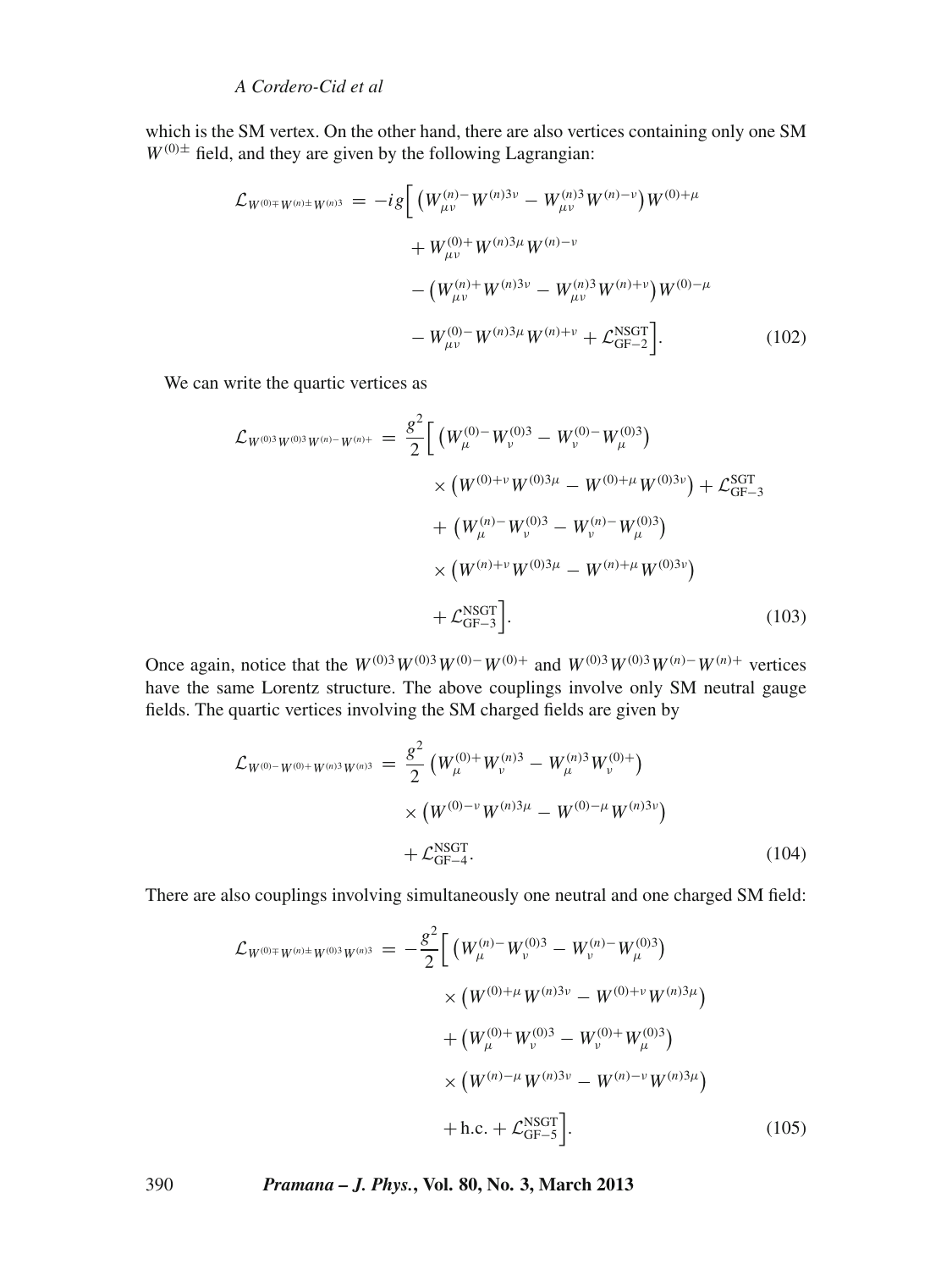An odd number of KK excitations can appear in combination with the  $\Delta^{nrs}$  symbol. Such combinations lead to the following couplings involving only one SM field:

$$
\mathcal{L}_{W^{(0)}W^{(r)}W^{(s)}} = g^2 \Delta^{nrs} \Bigg\{ \left( W_{\mu}^{(0)+} W_{\nu}^{(n)-} - W_{\nu}^{(0)+} W_{\mu}^{(n)-} \right. \\ \left. - W_{\mu}^{(0)-} W_{\nu}^{(n)+} + W_{\nu}^{(0)-} W_{\mu}^{(n)+} \right) W^{(r)+\mu} W^{(s)-\nu} \\ - \Bigg[ \left( W_{\mu}^{(n)-} W_{\nu}^{(0)3} - W_{\nu}^{(n)-} W_{\mu}^{(0)3} + W_{\mu}^{(0)-} W_{\nu}^{(n)3} \right. \\ \left. - W_{\nu}^{(0)-} W_{\mu}^{(n)3} \right) W^{(r)+\mu} W^{(s)3\nu} \\ + \text{h.c.} \Bigg] \Bigg\} . \tag{106}
$$

These couplings are not modified by covariant nonlinear gauge-fixing procedures as the one discussed above. These vertices only can contribute to SM Green's functions at twoloop or higher orders. There are no more couplings among electroweak gauge fields and their KK excitations. Although pure KK couplings first contribute to SM observables at the two-loop level, they can contribute to nonstandard observables since lower levels. The corresponding trilinear and quartic vertices are given by the Lagrangian

$$
\mathcal{L}_{KK\text{-gauge}} = -\frac{1}{2} \hat{W}^{(n)-}_{\mu\nu} \hat{W}^{(n)+\mu\nu} - \frac{1}{4} \hat{W}^{(n)3}_{\mu\nu} \hat{W}^{(n)3\mu\nu} \n- \frac{g^2}{2} \left[ W^{(m)+}_{\mu} W^{(m)-}_{\nu} \left( W^{(n)-\mu} W^{(n)+\nu} - W^{(n)+\mu} W^{(n)-\nu} \right) \right. \n+ 2 W^{(m)+}_{\mu} W^{(m)3}_{\nu} \n\times \left( W^{(n)-\mu} W^{(n)3\nu} - W^{(n)-\nu} W^{(n)3\mu} \right) \Big],
$$
\n(107)

where

$$
\hat{W}^{(n)+}_{\mu\nu} = W^{(n)+}_{\mu\nu} + ig \Delta^{nrs} \left( W^{(r)+}_{\mu} W^{(s)3}_{\nu} - W^{(r)+}_{\nu} W^{(s)3}_{\mu} \right) \tag{108}
$$

$$
\hat{W}^{(n)3}_{\mu\nu} = W^{(n)3}_{\mu\nu} + ig\Delta^{nrs} \left( W^{(r)}_{\mu} - W^{(s)+}_{\nu} - W^{(r)+}_{\nu} W^{(s)-}_{\mu} \right). \tag{109}
$$

These trilinear and quartic vertices are not affected by the gauge-fixing procedure given above.

The couplings among gluons and their KK excitations are discussed in ref. [\[14\]](#page-43-0), within the context of the nonlinear gauge-fixing procedure presented above.

#### 3.4 *Scalar–fermion couplings*

The couplings of scalars with pairs of leptons or quarks arise from the Yukawa sector. To simplify the notation, we shall use  $f^{(0)}$ ,  $f_a^{(n)}$ , and  $\hat{f}_a^{(n)}$  instead of  $f'^{(0)}$ ,  $\tilde{f}_a^{(n)}$ , and  $\tilde{\hat{f}}_a^{(n)}$  for denoting the mass eigenstates fields (see Appendix [C\)](#page-39-0). For comparison, in each case the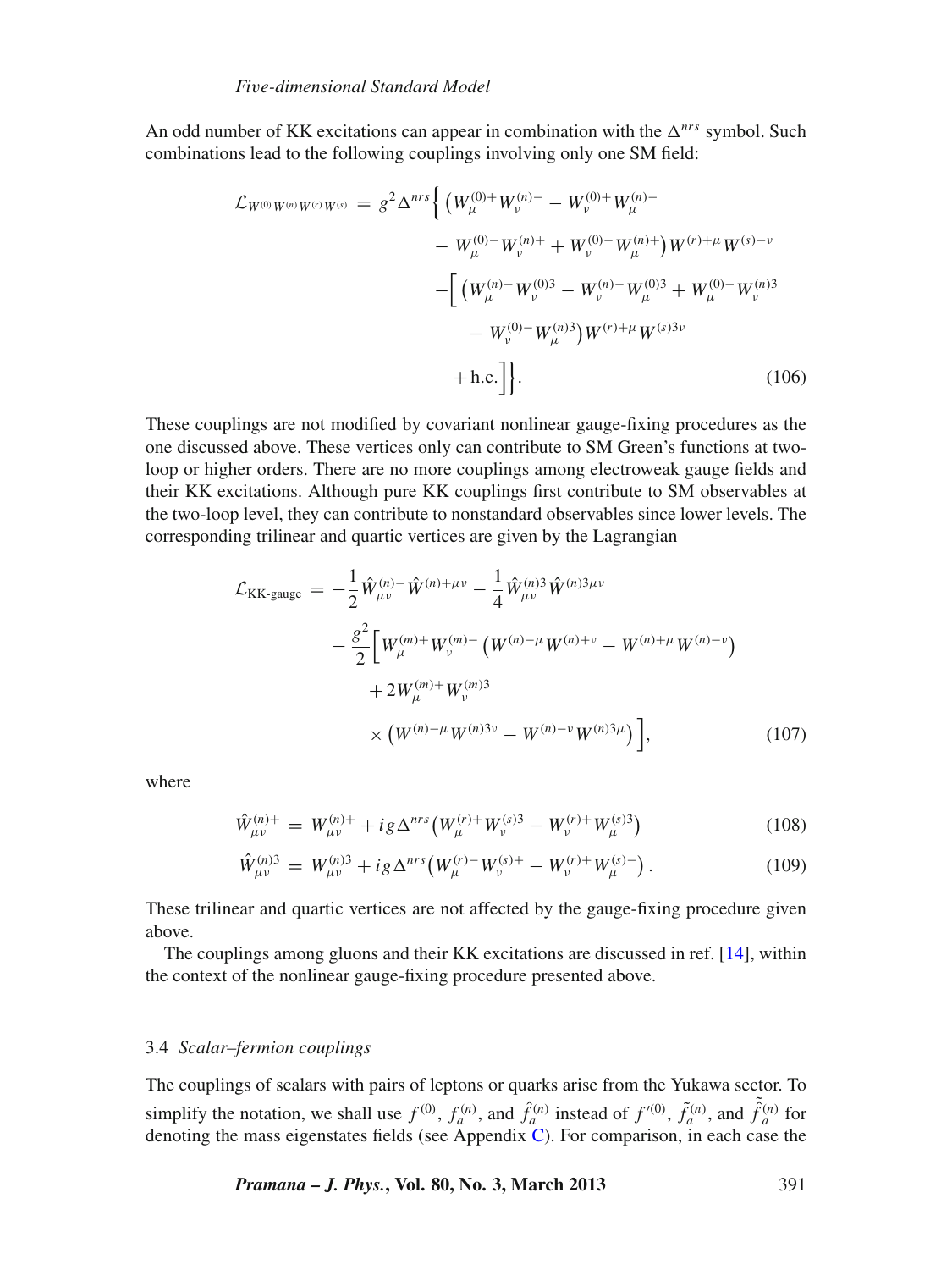SM vertex will be included, if present. The couplings of the Higgs boson  $H^{(0)}$  to pairs of fermions are given by the Lagrangian

$$
\mathcal{L}_{H^{(0)}f^{(n)}} = -\frac{gm_{f_a^{(0)}}}{2m_{W^{(0)}}} H^{(0)} \Big\{ \bar{f}_a^{(0)} f_a^{(0)} + \Big[ \sin \alpha_{f_a}^{(n)} \left( \bar{f}_a^{(n)} f_a^{(n)} + \bar{\hat{f}}_a^{(n)} \hat{f}_a^{(n)} \right) + \cos \alpha_{f_a}^{(n)} \Big] + \Big[ \sin \alpha_{f_a}^{(n)} \left( \bar{f}_a^{(n)} f_a^{(n)} + \bar{\hat{f}}_a^{(n)} f_a^{(n)} \right) + \cos \alpha_{f_a}^{(n)} \Big] \Big\}, \tag{110}
$$

where  $f_a$  stands for a charged lepton or quark and the  $\alpha_{f_a}^{(n)}$  angle is defined in Appendix [C.](#page-39-0) Notice the presence of flavour violating couplings. Other interactions of the type  $\varphi^{(0)}\varphi^{(n)}\varphi^{(n)}$  are

$$
\mathcal{L}_{f^{(0)}f^{(n)}H^{(n)}} = -\frac{gm_{f_a^{(0)}}}{2m_{W^{(0)}}} \bar{f}_a^{(0)}\n\times \left[ \left( \sin \frac{\alpha_{f_a}^{(n)}}{2} P_R + \cos \frac{\alpha_{f_a}^{(n)}}{2} P_L \right) f_a^{(n)} \right.\n+ \left( \cos \frac{\alpha_{f_a}^{(n)}}{2} P_R + \sin \frac{\alpha_{f_a}^{(n)}}{2} P_L \right) \hat{f}_a^{(n)} \right] H^{(n)} + \text{h.c., (111)}
$$

$$
\mathcal{L}_{f^{(0)}f^{(n)}A^{(n)}} = -\frac{i g m_{f_a^{(0)}} c_{\beta}}{2m_{W^{(0)}}} \bar{f}_a^{(0)}\n\times \left[ \left( \sin \frac{\alpha_{f_a}^{(n)}}{2} P_R - \cos \frac{\alpha_{f_a}^{(n)}}{2} P_L \right) f_a^{(n)} \right.\n+ \left( \cos \frac{\alpha_{f_a}^{(n)}}{2} P_R - \sin \frac{\alpha_{f_a}^{(n)}}{2} P_L \right) \hat{f}_a^{(n)} \right] A^{(n)} + \text{h.c.} \quad (112)
$$

Regarding charged currents mediated by the  $H^{(n)\pm}$  excitations, the lepton sector is flavour-family conserving, which is a consequence of the freedom to choose the unitary transformation  $(C.14)$ . The corresponding Lagrangian is given by

$$
\mathcal{L}_{veH^{+}} = -\frac{gm_{e^{(0)}}c_{\alpha}}{m_{W^{(0)}}} \sum_{\text{families}} \left( \bar{\nu}_{\text{L}}^{(0)} \hat{e}_{\text{R}}^{(n)} + \bar{\nu}_{\text{L}}^{(n)} \hat{e}_{\text{R}}^{(0)} \right) H^{(n)+} + \text{h.c.}
$$
(113)

In contrast, there is no way to avoid the presence of flavour violation in the quark sector. In this case, the Lagrangian characterizing the vertices of the way  $q^{(0)}q^{(n)}H^{(n)\pm}$  is given by

$$
\mathcal{L}_{q^{(0)}q^{(n)}H^{(n)\pm}} = \frac{g c_{\alpha}}{\sqrt{2}m_{W^{(0)}}}H^{(n)+} \times \left[ \bar{U}^{(0)}P_{R}V_{d}^{(0)} \left( \sin \frac{\alpha_{d}^{(n)}}{2} D^{(n)} + \cos \frac{\alpha_{d}^{(n)}}{2} \hat{D}^{(n)} \right) \right]
$$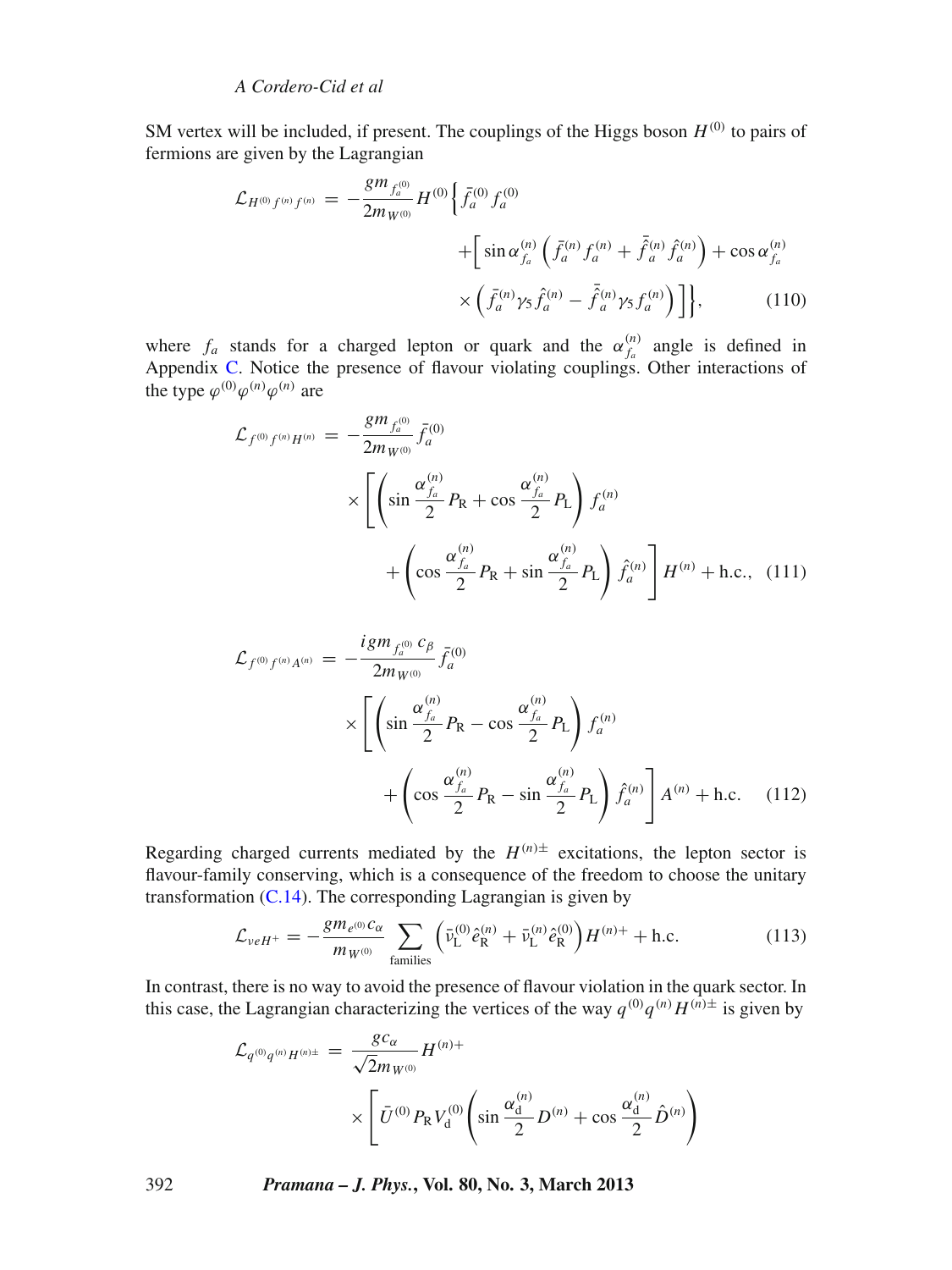$$
+\left(\cos\frac{\alpha_{\rm u}^{(n)}}{2}\bar{U}^{(n)} + \sin\frac{\alpha_{\rm u}^{(n)}}{2}\bar{\hat{U}}^{(n)}\right)P_{\rm R}V_{\rm d}^{(0)}D^{(0)}\right] + \text{h.c.} - \frac{g c_{\alpha}}{\sqrt{2}m_{W^{(0)}}}H^{(n)-} \times \left[\bar{D}^{(0)}P_{\rm R}V_{\rm u}^{(0)\dagger}\left(\sin\frac{\alpha_{\rm u}^{(n)}}{2}U^{(n)} + \cos\frac{\alpha_{\rm u}^{(n)}}{2}\hat{U}^{(n)}\right) \right. + \left(\cos\frac{\alpha_{\rm d}^{(n)}}{2}\bar{D}^{(n)} + \sin\frac{\alpha_{\rm d}^{(n)}}{2}\bar{\hat{D}}^{(n)}\right)P_{\rm R}V_{\rm u}^{(0)\dagger}U^{(0)}\right] + \text{h.c.,}
$$
\n(114)

where

$$
V_{d}^{(0)} = KM_{d}^{(0)},\tag{115}
$$

$$
V_{\mathbf{u}}^{(0)} = KM_{\mathbf{u}}^{(0)},\tag{116}
$$

with  $K = V_L^u V_L^{d\dagger}$  being the Cabibbo–Kobayashi–Maskawa matrix and  $M_u^{(0)} (M_d^{(0)})$  is the diagonal mass matrix of the SM quarks of type up (down).

The Yukawa sector also induces vertices involving only KK excitations. We first exhibit the charged currents mediated by the  $H^{(n)\pm}$  scalars. In the lepton sector, these currents are given by

$$
\mathcal{L}_{H^{(s)+N^{(n)}}E^{(r)}} = -\frac{g c_{\alpha}}{\sqrt{2}m_{W^{(0)}}} H^{(s)+} \times \left[ \sin \frac{\alpha_e^{(r)}}{2} \bar{N}^{(n)} M_e^{(0)} (\Delta^{nrs} P_R + \Delta^{mrs} P_L) E^{(r)} + \cos \frac{\alpha_e^{(r)}}{2} \bar{N}^{(n)} M_e^{(0)} (\Delta^{nrs} P_R - \Delta^{mrs} P_L) \hat{E}^{(r)} \right] + \text{h.c.,}
$$
\n(117)

where  $M_{\rm e}^{(0)}$  is the diagonal mass matrix of the SM charged leptons. On the other hand, in the quark sector, such currents can be written as follows:

$$
\mathcal{L}_{H^{(s)\pm}U^{(n)}D^{(r)}} = -\frac{g c_{\alpha}}{\sqrt{2}m_{W^{(0)}}} H^{(s)+}
$$
\n
$$
\times \left[ \sin \frac{\alpha_{d}^{(r)}}{2} \cos \frac{\alpha_{u}^{(n)}}{2} \bar{U}^{(n)} V_{d}^{(0)} \left( \Delta^{nrs} P_{R} + \Delta^{mrs} P_{L} \right) D^{(r)} + \sin \frac{\alpha_{u}^{(r)}}{2} \cos \frac{\alpha_{d}^{(n)}}{2} \bar{\hat{U}}^{(n)} V_{d}^{(0)} \left( \Delta^{nrs} P_{R} + \Delta^{mrs} P_{L} \right) \hat{D}^{(r)} + \cos \frac{\alpha_{d}^{(r)}}{2} \cos \frac{\alpha_{u}^{(n)}}{2} \bar{U}^{(n)} V_{d}^{(0)} \left( \Delta^{nrs} P_{R} - \Delta^{mrs} P_{L} \right) \hat{D}^{(r)} \right]
$$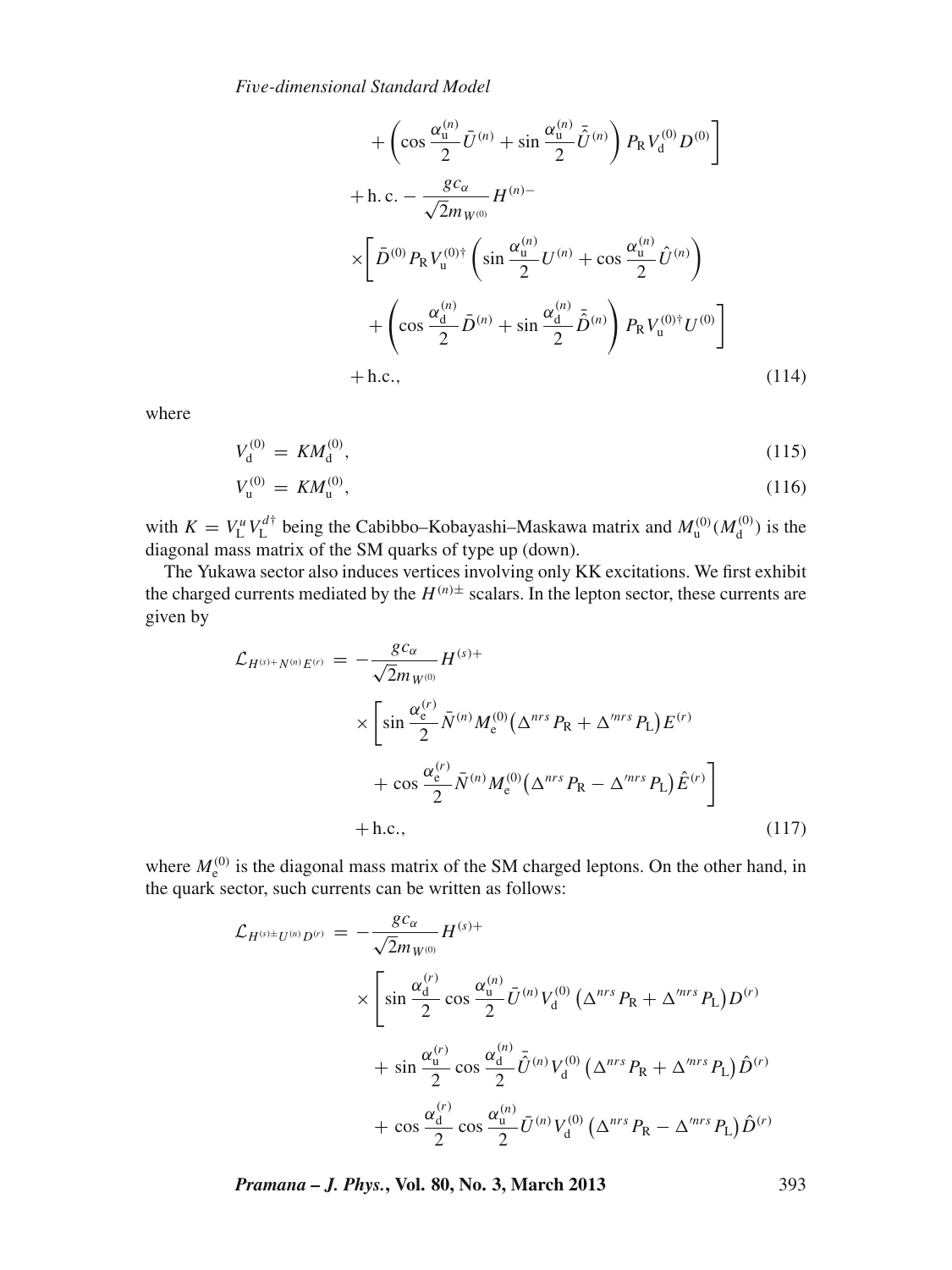$$
+ \sin \frac{\alpha_d^{(r)}}{2} \sin \frac{\alpha_u^{(n)}}{2} \tilde{U}^{(n)} V_d^{(0)} (\Delta^{nrs} P_R - \Delta^{mrs} P_L) D^{(r)} \n+ h.c. + \frac{g c_\alpha}{\sqrt{2} m_{W^{(0)}}} H^{(s)} -\n\times \left[ \sin \frac{\alpha_u^{(r)}}{2} \cos \frac{\alpha_d^{(n)}}{2} \tilde{D}^{(n)} V_u^{(0)} (\Delta^{nrs} P_R + \Delta^{mrs} P_L) U^{(r)} \right. \n+ \sin \frac{\alpha_d^{(r)}}{2} \cos \frac{\alpha_u^{(n)}}{2} \tilde{D}^{(n)} V_u^{(0)} (\Delta^{nrs} P_R + \Delta^{mrs} P_L) \tilde{U}^{(r)} \n+ \cos \frac{\alpha_u^{(r)}}{2} \cos \frac{\alpha_d^{(n)}}{2} \tilde{D}^{(n)} V_u^{(0)} (\Delta^{nrs} P_R - \Delta^{mrs} P_L) \tilde{U}^{(r)} \n+ \sin \frac{\alpha_u^{(r)}}{2} \sin \frac{\alpha_d^{(n)}}{2} \tilde{D}^{(n)} V_u^{(0)} (\Delta^{nrs} P_R - \Delta^{mrs} P_L) U^{(r)} \right] \n+ h.c. \tag{118}
$$

Finally, the neutral currents mediated by the  $H^{(s)}$  and  $A^{(s)}$  scalars can be written as follows:

$$
\mathcal{L}_{H^{(s)}F^{(n)}F^{(r)}} = -\frac{g}{2m_{W^{(0)}}} H^{(s)}
$$
\n
$$
\times \sum_{F=E,D,U} \left\{ \sin \frac{\alpha_F^{(n)}}{2} \cos \frac{\alpha_F^{(n)}}{2} \left[ \bar{F}^{(n)} M_F^{(0)} \left( \Delta^{nrs} + \Delta^{mrs} \right) F^{(r)} \right. \right. \\ \left. + \bar{F}^{(n)} M_F^{(0)} \left( \Delta^{nrs} + \Delta^{mrs} \right) \hat{F}^{(r)} \right] \right. \\ \left. + \bar{F}^{(n)} M_F^{(0)} \left[ \Delta^{nrs} \left( \cos^2 \frac{\alpha_F^{(n)}}{2} P_R + \sin^2 \frac{\alpha_F^{(n)}}{2} P_L \right) \right. \right. \\ \left. - \Delta^{mrs} \left( \cos^2 \frac{\alpha_F^{(n)}}{2} P_L + \sin^2 \frac{\alpha_F^{(n)}}{2} P_R \right) \right] \hat{F}^{(r)}
$$
\n
$$
+ \bar{F}^{(n)} M_F^{(0)} \left[ \Delta^{nrs} \left( \cos^2 \frac{\alpha_F^{(n)}}{2} P_L + \sin^2 \frac{\alpha_F^{(n)}}{2} P_R \right) \right] \hat{F}^{(r)}
$$
\n
$$
- \Delta^{mrs} \left( \cos^2 \frac{\alpha_F^{(n)}}{2} P_R + \sin^2 \frac{\alpha_F^{(n)}}{2} P_L \right) \right] F^{(r)} \right\}, \tag{119}
$$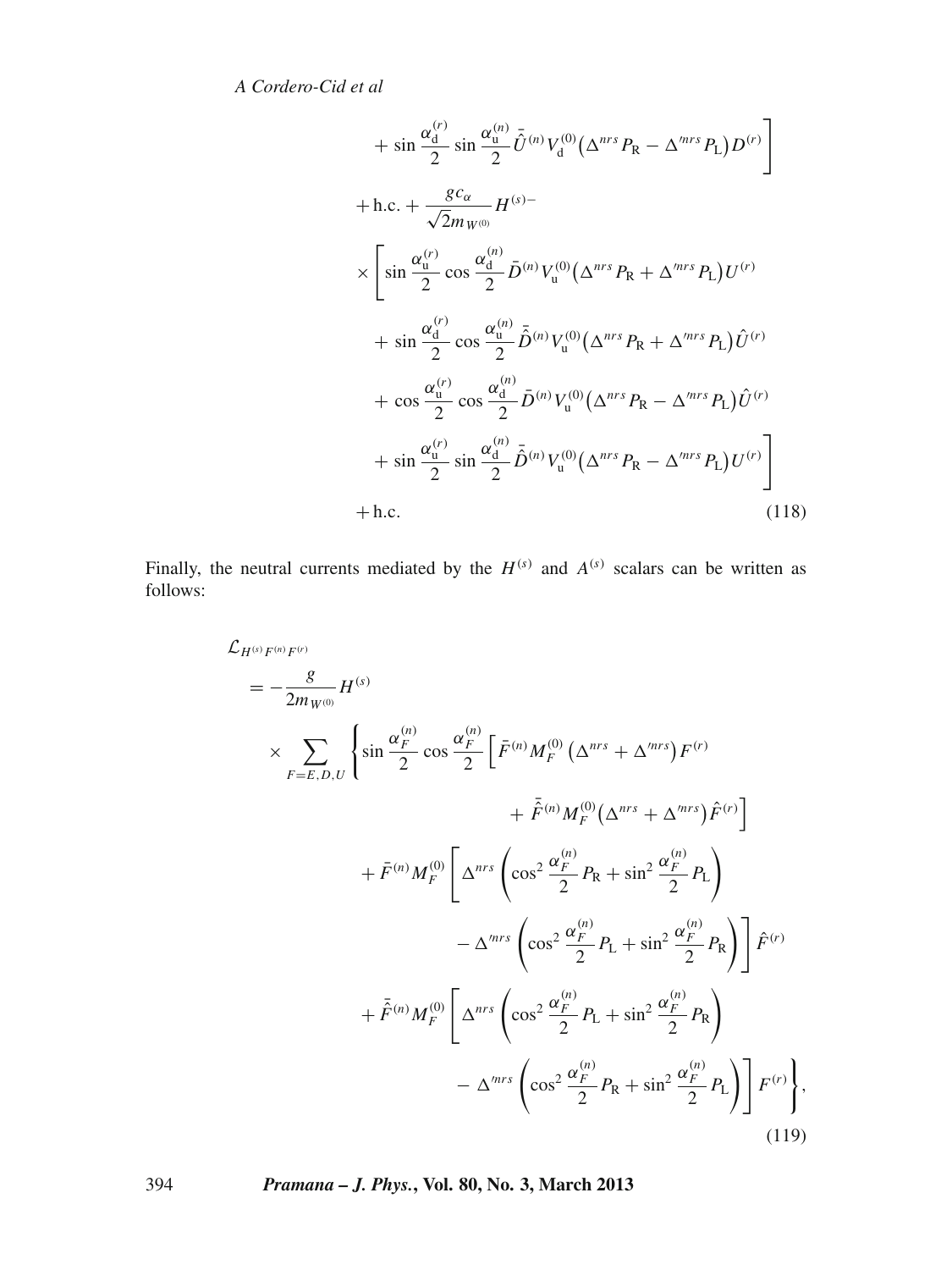$\mathcal{L}_{A^{(s)}F^{(n)}F^{(r)}}$ 

$$
= -\frac{ig}{2m_{W^{(0)}}} A^{(s)}
$$
  
\n
$$
\times \sum_{F=E,D,U} \left\{ \sin \frac{\alpha_F^{(n)}}{2} \cos \frac{\alpha_F^{(n)}}{2} \left[ \bar{F}^{(n)} M_F^{(0)} \left( \Delta^{nrs} - \Delta^{mrs} \right) \gamma^5 F^{(r)} + \bar{F}^{(n)} M_F^{(0)} \left( \Delta^{nrs} - \Delta^{mrs} \right) \gamma^5 \hat{F}^{(r)} \right] + \bar{F}^{(n)} M_F^{(0)} \left[ \Delta^{nrs} \left( \cos^2 \frac{\alpha_F^{(n)}}{2} P_R - \sin^2 \frac{\alpha_F^{(n)}}{2} P_L \right) - \Delta^{mrs} \left( \cos^2 \frac{\alpha_F^{(n)}}{2} P_L - \sin^2 \frac{\alpha_F^{(n)}}{2} P_R \right) \right] \hat{F}^{(r)}
$$
  
\n
$$
- \bar{F}^{(n)} M_F^{(0)} \left[ \Delta^{nrs} \left( \cos^2 \frac{\alpha_F^{(n)}}{2} P_L - \sin^2 \frac{\alpha_F^{(n)}}{2} P_R \right) - \Delta^{mrs} \left( \cos^2 \frac{\alpha_F^{(n)}}{2} P_R - \sin^2 \frac{\alpha_F^{(n)}}{2} P_L \right) \right] F^{(r)} \right\}. \tag{120}
$$

In the above expressions, the symbol  $M_F^{(0)}$  represents the diagonal SM fermionic mass matrix.

#### 3.5 *Gauge boson–fermion couplings*

The couplings which we are interested in are induced by the Currents sector, discussed above. Once again, we shall use  $f^{(0)}$ ,  $f^{(n)}$ , and  $\hat{f}^{(n)}$  to denote the mass eigenstates fields instead of  $f^{(0)}$ ,  $\tilde{f}^{(n)}$ , and  $\tilde{\hat{f}}^{(n)}$ . We first discuss the lepton sector, in which the couplings of the type  $V^{(0)} f^{(n)} f^{(n)}$  are given by the following Lagrangians:

$$
\mathcal{L}_{W^{(0)}\nu^{(n)}e^{(n)}} = \frac{g}{\sqrt{2}} \left[ \bar{N}_{\text{L}}^{(0)} \gamma^{\mu} E_{\text{L}}^{(0)} + \cos \frac{\alpha_{\text{c}}^{(n)}}{2} \left( \bar{N}^{(n)} \gamma^{\mu} E^{(n)} \right) \right. \\
\left. - \sin \frac{\alpha_{\text{c}}^{(n)}}{2} \left( \bar{N}^{(n)} \gamma^{\mu} \gamma^{5} \hat{E}^{(n)} \right) \right] W_{\mu}^{(0)+} + \text{h.c.},\n\tag{121}
$$

$$
\mathcal{L}_{Z^{(0)}e^{(n)}} = \frac{g}{2c_W} \left[ \bar{N}_{\rm L}^{(0)} \gamma^{\mu} N_{\rm L}^{(0)} + \bar{E}^{(0)} \gamma^{\mu} \left( g_V^e - g_A^e \gamma^5 \right) E^{(0)} + \bar{N}^{(n)} \gamma^{\mu} N^{(n)} \right] \times (\bar{E}^{(n)} \bar{\hat{E}}^{(n)}) \gamma^{\mu} \left( \frac{Z_{EE} Z_{E\hat{E}}}{Z_{\hat{E}E}} \right) \left( \frac{E^{(n)}}{\hat{E}^{(n)}} \right) \right] Z_{\mu}^{(0)}, \quad (122)
$$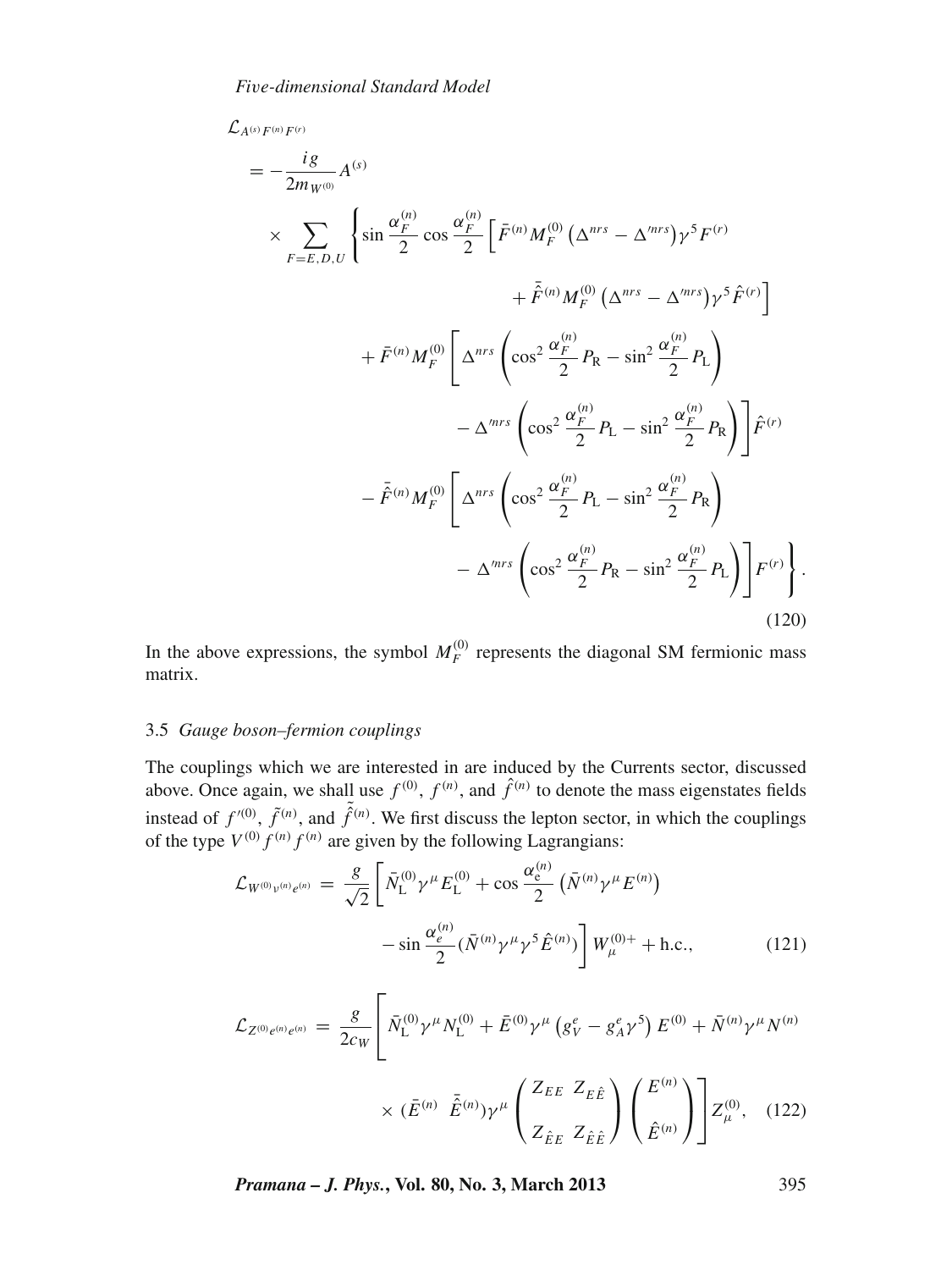where

$$
Z_{EE} = \cos^2 \frac{\alpha_e^{(n)}}{2} - 2s_W^2,
$$
\n(123)

$$
Z_{\hat{E}\hat{E}} = \sin^2 \frac{\alpha_{\rm e}^{(n)}}{2} - 2s_W^2,\tag{124}
$$

$$
Z_{E\hat{E}} = Z_{\hat{E}E} = \sin\frac{\alpha_e^{(n)}}{2}\cos\frac{\alpha_e^{(n)}}{2}.
$$
 (125)

On the other hand, the electromagnetic current is given by

$$
\mathcal{L}_{A^{(0)}e^{(n)}} = -e(\bar{E}^{(0)}\gamma^{\mu}E^{(0)} + \bar{E}^{(n)}\gamma^{\mu}E^{(n)} + \bar{\hat{E}}^{(n)}\gamma^{\mu}\hat{E}^{(n)})A_{\mu}^{(0)}.
$$
 (126)

Notice that the SM couplings have been included. In this context,  $g_V^e = -1/2 + 2s_W^2$  and  $g_A^e = -1/2$ . The couplings of the type  $V^{(n)} f^{(0)} f^{(n)}$  are given by

$$
\mathcal{L}_{W^{(n)}e^{(0)}e^{(n)}} = \frac{g}{\sqrt{2}} \left[ \bar{N}_{\rm L}^{(n)} \gamma^{\mu} E_{\rm L}^{(0)} + \cos \frac{\alpha_{\rm e}^{(n)}}{2} \left( \bar{N}_{\rm L}^{(0)} \gamma^{\mu} E_{\rm L}^{(n)} \right) + \sin \frac{\alpha_{\rm e}^{(n)}}{2} \left( \bar{N}_{\rm L}^{(0)} \gamma^{\mu} \hat{E}_{\rm L}^{(n)} \right) \right] W_{\mu}^{(n)+} + \text{h.c.}, \tag{127}
$$

$$
\mathcal{L}_{Z^{(n)}e^{(0)}e^{(n)}} = \frac{g}{2c_W} \left\{ \bar{N}_{L}^{(0)} \gamma^{\mu} N_{L}^{(n)} \right.\n+ \bar{E}^{(0)} \gamma^{\mu} \left[ (2s_W^2 - 1) \cos \frac{\alpha_e^{(n)}}{2} P_L - 2s_W^2 \sin \frac{\alpha_e^{(n)}}{2} P_R \right] E^{(n)} \right.\n+ \bar{E}^{(0)} \gamma^{\mu} \left[ (2s_W^2 - 1) \sin \frac{\alpha_e^{(n)}}{2} P_L - 2s_W^2 \cos \frac{\alpha_e^{(n)}}{2} P_R \right.\n\times \hat{E}^{(n)} \left\} Z_{\mu}^{(n)} + \text{h.c.}, \qquad (128)
$$

$$
\mathcal{L}_{A^{(n)}e^{(0)}e^{(n)}} = -e\left[\bar{E}^{(0)}\gamma^{\mu}\left(\cos\frac{\alpha_e^{(n)}}{2}P_L + \sin\frac{\alpha_e^{(n)}}{2}P_R\right)E^{(n)}\right] + \bar{E}^{(0)}\gamma^{\mu}\left(\cos\frac{\alpha_e^{(n)}}{2}P_R + \sin\frac{\alpha_e^{(n)}}{2}P_L\right)\hat{E}^{(n)}\right]A_{\mu}^{(n)} + \text{h.c.}
$$
\n(129)

We now turn to discuss the couplings of the SM gauge bosons  $(V^{(0)} = G^{(0)},$  $W^{(0)}$ ,  $Z^{(0)}$ ,  $A^{(0)}$ ) with pairs of KK quark excitations. In the electroweak sector, the charged currents are given by the following Lagrangian:

$$
\mathcal{L}_{W^{(0)}u^{(n)}d^{(n)}} = \frac{g}{\sqrt{2}} \left[ \bar{U}_{\rm L}^{(0)} K \gamma^{\mu} D_{\rm L}^{(0)} \right]
$$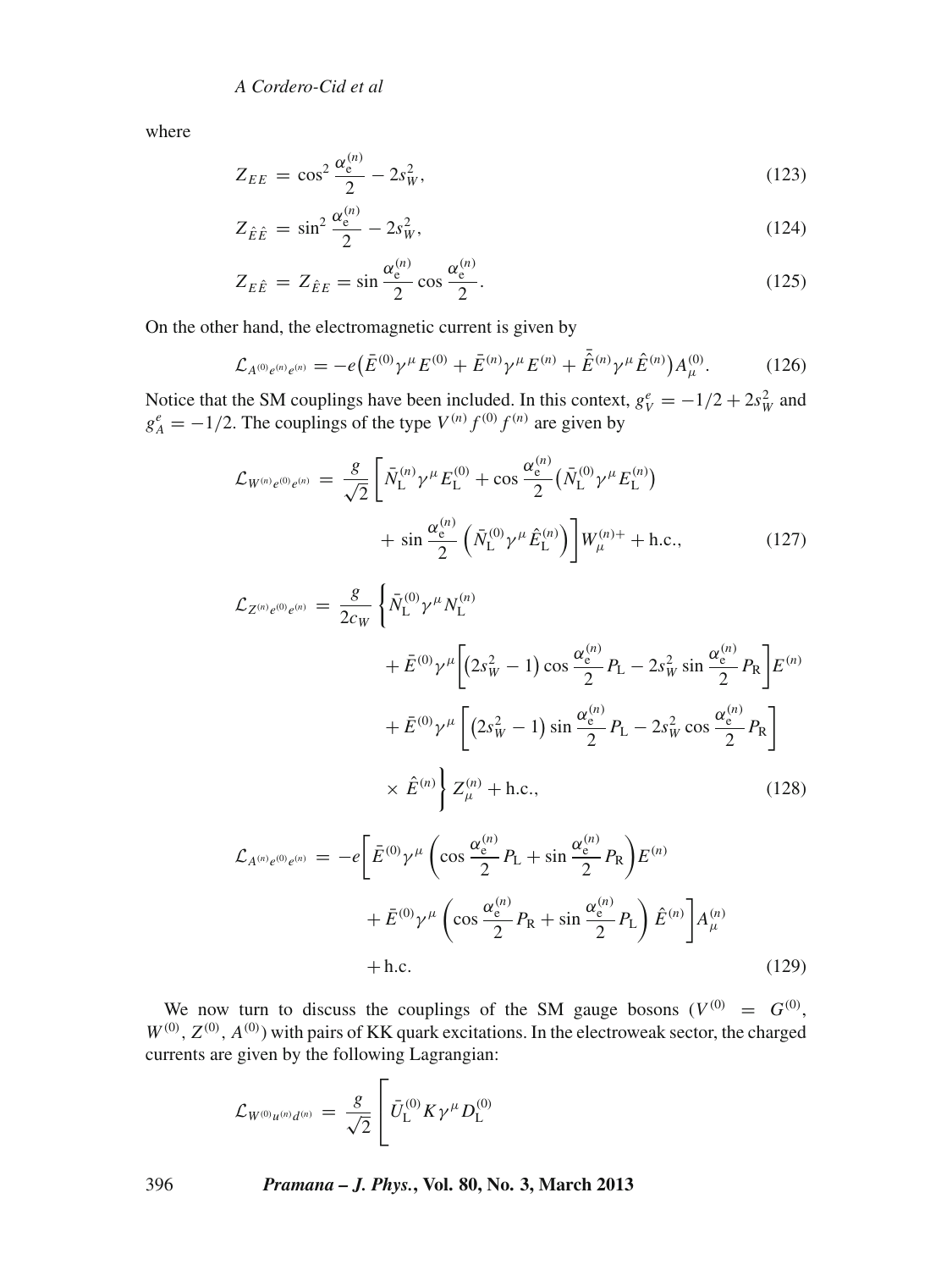$$
+\ (\bar{U}^{(n)}\ \bar{\hat{U}}^{(n)})K\gamma^{\mu}\left(\begin{array}{c} W_{UD} & W_{U\hat{D}} \\ W_{\hat{U}D} & W_{\hat{U}\hat{D}} \end{array}\right)\left(\begin{array}{c} D^{(n)} \\ \hat{D}^{(n)} \end{array}\right)\end{array} \begin{bmatrix} W_{\mu}^{(0)+} \\ + \end{bmatrix}
$$
\n
$$
+ \text{h.c.,} \tag{130}
$$

where

$$
W_{UD} = \cos \frac{\alpha_{\mathrm{u}}^{(n)}}{2} \cos \frac{\alpha_{\mathrm{d}}^{(n)}}{2},\tag{131}
$$

$$
W_{\hat{U}\hat{D}} = \sin\frac{\alpha_{\mathrm{u}}^{(n)}}{2}\sin\frac{\alpha_{\mathrm{d}}^{(n)}}{2},\tag{132}
$$

$$
W_{U\hat{D}} = -\sin\frac{\alpha_d^{(n)}}{2}\cos\frac{\alpha_u^{(n)}}{2},\tag{133}
$$

$$
W_{\hat{U}D} = -\sin\frac{\alpha_{\rm u}^{(n)}}{2}\cos\frac{\alpha_{\rm d}^{(n)}}{2}.\tag{134}
$$

As far as the neutral currents are concerned, they have the following structure:

$$
\mathcal{L}_{Z^{(0)}q^{(n)}} = \frac{g}{c_W} Z^{(0)}_{\mu}
$$
\n
$$
\times \left\{ \bar{U}^{(0)} \gamma^{\mu} \left( g^{\mu}_{V} - g^{\mu}_{A} \gamma^{5} \right) U^{(0)} + \bar{D}^{(0)} \gamma^{\mu} \left( g^d_{V} - g^d_{A} \gamma^{5} \right) D^{(0)} \right. \\ \left. + (\bar{U}^{(n)} \ \bar{\hat{U}}^{(n)}) \gamma^{\mu} \left( \frac{Z^{q}_{UU}}{Z^{q}_{\hat{U}\hat{U}} \gamma^{5}} \frac{Z^{q}_{\hat{U}\hat{U}}}{Z^{q}_{\hat{U}\hat{U}}} \right) \left( \frac{U^{(n)}}{\hat{U}^{(n)}} \right) \right. \\ \left. + (\bar{D}^{(n)} \ \bar{\hat{D}}^{(n)}) \gamma^{\mu} \left( \frac{Z^{q}_{DD}}{Z^{q}_{\hat{D}\hat{D}} \gamma^{5}} \frac{Z^{q}_{\hat{D}\hat{D}} \gamma^{5}}{Z^{q}_{\hat{D}\hat{D}}} \right) \left( \frac{D^{(n)}}{\hat{D}^{(n)}} \right) \right\}, \quad (135)
$$

where

$$
Z_{UU}^q = \left(\frac{1}{2} - Q_u\right) \cos^2 \frac{\alpha_u^{(n)}}{2} - Q_u s_W^2 \sin^2 \frac{\alpha_u^{(n)}}{2},\tag{136}
$$

$$
Z_{\hat{U}\hat{U}}^q = \left(\frac{1}{2} - Q_u\right) \sin^2 \frac{\alpha_u^{(n)}}{2} - Q_u s_W^2 \cos^2 \frac{\alpha_u^{(n)}}{2},\tag{137}
$$

$$
Z_{U\hat{U}}^q = Z_{\hat{U}U}^q = -\left(\frac{1}{2} - Q_{\rm u}c_W^2\right)\sin\frac{\alpha_{\rm u}^{(n)}}{2}\cos\frac{\alpha_{\rm u}^{(n)}}{2},\tag{138}
$$

$$
Z_{DD}^q = \left(\frac{1}{2} + Q_d\right) \cos^2 \frac{\alpha_d^{(n)}}{2} + Q_d s_W^2 \sin^2 \frac{\alpha_d^{(n)}}{2},\tag{139}
$$

$$
Z_{\hat{D}\hat{D}}^q = \left(\frac{1}{2} + Q_d\right) \sin^2 \frac{\alpha_d^{(n)}}{2} + Q_d s_W^2 \cos^2 \frac{\alpha_d^{(n)}}{2},\tag{140}
$$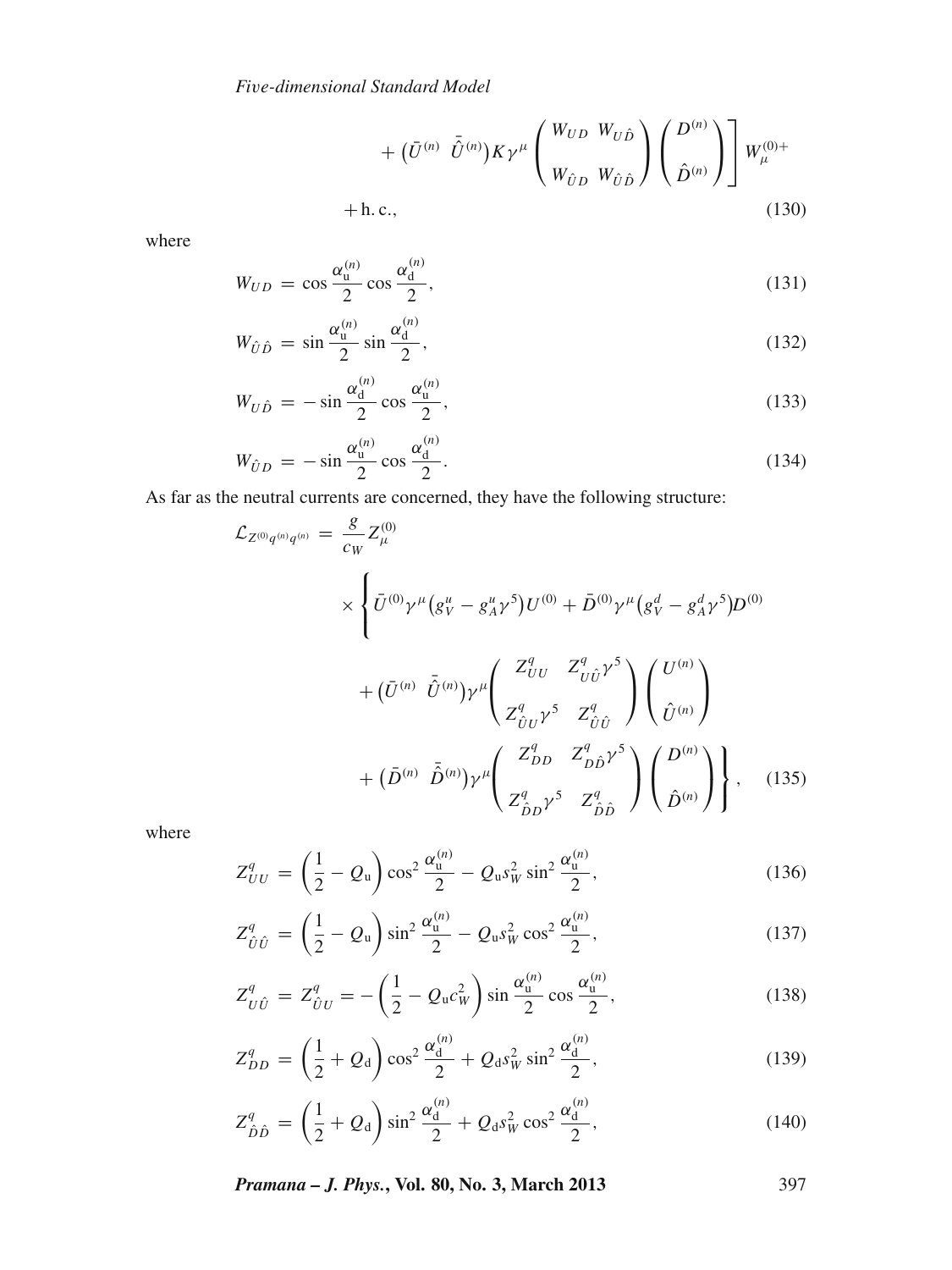$$
Z_{D\hat{D}}^{q} = Z_{\hat{D}D}^{q} = -\left(\frac{1}{2} + Q_{d}c_{W}^{2}\right)\sin\frac{\alpha_{d}^{(n)}}{2}\cos\frac{\alpha_{d}^{(n)}}{2}.
$$
 (141)

In addition,  $g_V^{\text{u,d}} = 1/2 - Q_{\text{u,d}} s_W^2$  and  $g_A^{\text{u,d}} = 1/2$ . The electromagnetic current is given by

$$
\mathcal{L}_{A^{(0)}q^{(n)}q^{(n)}} = e \sum_{q=u,d,...} Q_q(\bar{q}^{(0)}\gamma^{\mu}q^{(0)} + \bar{q}^{(n)}\gamma^{\mu}q^{(n)} + \bar{\hat{q}}^{(n)}\gamma^{\mu}\hat{q}^{(n)})A_{\mu}^{(0)}.
$$
 (142)

The couplings of quarks to SM gluons are also diagonal:

$$
\mathcal{L}_{G^{(0)}q^{(n)}q^{(n)}} = g_{s} \sum_{q=u,d,...} \left( \bar{q}^{(0)} \gamma^{\mu} \frac{\lambda^{a}}{2} q^{(0)} + \bar{q}^{(n)} \gamma^{\mu} \frac{\lambda^{a}}{2} q^{(n)} + \bar{\hat{q}}^{(n)} \gamma^{\mu} \frac{\lambda^{a}}{2} \hat{q}^{(n)} \right) \times G_{\mu}^{(0)a}.
$$
\n(143)

On the other hand, the couplings of a SM quark  $q^{(0)}$  with pairs of KK excitations  $q^{(n)}V^{(n)}$  (*V*<sup>(*n*)</sup> = *G*<sup>(*n*)*a*</sup>, *W*<sup>(*n*)</sup>, *Z*<sup>(*n*)</sup>, *A*<sup>(*n*)</sup>) can be written as follows:

$$
\mathcal{L}_{W^{(n)}q^{(0)}q^{(n)}} = \frac{g}{\sqrt{2}} \left\{ \bar{U}^{(0)} K \gamma^{\mu} \left[ \left( \cos \frac{\alpha_{\rm d}^{(n)}}{2} P_{\rm L} + \sin \frac{\alpha_{\rm d}^{(n)}}{2} P_{\rm R} \right) D^{(n)} \right. \right. \\ \left. + \left( \sin \frac{\alpha_{\rm d}^{(n)}}{2} P_{\rm L} + \cos \frac{\alpha_{\rm d}^{(n)}}{2} P_{\rm R} \right) \hat{D}^{(n)} \right] W_{\mu}^{(n)+} \\ \left. + \bar{D}^{(0)} K^{\dagger} \gamma^{\mu} \left[ \left( \cos \frac{\alpha_{\rm u}^{(n)}}{2} P_{\rm L} + \sin \frac{\alpha_{\rm u}^{(n)}}{2} P_{\rm R} \right) U^{(n)} \right. \right. \\ \left. + \left( \sin \frac{\alpha_{\rm u}^{(n)}}{2} P_{\rm L} + \cos \frac{\alpha_{\rm u}^{(n)}}{2} P_{\rm R} \right) \hat{U}^{(n)} \right] W_{\mu}^{(n)-} \right\} \\ \left. + \text{h.c.} \tag{144}
$$

$$
\mathcal{L}_{Z^{(n)}q^{(0)}q^{(n)}}\n= \frac{g}{c_W} \left\{ \left( \frac{1}{2} - s_W^2 Q_u \right) \bar{U}^{(0)} \gamma^\mu \left[ \left( \cos \frac{\alpha_u^{(n)}}{2} P_L + \sin \frac{\alpha_u^{(n)}}{2} P_R \right) U^{(n)} \right. \right.\n\left. + \left( \sin \frac{\alpha_u^{(n)}}{2} P_L + \cos \frac{\alpha_u^{(n)}}{2} P_R \right) \hat{U}^{(n)} \right] \right\}
$$
\n
$$
+ \left( \frac{1}{2} + s_W^2 Q_d \right) \bar{D}^{(0)} \gamma^\mu
$$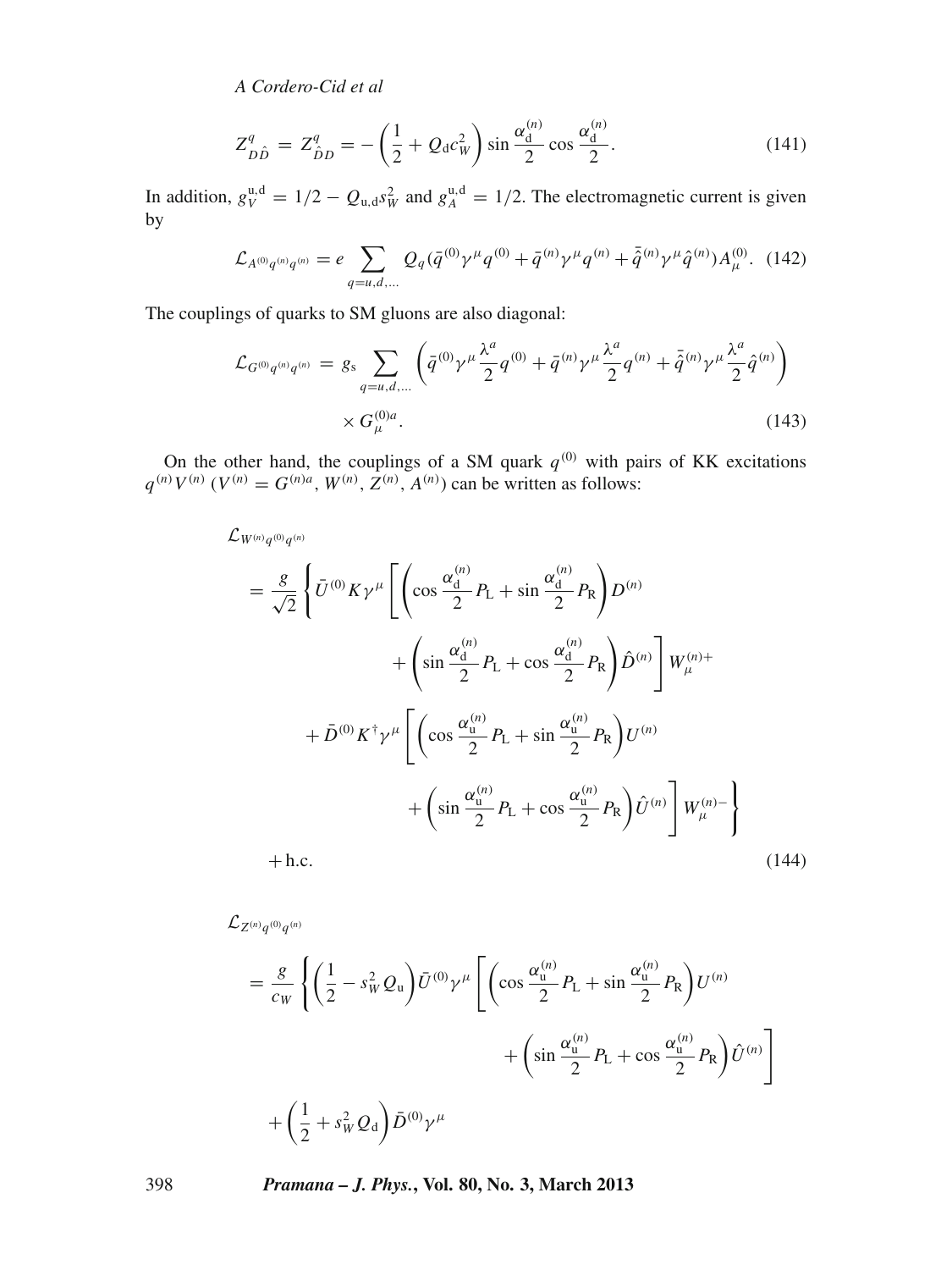$$
\times \left[ \left( \cos \frac{\alpha_d^{(n)}}{2} P_{\rm L} + \sin \frac{\alpha_d^{(n)}}{2} P_{\rm R} \right) D^{(n)} \right]
$$

$$
+ \left( \sin \frac{\alpha_d^{(n)}}{2} P_{\rm L} + \cos \frac{\alpha_d^{(n)}}{2} P_{\rm R} \right) \hat{D}^{(n)} \right] \left\} Z_{\mu}^{(n)} + \text{h.c.}, \tag{145}
$$

$$
\mathcal{L}_{A^{(n)}q^{(0)}q^{(n)}} = e \left\{ Q_u \overline{U}^{(0)} \gamma^{\mu} \left[ \left( \cos \frac{\alpha_u^{(n)}}{2} P_L + \sin \frac{\alpha_u^{(n)}}{2} P_R \right) U^{(n)} \right. \right.\left. + \left( \sin \frac{\alpha_u^{(n)}}{2} P_L + \cos \frac{\alpha_u^{(n)}}{2} P_R \right) \hat{U}^{(n)} \right] \right.\left. + Q_d \overline{D}^{(0)} \gamma^{\mu} \left[ \left( \cos \frac{\alpha_d^{(n)}}{2} P_L + \sin \frac{\alpha_d^{(n)}}{2} P_R \right) D^{(n)} \right. \right.\left. + \left( \sin \frac{\alpha_d^{(n)}}{2} P_L + \cos \frac{\alpha_d^{(n)}}{2} P_R \right) \hat{D}^{(n)} \right] \right\} A_{\mu}^{(n)}+ h.c., \tag{146}
$$

$$
(146)
$$

$$
\mathcal{L}_{G^{(n)}q^{(0)}q^{(n)}} = g_s \left\{ \bar{U}^{(0)} \gamma^{\mu} \frac{\lambda^a}{2} \left[ \left( \cos \frac{\alpha_u^{(n)}}{2} P_L + \sin \frac{\alpha_u^{(n)}}{2} P_R \right) U^{(n)} + \left( \sin \frac{\alpha_u^{(n)}}{2} P_L + \cos \frac{\alpha_u^{(n)}}{2} P_R \right) \hat{U}^{(n)} \right] \right\}
$$

$$
+ \bar{D}^{(0)} \gamma^{\mu} \frac{\lambda^a}{2} \left[ \left( \cos \frac{\alpha_d^{(n)}}{2} P_L + \sin \frac{\alpha_d^{(n)}}{2} P_R \right) D^{(n)} + \left( \sin \frac{\alpha_d^{(n)}}{2} P_L + \cos \frac{\alpha_d^{(n)}}{2} P_R \right) \hat{D}^{(n)} \right]
$$

$$
+ h.c.
$$

$$
(147)
$$

We now turn to discuss those couplings that involve only KK excitations. The corresponding couplings in the lepton sector are given by

$$
\mathcal{L}_{\nu^{(n)}e^{(s)}W^{(r)}} = \frac{g}{\sqrt{2}} \left[ \cos \frac{\alpha_e^{(s)}}{2} \bar{N}^{(n)} \gamma^\mu \left( \Delta^{nrs} P_L + \Delta^{mrs} P_R \right) E^{(s)} + \sin \frac{\alpha_e^{(s)}}{2} \bar{N}^{(n)} \gamma^\mu \left( \Delta^{nrs} P_L - \Delta^{mrs} P_R \right) \hat{E}^{(s)} \right] W_{\mu}^{(r)+}
$$
  
+ h.c., (148)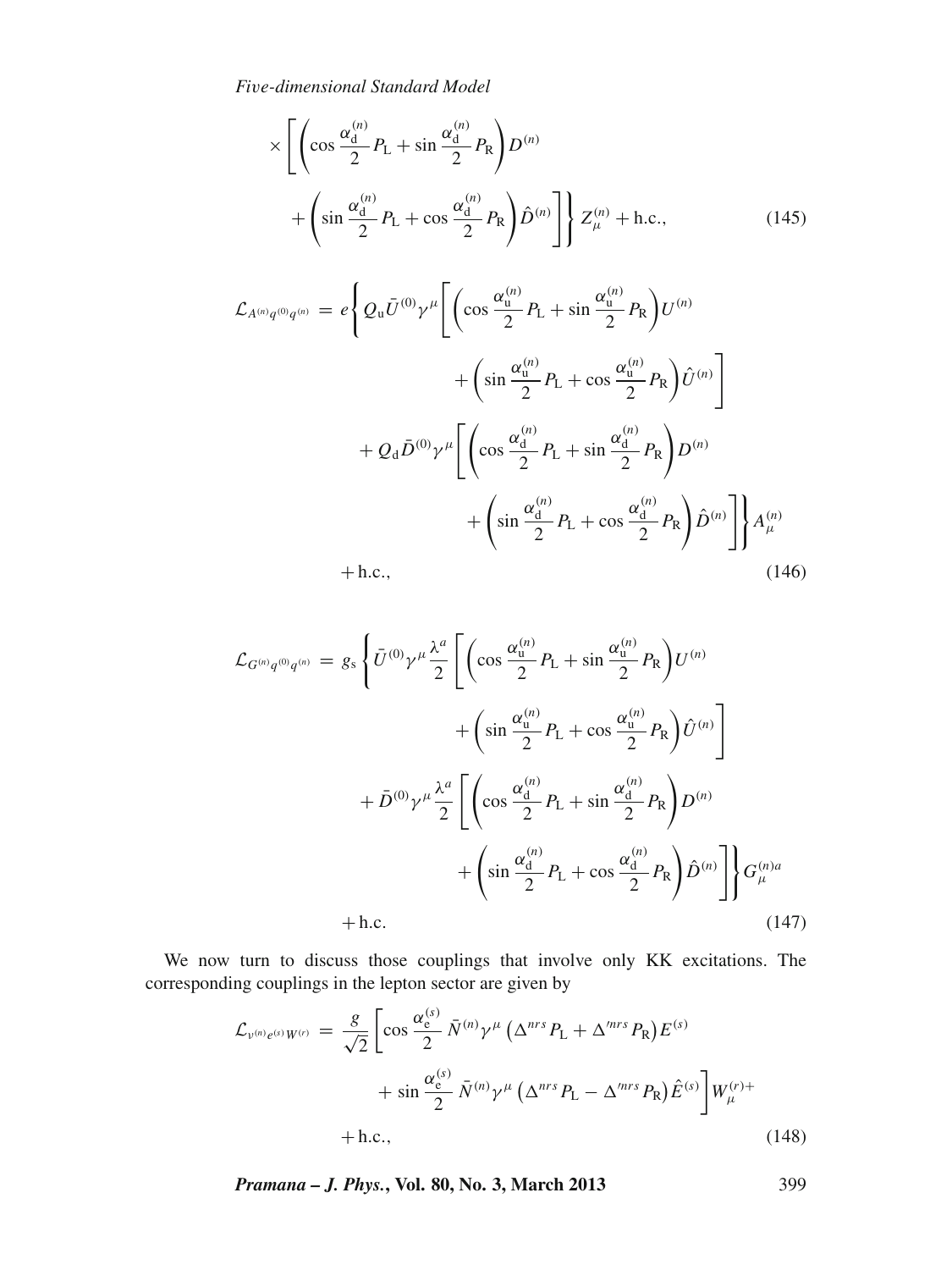$$
\mathcal{L}_{e^{(n)}e^{(s)}Z^{(r)}} = \frac{g}{2c_W} Z_{\mu}^{(r)} \left[ \bar{N}^{(n)} \gamma^{\mu} \left( \Delta^{nrs} P_L + \Delta^{mrs} P_R \right) N^{(s)} + (\bar{E}^{(n)} \ \bar{\hat{E}}^{(n)}) \right] \times \gamma^{\mu} \left( \frac{Z_{EE}^{nrs}}{Z_{\hat{E}\hat{E}}^{nrs}} \right) \left( \frac{E^{(s)}}{\hat{E}^{(s)}} \right) \right],
$$
\n(149)

where

$$
Z_{EE}^{nrs} = \left[ \cos^2 \frac{\alpha_{e}^{(s)}}{2} \left( 2s_W^2 - 1 \right) \Delta^{nrs} + 2 \sin^2 \frac{\alpha_{e}^{(s)}}{2} s_W^2 \Delta^{mrs} \right] P_L + \left[ \cos^2 \frac{\alpha_{e}^{(s)}}{2} \left( 2s_W^2 - 1 \right) \Delta^{mrs} + 2 \sin^2 \frac{\alpha_{e}^{(s)}}{2} s_W^2 \Delta^{nrs} \right] P_R,
$$
(150)

$$
Z_{\hat{E}\hat{E}}^{nrs} = \left[ \sin^2 \frac{\alpha_e^{(s)}}{2} \left( 2s_W^2 - 1 \right) \Delta^{nrs} + 2 \cos^2 \frac{\alpha_e^{(s)}}{2} s_W^2 \Delta^{mrs} \right] P_L + \left[ \sin^2 \frac{\alpha_e^{(s)}}{2} \left( 2s_W^2 - 1 \right) \Delta^{mrs} + 2 \cos^2 \frac{\alpha_e^{(s)}}{2} s_W^2 \Delta^{nrs} \right] P_R,
$$
(151)

$$
Z_{E\hat{E}}^{nrs} = Z_{\hat{E}E}^{nrs}
$$
  
=  $\sin \frac{\alpha_e^{(s)}}{2} \cos \frac{\alpha_e^{(s)}}{2} \{ [(2s_W^2 - 1)\Delta^{nrs} - 2s_W^2 \Delta^{rns}] P_L$   

$$
- [(2s_W^2 - 1)\Delta^{mrs} - 2s_W^2 \Delta^{rns}] P_R \},
$$
 (152)

$$
\mathcal{L}_{e^{(n)}e^{(s)}A^{(r)}} = -e \left[ \left( \bar{E}^{(n)} \ \ \bar{\hat{E}}^{(n)} \right) \gamma^{\mu} \begin{pmatrix} A_{EE}^{nrs} & A_{EE}^{nrs} \\ A_{EE}^{nrs} & A_{EE}^{nrs} \end{pmatrix} \begin{pmatrix} E^{(s)} \\ \hat{E}^{(s)} \end{pmatrix} \right] A_{\mu}^{(r)},\tag{153}
$$

with

$$
A_{EE}^{nrs} = \left(\cos^2 \frac{\alpha_e^{(s)}}{2} \Delta^{nrs} + \sin^2 \frac{\alpha_e^{(s)}}{2} \Delta^{mrs}\right) P_L
$$
  
+ 
$$
\left(\cos^2 \frac{\alpha_e^{(s)}}{2} \Delta^{mrs} + \sin^2 \frac{\alpha_e^{(s)}}{2} \Delta^{nrs}\right) P_R,
$$
  

$$
A_{\hat{E}\hat{E}}^{nrs} = \left(\sin^2 \frac{\alpha_e^{(s)}}{2} \Delta^{nrs} + \cos^2 \frac{\alpha_e^{(s)}}{2} \Delta^{mrs}\right) P_L
$$
  
+ 
$$
\left(\sin^2 \frac{\alpha_e^{(s)}}{2} \Delta^{mrs} + \cos^2 \frac{\alpha_e^{(s)}}{2} \Delta^{nrs}\right) P_R,
$$
 (155)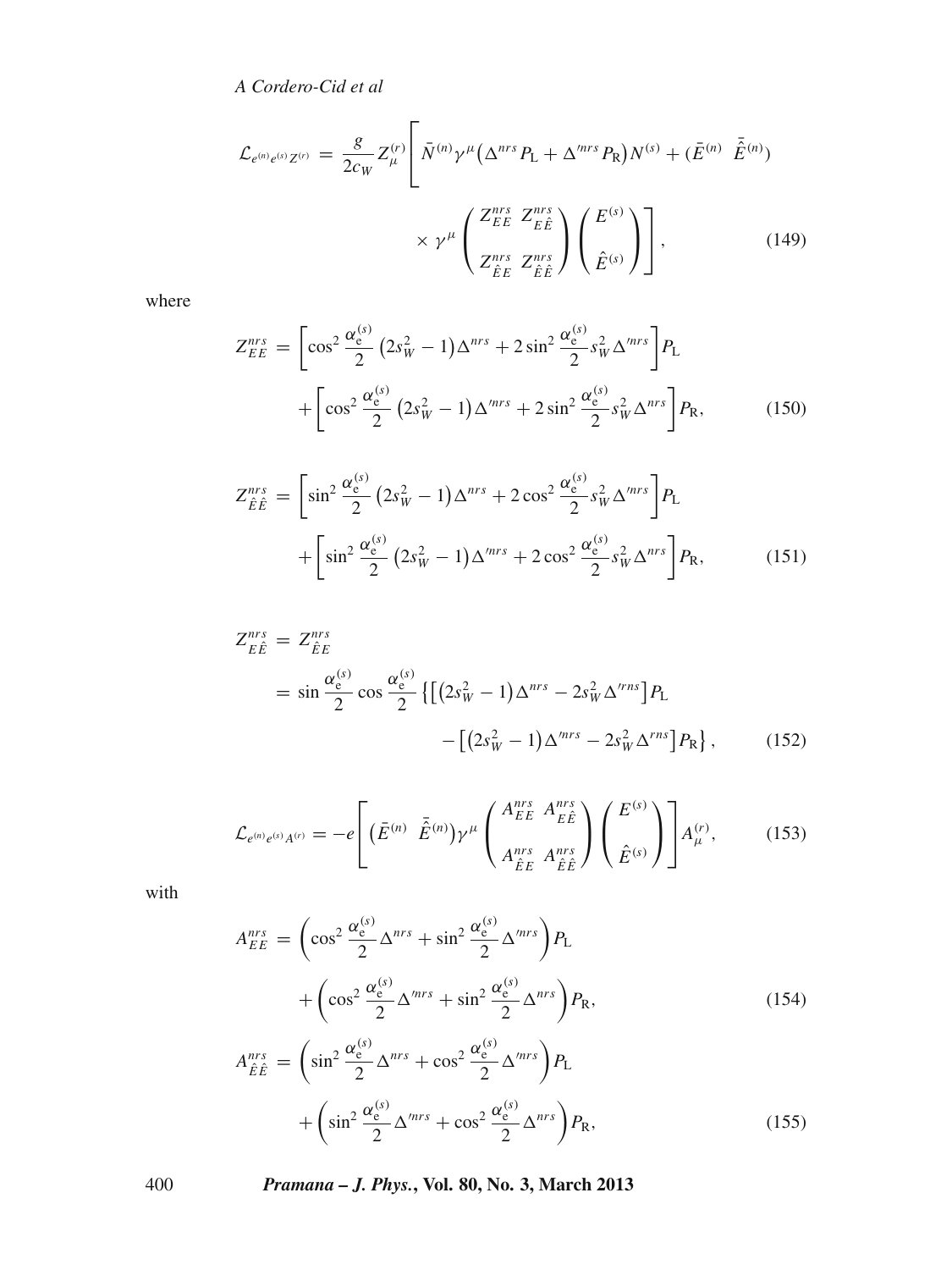$$
A_{E\hat{E}}^{nrs} = A_{\hat{E}E}^{nrs} = \sin\frac{\alpha_e^{(s)}}{2}\cos\frac{\alpha_e^{(s)}}{2}\left(\Delta^{nrs} - \Delta^{mrs}\right). \tag{156}
$$

As far as the quark sector is concerned, the charged currents can be written as follows:

$$
\mathcal{L}_{q^{(n)}q^{(s)}W^{(r)}} = \frac{g}{\sqrt{2}} \left[ (\bar{U}^{(n)} \ \bar{\hat{U}}^{(n)}) K \gamma^{\mu} \begin{pmatrix} W_{UD}^{nrs} & W_{UD}^{nrs} \\ W_{UD}^{nrs} & W_{\hat{U}\hat{D}}^{nrs} \end{pmatrix} \begin{pmatrix} D^{(s)} \\ \hat{D}^{(s)} \end{pmatrix} \right]
$$
\n
$$
\times W_{\mu}^{(r)+} + \text{h.c.}, \qquad (157)
$$

where

$$
W_{UD}^{nrs} = \cos \frac{\alpha_u^{(n)}}{2} \cos \frac{\alpha_d^{(s)}}{2} \left( \Delta^{nrs} P_L + \Delta^{mrs} P_R \right)
$$
(158)

$$
W_{\hat{U}\hat{D}}^{nrs} = \sin\frac{\alpha_{\mathrm{u}}^{(n)}}{2}\sin\frac{\alpha_{\mathrm{d}}^{(s)}}{2}\left(\Delta^{nrs}P_{\mathrm{L}} + \Delta^{mrs}P_{\mathrm{R}}\right) \tag{159}
$$

$$
W_{U\hat{D}}^{nrs} = \cos\frac{\alpha_{\mathrm{u}}^{(n)}}{2}\sin\frac{\alpha_{\mathrm{d}}^{(s)}}{2}\left(\Delta^{nrs}P_{\mathrm{L}} - \Delta^{mrs}P_{\mathrm{R}}\right) \tag{160}
$$

$$
W_{\hat{U}D}^{nrs} = \sin\frac{\alpha_{\mathrm{u}}^{(n)}}{2}\cos\frac{\alpha_{\mathrm{d}}^{(s)}}{2}\left(\Delta^{nrs}P_{\mathrm{L}} - \Delta^{mrs}P_{\mathrm{R}}\right). \tag{161}
$$

On the other hand, the neutral currents are given by

$$
\mathcal{L}_{q^{(n)}q^{(s)}Z^{(r)}} = \frac{g}{2c_W} \sin \frac{\alpha_q^{(s)}}{2} \cos \frac{\alpha_q^{(s)}}{2} Z_{\mu}^{(r)}
$$
\n
$$
\times \left[ (\bar{U}^{(n)} \ \bar{\hat{U}}^{(n)}) \gamma^{\mu} \left( \begin{array}{cc} \cot \frac{\alpha_q^{(s)}}{2} Z_{UU}^{nrs} & Z_{U\hat{U}}^{nrs} \\ Z_{\hat{U}U}^{nrs} & \tan \frac{\alpha_q^{(s)}}{2} Z_{\hat{U}\hat{U}}^{nrs} \end{array} \right) \left( \begin{array}{c} U^{(s)} \\ \hat{U}^{(s)} \end{array} \right) - (\bar{D}^{(n)} \ \bar{\hat{D}}^{(n)}) \gamma^{\mu} \left( \begin{array}{c} \cot \frac{\alpha_q^{(s)}}{2} Z_{DD}^{nrs} & Z_{D\hat{D}}^{nrs} \\ Z_{\hat{D}D}^{nrs} & \tan \frac{\alpha_q^{(s)}}{2} Z_{\hat{D}\hat{D}}^{nrs} \end{array} \right) \left( \begin{array}{c} D^{(s)} \\ \hat{D}^{(s)} \end{array} \right) \right], \quad (162)
$$

where

$$
Z_{UU}^{nrs} = Z_{\hat{U}\hat{U}}^{nrs} = \left[ (1 - 2s_W^2 Q_u) \Delta^{nrs} - 2s_W^2 Q_u \Delta^{mrs} \right] P_L + \left[ (1 - 2s_W^2 Q_u) \Delta^{mrs} - 2s_W^2 Q_u \Delta^{nrs} \right] P_R,
$$
(163)

$$
Z_{U\hat{U}}^{nrs} = Z_{\hat{U}U}^{nrs} = \left[ \left( 1 - 2s_W^2 Q_u \right) \Delta^{nrs} - 2s_W^2 Q_u \Delta^{mrs} \right] P_L - \left[ \left( 1 - 2s_W^2 Q_u \right) \Delta^{mrs} - 2s_W^2 Q_u \Delta^{nrs} \right] P_R,
$$
(164)

$$
Z_{DD}^{nrs} = Z_{\hat{D}\hat{D}}^{nrs} = Z_{UU}^{nrs}(Q_u \to -Q_d),\tag{165}
$$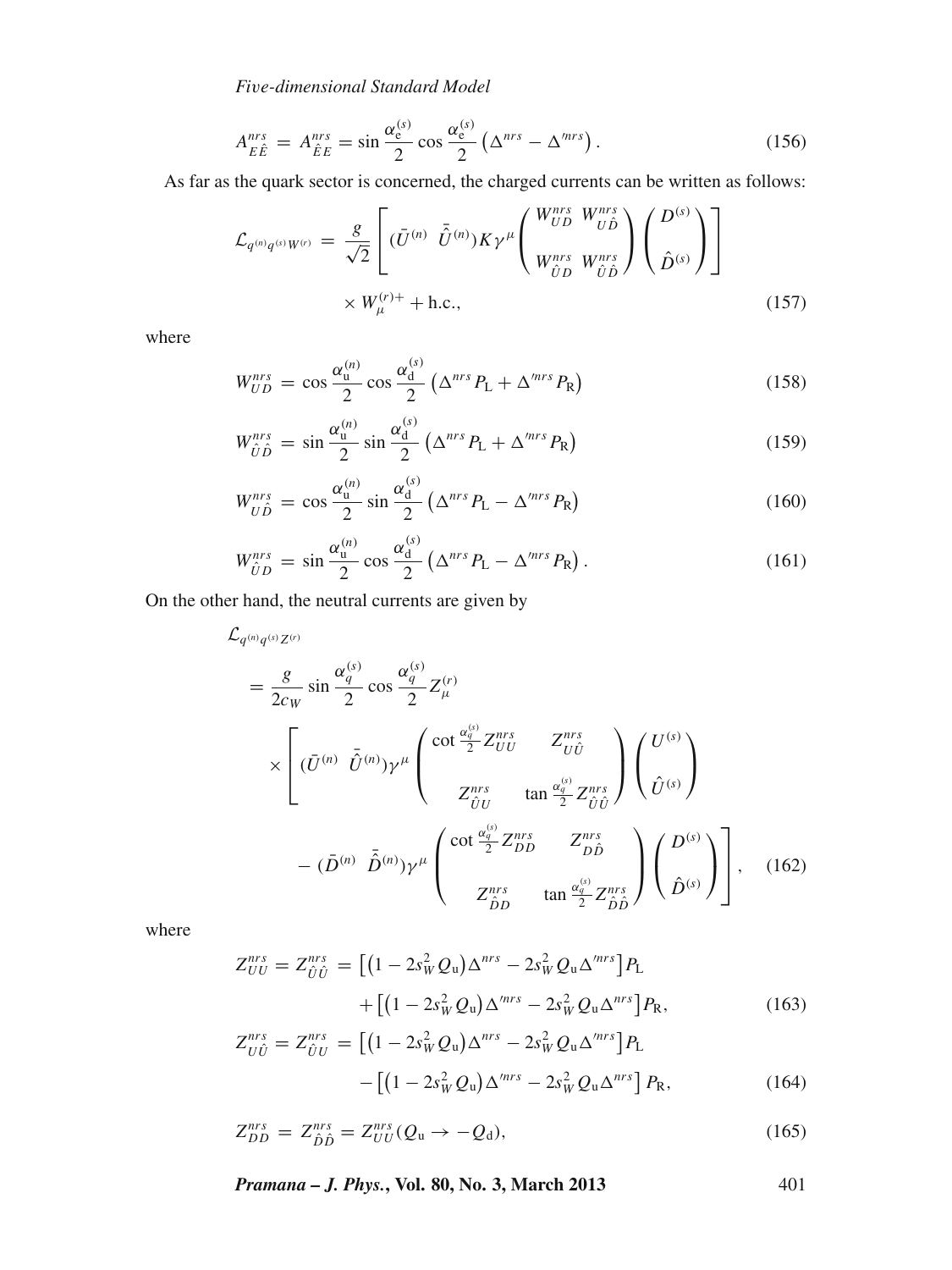$$
Z_{D\hat{D}}^{nrs} = Z_{\hat{D}D}^{nrs} = Z_{U\hat{U}}^{nrs} (Q_u \rightarrow -Q_d), \qquad (166)
$$

 $\mathcal{L}_q^{(n)} q^{(s)} A^{(r)}$ 

$$
=eA_{\mu}^{(r)}\left[Q_{\rm u}(\bar{U}^{(n)}\ \bar{\hat{U}}^{(n)})\gamma^{\mu}\begin{pmatrix}A_{UU}^{nrs} & A_{U\hat{U}}^{nrs} \\ A_{\hat{U}U}^{nrs} & A_{\hat{U}\hat{U}}^{nrs} \\ A_{\hat{U}U}^{nrs} & A_{\hat{U}\hat{U}}^{nrs} \end{pmatrix}\begin{pmatrix}U^{(s)} \\ \hat{U}^{(s)} \end{pmatrix} + Q_{\rm d}(\bar{D}^{(n)}\ \bar{\hat{D}}^{(n)})\gamma^{\mu}\begin{pmatrix}A_{DD}^{nrs} & A_{DD}^{nrs} \\ A_{\hat{D}D}^{nrs} & A_{\hat{D}\hat{D}}^{nrs} \\ A_{\hat{D}D}^{nrs} & A_{\hat{D}\hat{D}}^{nrs} \end{pmatrix}\begin{pmatrix}D^{(s)} \\ \hat{D}^{(s)} \end{pmatrix}\right],\tag{167}
$$

with

$$
A_{UU}^{nrs} = A_{DD}^{nrs} = \left(\cos^2 \frac{\alpha_q^{(s)}}{2} \Delta^{nrs} + \sin^2 \frac{\alpha_q^{(s)}}{2} \Delta^{mrs}\right) P_L
$$
  
+ 
$$
\left(\sin^2 \frac{\alpha_q^{(s)}}{2} \Delta^{nrs} + \cos^2 \frac{\alpha_q^{(s)}}{2} \Delta^{mrs}\right) P_R,
$$
(168)  

$$
A_{\hat{U}\hat{U}}^{nrs} = A_{\hat{D}\hat{D}}^{nrs} = \left(\sin^2 \frac{\alpha_q^{(s)}}{2} \Delta^{mrs} + \cos^2 \frac{\alpha_q^{(s)}}{2} \Delta^{mrs}\right) P_L
$$
  
+ 
$$
\left(\cos^2 \frac{\alpha_q^{(s)}}{2} \Delta^{nrs} + \sin^2 \frac{\alpha_q^{(s)}}{2} \Delta^{mrs}\right) P_R,
$$
(169)

$$
A_{U\hat{U}}^{nrs} = A_{\hat{U}U}^{nrs} = A_{\hat{D}\hat{D}}^{nrs} = A_{\hat{D}D}^{nrs} = \sin\frac{\alpha_q^{(s)}}{2}\cos\frac{\alpha_q^{(s)}}{2}\left(\Delta^{nrs} - \Delta^{mrs}\right). \tag{170}
$$

Finally, the couplings to the gluon are given by

$$
\mathcal{L}_{q^{(n)}q^{(s)}G^{(r)}} = g_s \sum_{q} \left[ (\bar{q}^{(n)} \ \bar{\hat{q}}^{(n)}) \frac{\lambda^a}{2} \gamma^\mu \left( \frac{A_{qq}^{nrs}}{Q_{\hat{q}q}^{nrs}} \frac{Q_{q\hat{q}}^{nrs}}{Q_{\hat{q}\hat{q}}^{nrs}} \right) \left( \frac{q^{(s)}}{\hat{q}^{(s)}} \right) \right]
$$
\n
$$
\times G_{\mu}^{(r)a}, \qquad (171)
$$

where

$$
Q_{qq}^{nrs} = \left(\cos^2 \frac{\alpha_q^{(s)}}{2} \Delta^{nrs} + \sin^2 \frac{\alpha_q^{(s)}}{2} \Delta^{mrs}\right) P_L
$$

$$
+ \left(\sin^2 \frac{\alpha_q^{(s)}}{2} \Delta^{nrs} + \cos^2 \frac{\alpha_q^{(s)}}{2} \Delta^{mrs}\right) P_R,
$$

$$
Q_{\hat{q}\hat{q}}^{nrs} = \left(\sin^2 \frac{\alpha_q^{(s)}}{2} \Delta^{nrs} + \cos^2 \frac{\alpha_q^{(s)}}{2} \Delta^{mrs}\right) P_L
$$

$$
(172)
$$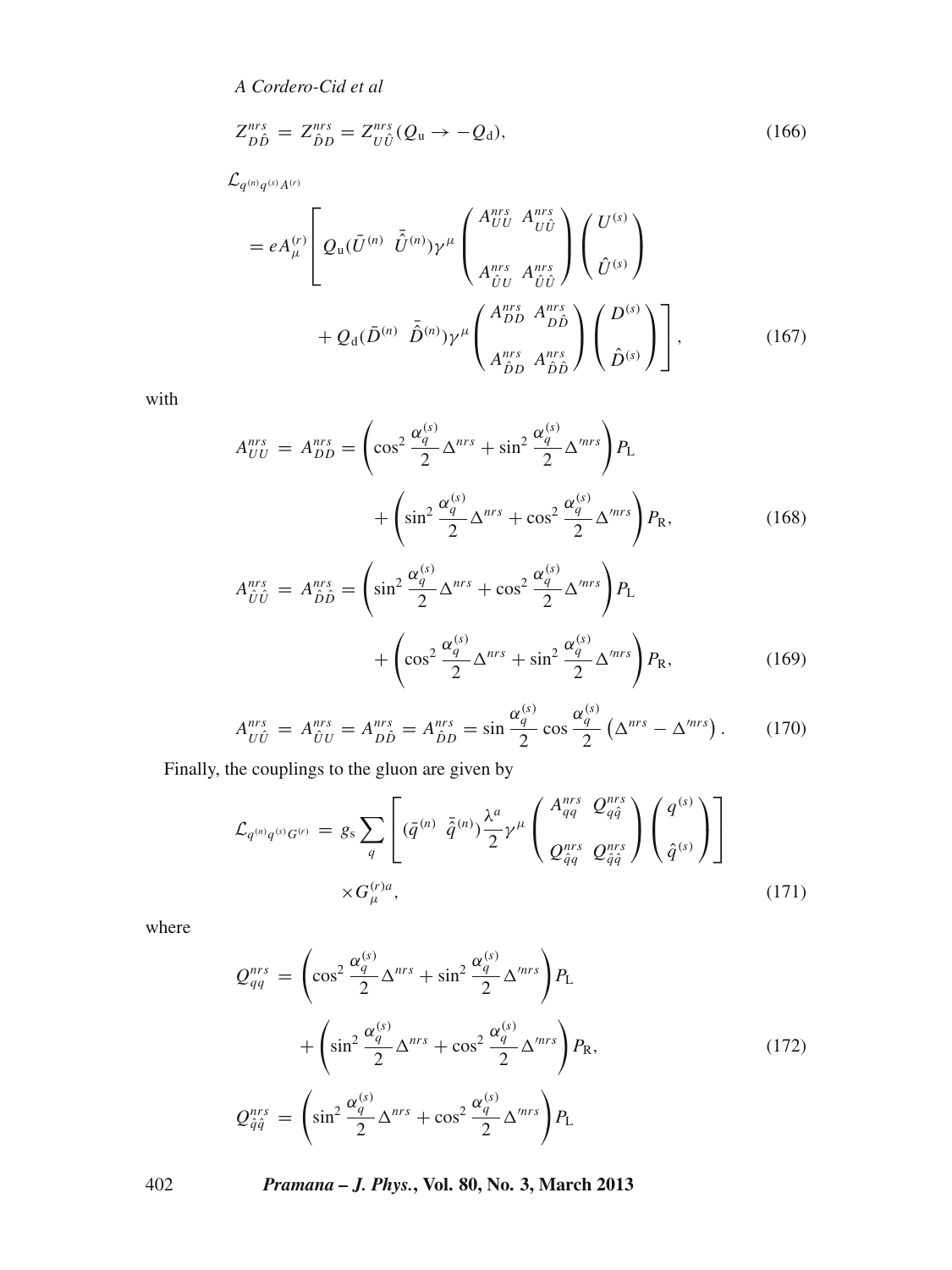$$
+\left(\cos^2\frac{\alpha_q^{(s)}}{2}\Delta^{nrs}+\sin^2\frac{\alpha_q^{(s)}}{2}\Delta^{mrs}\right)P_{\rm R},\tag{173}
$$

$$
Q_{q\hat{q}}^{nrs} = Q_{\hat{q}q}^{nrs} = \sin\frac{\alpha_q^{(s)}}{2} \cos\frac{\alpha_q^{(s)}}{2} \left(\Delta^{nrs} - \Delta^{mrs}\right). \tag{174}
$$

#### <span id="page-34-0"></span>**4. Summary**

In this paper, a comprehensive analysis of the SM in five dimensions, with the extra dimension compactified on the orbifold  $S^1/Z_2$  of radius *R*, was presented. The mass eigenstate fields were determined in both the fermionic and bosonic sectors. The KK zero modes, which coincide with the SM fields, are endowed with mass through the usual Higgs mechanism, whereas the masses of the KK excitations receive contributions from both the compactification and the Higgs mechanism. The masses of the fermionic KK excitations receive contributions from the Currents sector via compactification and also from the Yukawa sector through the Higgs mechanism. It occurs that there is a double multiplicity,  $f^{(n)}$  and  $\hat{f}^{(n)}$ , for each charged lepton and quark, which are mass degenerate, with mass given by  $m_{f^{(n)}}^2 = (n/R)^2 + m_{f^{(0)}}^2$ . The zero modes of the neutrinos remain massless, for they are the well-known SM left-handed neutrinos, whereas their KK excitations arise in both types of helicities and have, therefore, a mass given by  $m_{\nu^{(n)}} = n/R$ . In contrast with the case of charged fermions, there are no partners of the  $v^{(n)}$  neutrinos, as there are no right-handed neutrinos in the four-dimensional theory. For each charged fermion, a mixing between it and its partner arises, which is characterized by an angle given by  $\tan \alpha_{f_a}^{(n)} = m_{f^{(0)}}/(n/R)$ . The SM gauge bosons receive their masses via the Higgs mechanism, whereas their KK excitations are endowed with mass through the compactification and the Higgs mechanisms. While the mass contribution produced by compactification is engendered in the Yang–Mills sector, that introduced by the Higgs mechanism comes from the Higgs kinetic term. These masses are given by  $m_{V^{(n)}}^2 =$  $(n/R)^2 + m_{V^{(0)}}^2$ , for  $V = W, Z$ , and  $m_{V^{(n)}} = (n/R)$ , for  $V = \gamma, g$ . On the other hand, the KK excitations of the Higgs doublet,  $\Phi^{(n)}$ , determine physical KK excitations, namely, the charged  $H^{(n)\pm}$  scalars, which have masses given by  $m_{H^{(n)+}} = m_{W^{(n)+}}$ . So they can be seen as KK excitations of the pseudo-Goldstone boson  $G_{W^{(0)}}^{\pm}$  associated with the  $W^{(0)\pm}$  gauge boson. With respect to the down component of  $\Phi^{(n)}$ , its real part,  $H^{(n)}$ , represents a KK excitation of the SM Higgs boson,  $H^{(0)}$ , and has a mass given by  $m_{H^{(n)}}^2 = (n/R)^2 + m_{H^{(0)}}^2$ . The imaginary part of this component, *A*<sup>(*n*)</sup>, represents a neutral CP-odd scalar with mass  $m_{A^{(n)}} = m_{Z^{(n)}}$ , which can be seen as a KK excitation of the pseudo-Goldstone boson  $G_{Z^{(0)}}$  associated with the  $Z^{(0)}$  gauge boson. It is important to stress that the mass terms induced by compactification are invariant under the SGT. This is why the KK effects decouple from SM observables in the heavy mass limit. The one-loop renormalizability of standard Green's functions is implicit in this. It is worth commenting that the couplings of the SM gauge fields to pairs of fermions  $f^{(n)} f^{(n)}$  or  $\hat{f}^{(n)} \hat{f}^{(n)}$  are vector-like, but the couplings involving flavour violating pairs  $f^{(n)} \hat{f}^{(n)}$  are purely axial ( $\gamma_\mu \gamma_5$ ). This is true for charged and neutral currents mediated by  $W^{(0)\pm}_{\mu}$  and  $Z^{(0)}_{\mu}$ , respectively. Similarly, scalar and pseudoscalar neutral currents are mediated by the  $H^{(0)}$  Higgs boson. However, charged currents mediated by KK excitations  $W_{\mu}^{(n)}$ <sup>±</sup> have a general *V* − *A*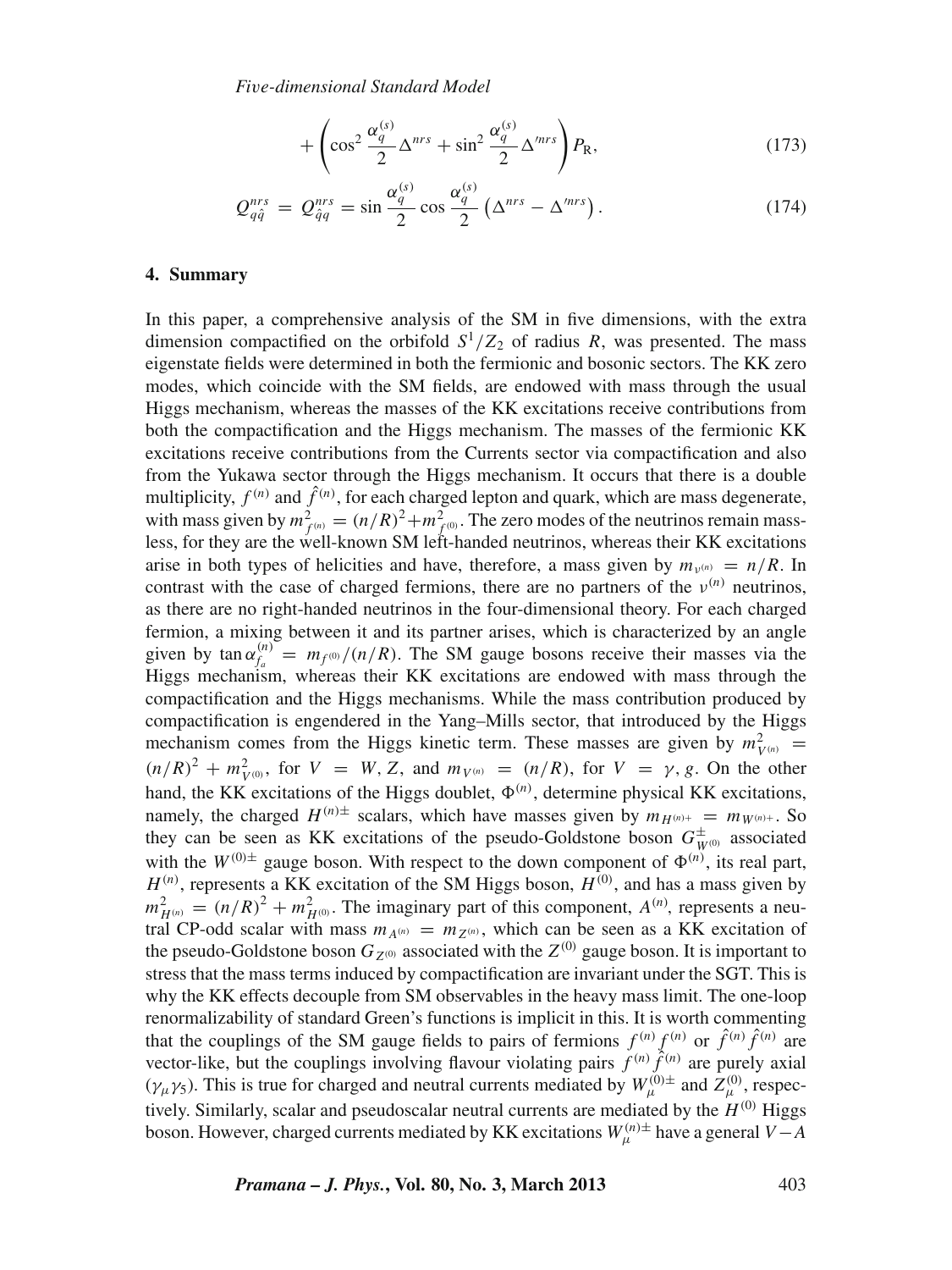structure. A similar behaviour is observed for neutral currents mediated by KK excitations  $Z_{\mu}^{(n)}$  and  $A_{\mu}^{(n)}$ . Charged and neutral currents mediated by the  $H^{(n)\pm}$ ,  $H^{(n)}$ , and  $A^{(n)}$ scalar KK excitations also present a general scalar–pseudoscalar structure. Concerning the issue of quantization, a quantum action was defined by using the field–antifield formalism, in which the BRST symmetry arises naturally. Two gauge-fixing procedures that allowed us to remove the degeneration associated with the SGT and the NSGT were introduced. Since the SGT and the NSGT do not mix the zero modes and the KK excitations of the gauge parameters, such gauge-fixing procedures can be implemented independently of each other. So, for the SGT associated with the colour group we introduced a conventional linear  $R_{\xi}$ -gauge, whereas in the case of the local NSGT, to which are subjected the KK gluon excitations, we defined a  $R_{\xi}$ -gauge scheme that is covariant under the SGT of  $SU<sub>C</sub>(3)$ . As far as the gauge electroweak sector is concerned, the degeneration associated with the SGT of the electroweak group was removed by introducing a  $R_{\xi}$ -gauge procedure that is covariant under the electromagnetic group. On the other hand, to remove the degeneration associated with the NSGT we introduced gauge-fixing functions that transform covariantly under the SGT of the  $SU_L(2) \times U_Y(1)$  group. The corresponding Faddeev–Popov ghost terms were expressed in terms of derivatives of the gauge-fixing functions, from which explicit Feynman rules can be derived.

#### <span id="page-35-0"></span>**Appendix A. The boson masses**

The mass term for the gauge fields is given by

$$
\mathcal{L}_{\text{mass}}^{\text{gauge}} = \sum_{n=0} \left\{ \left[ \frac{1}{2} \left( \frac{n}{R} \right)^2 + \frac{g^2 v^2}{8} \right] \left( W_{\mu}^{(n)1} W^{(n)1\mu} + W_{\mu}^{(n)2} W^{(n)2\mu} \right) \right. \\ \left. + \left( W_{\mu}^{(n)3}, B_{\mu}^{(n)} \right) M^{(n)} \left( \frac{W^{(n)3\mu}}{B^{(n)\mu}} \right) \right\}, \tag{A.1}
$$

where

$$
M^{(n)} = \frac{1}{2} \left(\frac{n}{R}\right)^2 I + M^{(0)},\tag{A.2}
$$

with *I* representing the  $2 \times 2$  identity matrix and

$$
M^{(0)} = \frac{v^2}{8} \begin{pmatrix} g^2 & -gg' \\ -gg' & g'^2 \end{pmatrix}.
$$
 (A.3)

The  $M^{(n)}$  matrix is diagonalized by the well-known orthogonal matrix

$$
R = \begin{pmatrix} c_W & s_W \\ -s_W & c_W \end{pmatrix},\tag{A.4}
$$

where  $s_W$  and  $c_W$  stand for the sine and cosine of the weak angle, given by tan  $\theta_W$  =  $g'/g$ . The mass eigenstate fields and their corresponding masses are given by

$$
W_{\mu}^{(n)+} = \frac{1}{\sqrt{2}} \left( W_{\mu}^{(n)1} - i W_{\mu}^{(n)2} \right), \quad n = 0, 1, ..., \tag{A.5}
$$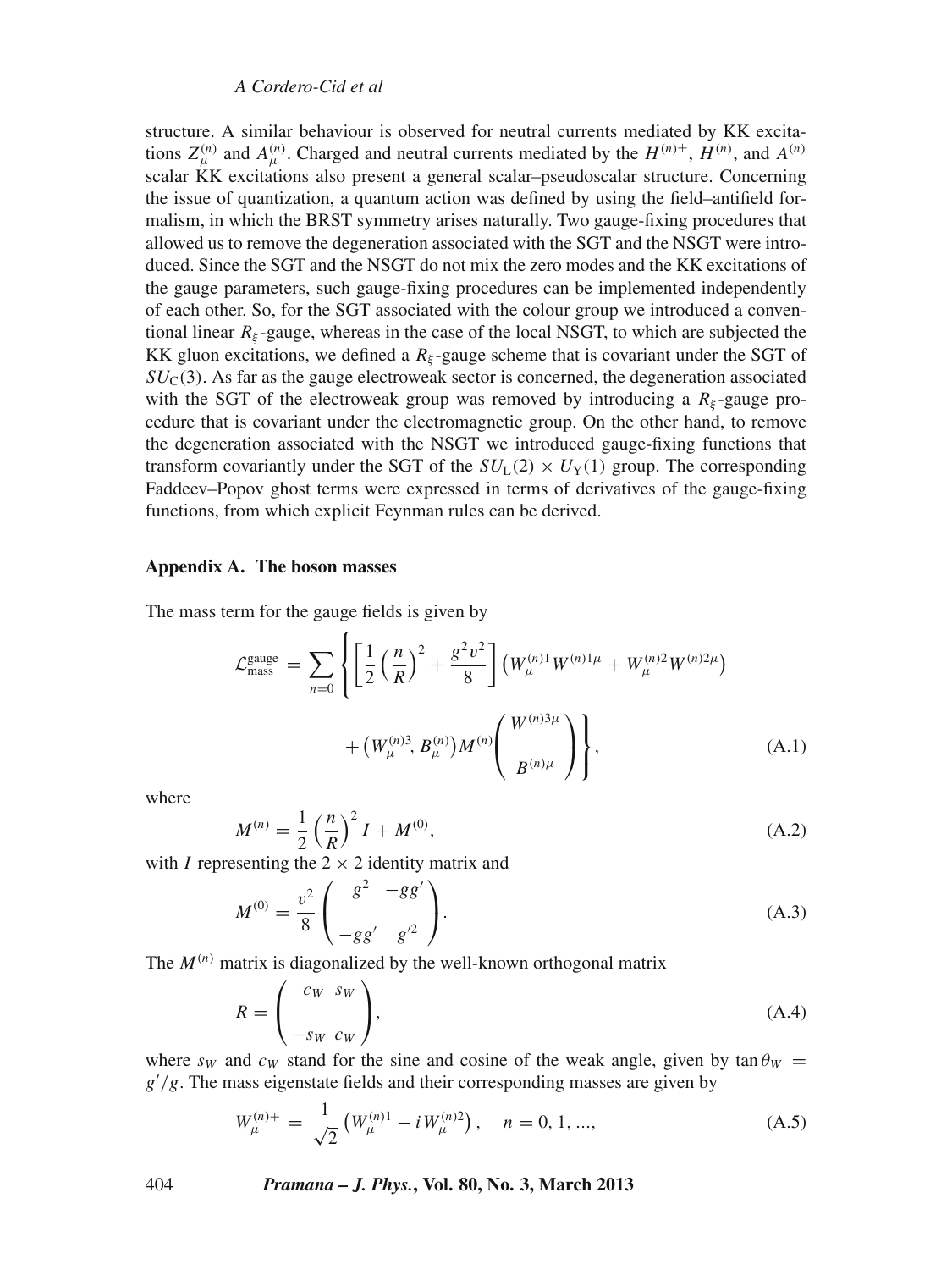$$
W_{\mu}^{(n)-} = \frac{1}{\sqrt{2}} \left( W_{\mu}^{(n)1} + i W_{\mu}^{(n)2} \right), \quad n = 0, 1, ..., \tag{A.6}
$$

$$
m_{W^{(n)}}^2 = \left(\frac{n}{R}\right)^2 + m_{W^{(0)}}^2, \quad n = 0, 1, ..., \tag{A.7}
$$

$$
Z_{\mu}^{(n)} = c_W W_{\mu}^{(n)3} - s_W B_{\mu}^{(n)}, \quad n = 0, 1, ..., \tag{A.8}
$$

$$
A_{\mu}^{(n)} = s_W W_{\mu}^{(n)3} + c_W B_{\mu}^{(n)}, \quad n = 0, 1, ..., \tag{A.9}
$$

$$
m_{Z^{(n)}}^2 = \left(\frac{n}{R}\right)^2 + m_{Z^{(0)}}^2, \quad n = 0, 1, ..., \tag{A.10}
$$

$$
m_{\gamma^{(n)}}^2 = \left(\frac{n}{R}\right)^2, \quad n = 0, 1, ..., \tag{A.11}
$$

where  $m_{W^{(0)}}$  and  $m_{Z^{(0)}}$  are the SM masses for the *W* and *Z* gauge bosons, respectively.

Concerning the mass spectrum of the scalar fields, the up components of the Higgs doublets  $\Phi^{(n)}$ , denoted by  $\phi^{(n)\pm}$ , mix with the charged fields  $W_5^{(n)\pm} \equiv \frac{1}{\sqrt{2\pi}}$  $\frac{1}{2}(W_5^{(n)1} \mp i W_5^{(n)2})$ as follows:

$$
\mathcal{L}_{\text{mass}}^{\text{cs}} = -(\phi^{(n)-}, W_5^{(n)-}) \begin{pmatrix} (n/R)^2 & i m_{W^{(0)}}(n/R) \\ -i m_{W^{(0)}}(n/R) & m_{W^{(0)}}^2 \end{pmatrix} \begin{pmatrix} \phi^{(n)+} \\ W_5^{(n)+} \end{pmatrix}
$$
  
=  $-m_{W^{(n)}}^2 H^{(n)-} H^{(n)+}, \quad n = 1, 2, ...,$  (A.12)

where the physical fields  $H^{(n)\pm}$  and the pseudo-Goldstone bosons  $G_{W^{(n)}}^{\pm}$  are related to the original gauge eigenstates through the following unitary transformation:

$$
\begin{pmatrix} H^{(n)+} \\ G^+_{W^{(n)}} \end{pmatrix} = \begin{pmatrix} c_{\alpha} & i s_{\alpha} \\ s_{\alpha} & -i c_{\alpha} \end{pmatrix} \begin{pmatrix} \phi^{(n)+} \\ W_5^{(n)+} \end{pmatrix},\tag{A.13}
$$

with the angle  $\alpha$  given by

$$
\tan \alpha = \frac{m_{W^{(0)}}}{(n/R)}.
$$
\n(A.14)

The pseudo-Goldstone bosons associated with the standard gauge fields  $W_{\mu}^{(0)\pm}$  and  $Z_{\mu}^{(0)}$ are, respectively, the up component of  $\Phi^{(0)}$  and the imaginary part of the down component of  $\Phi^{(0)}$ :

$$
\Phi^{(0)} = \begin{pmatrix} G_{W^{(0)}}^{+} \\ \frac{v + H^{(0)} + iG_{Z^{(0)}}}{\sqrt{2}} \end{pmatrix},
$$
\n(A.15)

where  $H^{(0)}$  is the SM Higgs boson. On the other hand, the mass terms for the neutral fields  $W_5^{(n)}$ ,  $B_5^{(n)}$ ,  $H^{(n)}$ , and  $\phi_1^{(n)}$ , the latter two fields being the real and imaginary parts of the down component of the  $\Phi^{(n)}$  doublet, can be written as

$$
\mathcal{L}_{\text{mass}}^{\text{ns}} = -\frac{1}{2} m_{H^{(n)}}^2 H^{(n)} H^{(n)}
$$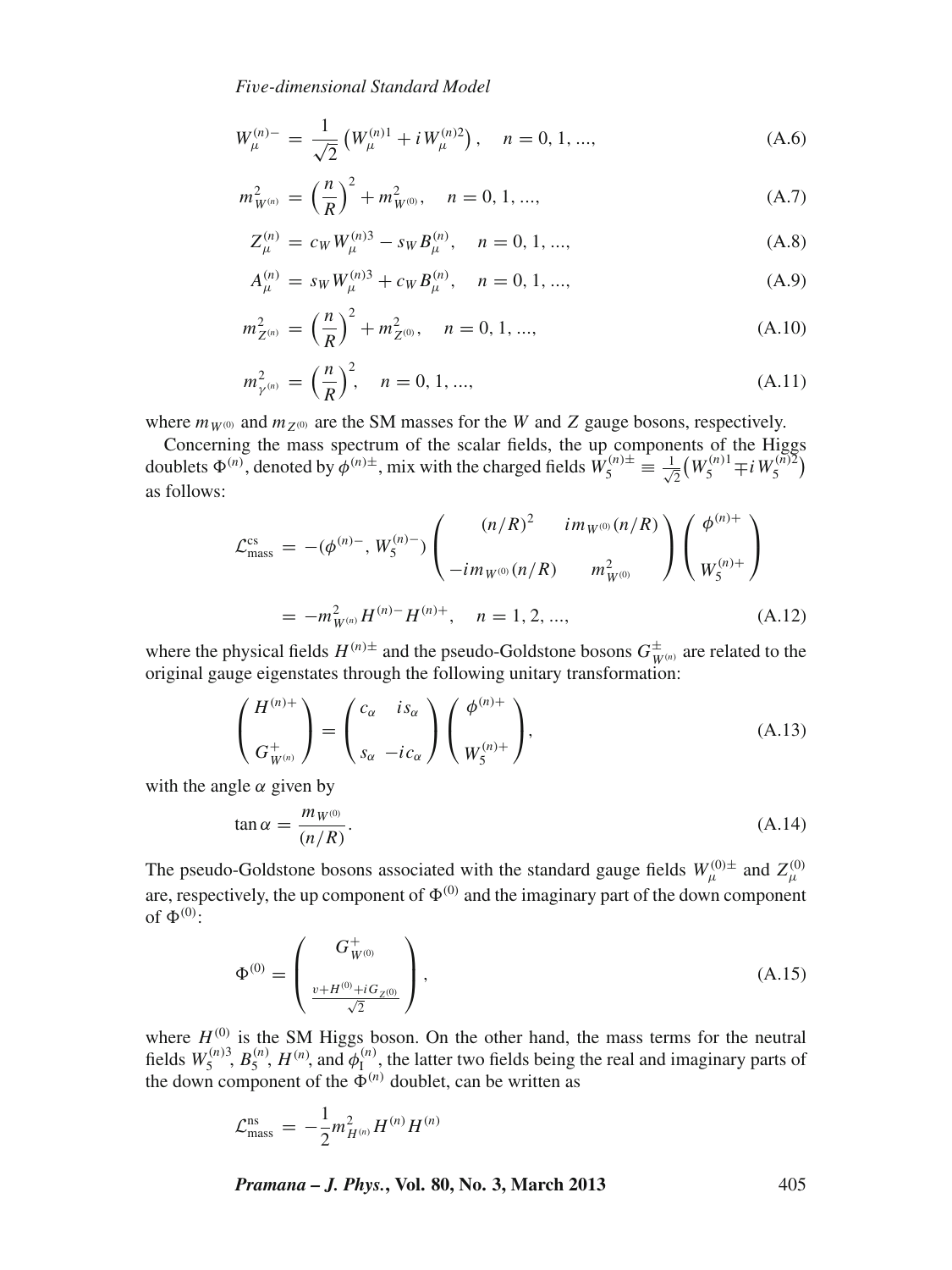$$
-\frac{1}{2}\left(\phi_{I}^{(n)},\hat{W}_{S}^{(n)3}\right) \times \left(\begin{array}{c} (n/R)^2 & -m_{Z^{(0)}}(n/R) \\ -m_{Z^{(0)}}(n/R) & m_{Z^{(0)}}^2 \end{array}\right) \left(\begin{array}{c} \phi_{I}^{(n)} \\ \hat{W}_{S}^{(n)3} \end{array}\right), \tag{A.16}
$$

where we have carried out the following rotation:

$$
\begin{pmatrix} W_5^{(n)3} \\ B_5^{(n)} \end{pmatrix} = \begin{pmatrix} c_W & s_W \\ -s_W & c_W \end{pmatrix} \begin{pmatrix} \hat{W}_5^{(n)3} \\ G_{A^{(n)}} \end{pmatrix}.
$$
 (A.17)

In the above expression,  $G_{A^{(n)}}$  is the pseudo-Goldstone boson associated with the gauge boson  $A_{\mu}^{(n)}$ . In addition, the masses of the KK excitations of  $H^{(0)}$  are given by

$$
m_{H^{(n)}}^2 = \left(\frac{n}{R}\right)^2 + m_{H^{(0)}}^2,\tag{A.18}
$$

where  $m_{H^{(0)}}$  is the SM Higgs mass. The above mass matrix can be diagonalized through the following orthogonal rotation:

$$
\begin{pmatrix} \phi_1^{(n)} \\ \hat{W}_5^{(n)3} \end{pmatrix} = \begin{pmatrix} c_\beta & s_\beta \\ -s_\beta & c_\beta \end{pmatrix} \begin{pmatrix} A^{(n)} \\ G_{Z^{(n)}} \end{pmatrix},
$$
\n(A.19)

where  $G_{Z^{(n)}}$  is the pseudo-Goldstone boson associated with the gauge KK mode  $Z_{\mu}^{(n)}$ and  $A^{(n)}$  represents a physical pseudoscalar field with mass given by  $m_{A^{(n)}} = m_{Z^{(n)}}$ . In addition,

$$
\tan \beta = \frac{m_{Z^{(0)}}}{(n/R)}.\tag{A.20}
$$

Notice that

$$
\frac{\tan \alpha}{\tan \beta} = c_W. \tag{A.21}
$$

#### <span id="page-37-0"></span>**Appendix B. Definitions in the Currents sector**

The covariant objects appearing in eq.  $(76)$  are given by

$$
(D_{\mu}F)^{(0)}_{\mathcal{L}} = D^{(0)}_{\mu}F^{(0)}_{\mathcal{L}}
$$
  

$$
- \left( i g_s \frac{\lambda^a}{2} G^{(n)a}_{\mu} + i g \frac{\sigma^i}{2} W^{(n)i}_{\mu} + i g' \frac{Y}{2} B^{(n)}_{\mu} \right) F^{(n)}_{\mathcal{L}}, \tag{B.1}
$$
  

$$
(D_{\mu}F)^{(n)}_{\mathcal{L}} = D^{(0)}_{\mu}F^{(n)}_{\mathcal{L}} - \left( i g_s \frac{\lambda^a}{2} G^{(n)a}_{\mu} + i g \frac{\sigma^i}{2} W^{(n)i}_{\mu} + i g' \frac{Y}{2} B^{(n)}_{\mu} \right) F^{(0)}_{\mathcal{L}}
$$

$$
e^{i\ell} \Sigma = \frac{\nu_\mu}{L} \left( i g_s \frac{\lambda^a}{2} G_\mu^{(r)a} + i g \frac{\sigma^i}{2} W_\mu^{(r)i} + i g' \frac{\gamma}{2} B_\mu^{(r)} \right) F_L^{(s)}.
$$
\n
$$
- \Delta^{nrs} \left( i g_s \frac{\lambda^a}{2} G_\mu^{(r)a} + i g \frac{\sigma^i}{2} W_\mu^{(r)i} + i g' \frac{\gamma}{2} B_\mu^{(r)} \right) F_L^{(s)}, \quad (B.2)
$$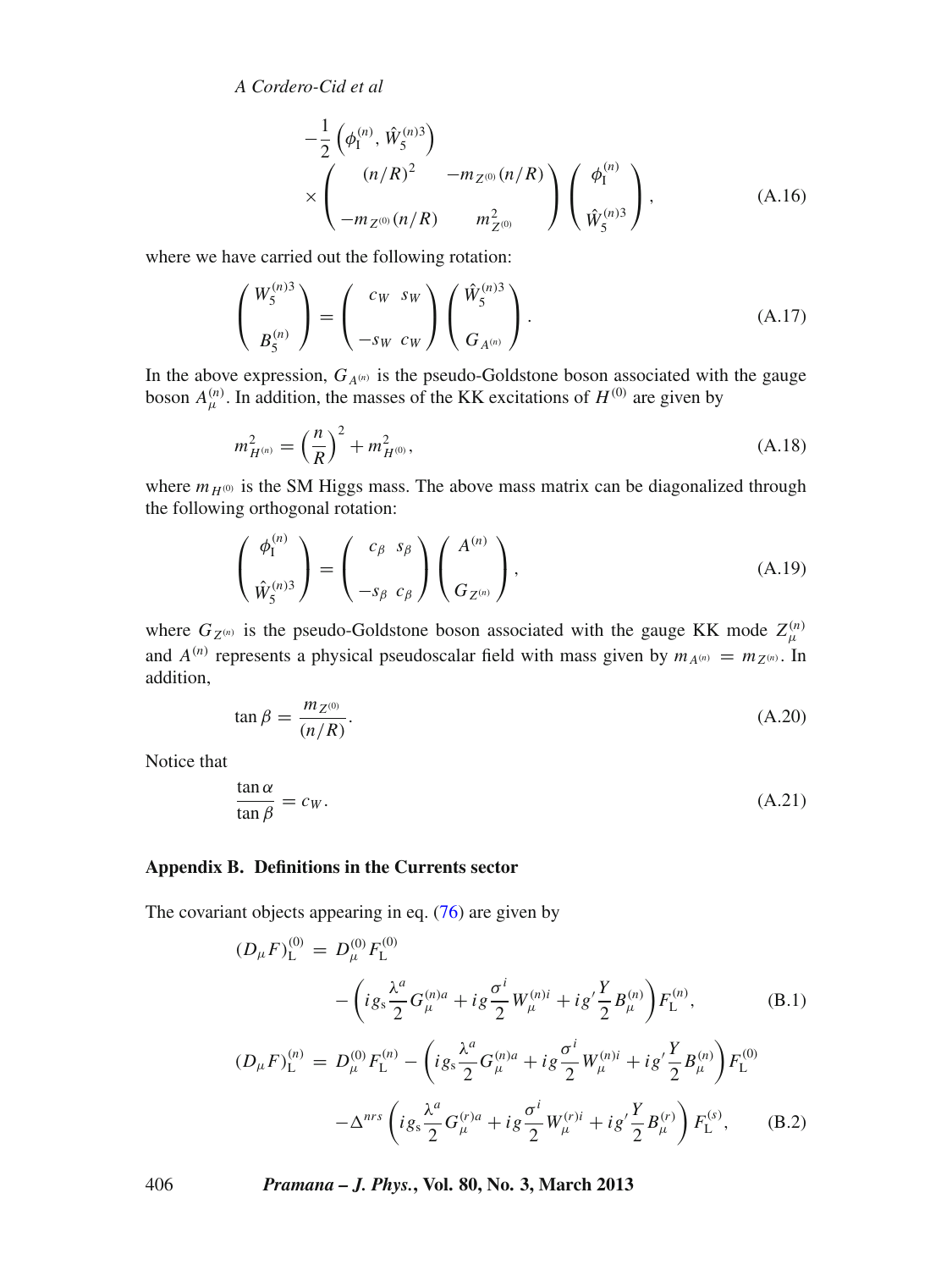$$
(D_{\mu}F)_{\mathcal{R}}^{(n)} = D_{\mu}^{(0)}F_{\mathcal{R}}^{(n)} - \Delta^{mrs} \left( i g_s \frac{\lambda^a}{2} G_{\mu}^{(r)a} + i g \frac{\sigma^i}{2} W_{\mu}^{(r)i} + i g' \frac{Y}{2} B_{\mu}^{(r)} \right) F_{\mathcal{R}}^{(s)},
$$
\n(B.3)

$$
(D_{5}F)^{(0)}_{\mathcal{L}} = \left( i g_{s} \frac{\lambda^{a}}{2} G_{5}^{(n)a} + i g \frac{\sigma^{i}}{2} W_{5}^{(n)i} + i g' \frac{Y}{2} B_{5}^{(n)} \right) F_{\mathcal{R}}^{(n)},
$$
(B.4)

$$
(D_5F)^{(n)}_{\rm L} = \frac{n}{R}F_{\rm R}^{(n)} - \Delta^{mrs} \left(ig_s \frac{\lambda^a}{2} G_5^{(r)a} + ig \frac{\sigma^i}{2} W_5^{(r)i} + ig' \frac{Y}{2} B_5^{(r)}\right) F_{\rm R}^{(s)},\tag{B.5}
$$

$$
(D_5F)_R^{(n)} = -\frac{n}{R}F_L^{(n)} - \left(ig_s\frac{\lambda^a}{2}G_5^{(n)a} + ig\frac{\sigma^i}{2}W_5^{(n)i} + ig'\frac{Y}{2}B_5^{(n)}\right)F_L^{(0)} - \Delta^{mrs}\left(ig_s\frac{\lambda^a}{2}G_5^{(r)a} + ig\frac{\sigma^i}{2}W_5^{(r)i} + ig'\frac{Y}{2}B_5^{(r)}\right)F_L^{(s)},
$$
(B.6)

and

$$
(D_{\mu}\hat{f})_{\mathbf{R}}^{(0)} = D_{\mu}^{(0)} f_{\mathbf{R}}^{(0)} - \left( i g_s \frac{\lambda^a}{2} G_{\mu}^{(n)a} + i g' \frac{Y}{2} B_{\mu}^{(n)} \right) \hat{f}_{\mathbf{R}}^{(n)},
$$
(B.7)  

$$
(D_{\mu}\hat{f})_{\mathbf{R}}^{(n)} = D_{\mu}^{(0)} \hat{f}_{\mathbf{R}}^{(n)} - \left( i g_s \frac{\lambda^a}{2} G_{\mu}^{(n)a} + i g' \frac{Y}{2} B_{\mu}^{(n)} \right) f_{\mathbf{R}}^{(0)}
$$

$$
- \Delta^{nrs} \left( i g_s \frac{\lambda^a}{2} G_{\mu}^{(r)a} + i g' \frac{Y}{2} B_{\mu}^{(r)} \right) \hat{f}_{\mathbf{R}}^{(s)},
$$
(B.8)

$$
(D_{\mu}\hat{f})_{\mathcal{L}}^{(n)} = D_{\mu}^{(0)}\hat{f}_{\mathcal{L}}^{(n)} - \Delta^{\prime nrs} \left( i g_s \frac{\lambda^a}{2} G_{\mu}^{(r)a} + i g' \frac{Y}{2} B_{\mu}^{(r)} \right) \hat{f}_{\mathcal{L}}^{(s)}, \tag{B.9}
$$

$$
(D_5 \hat{f})_R^{(0)} = \left( i g_s \frac{\lambda^a}{2} G_5^{(n)a} + i g' \frac{Y}{2} B_5^{(n)} \right) \hat{f}_L^{(n)},
$$
(B.10)

$$
(D_5 f)_R^{(n)} = \frac{n}{R} \hat{f}_L^{(n)} - \Delta^{mrs} \left( i g_s \frac{\lambda^a}{2} G_5^{(r)a} + i g' \frac{Y}{2} B_5^{(r)} \right) \hat{f}_L^{(s)}, \tag{B.11}
$$

$$
(D_5 \hat{f})_{\text{L}}^{(n)} = -\frac{n}{R} \hat{f}_{\text{R}}^{(n)} - \left( i g_s \frac{\lambda^a}{2} G_5^{(n)a} + i g' \frac{Y}{2} B_5^{(n)} \right) f_{\text{R}}^{(0)}
$$

$$
- \Delta^{mrs} \left( i g_s \frac{\lambda^a}{2} G_5^{(r)a} + i g' \frac{Y}{2} B_5^{(r)} \right) \hat{f}_{\text{R}}^{(s)}.
$$
(B.12)

In the above expressions, an appropriate application of the covariant derivative is assumed. For example,  $D_{\mu}^{(0)} e_{\mathsf{R}}^{(0)} = (\partial_{\mu} - ig' B_{\mu}^{(0)} Y/2) e_{\mathsf{R}}^{(0)}$ , but  $D_{\mu}^{(0)} d_{\mathsf{R}}^{(0)} = (\partial_{\mu} - ig' B_{\mu}^{(0)} Y/2) e_{\mathsf{R}}^{(0)}$  $ig_sG^{(0)a}_\mu\lambda^a/2 -ig'B^{(0)}_\mu Y/2)d^{(0)}_{\rm R}.$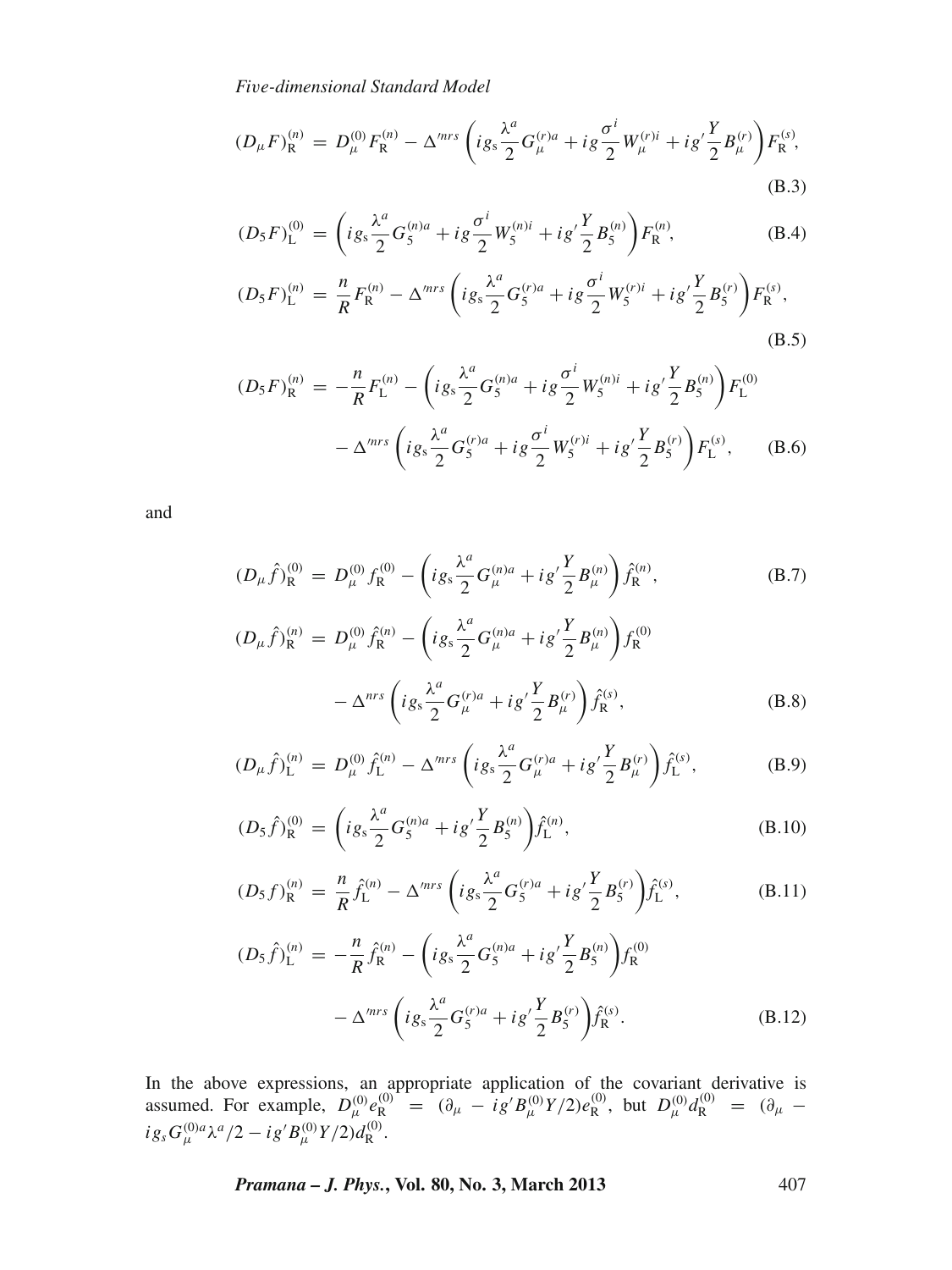# <span id="page-39-0"></span>**Appendix C. The fermion masses**

As commented in [§2,](#page-2-0) the masses of the fermions emerge from both the Yukawa and the Currents sectors. The corresponding Lagrangian is given by

$$
-\mathcal{L}_{\text{mass}}^{f} = \sum_{a,b=1}^{3} \left\{ \left( \lambda_{eab} \bar{L}_{La}^{(0)} e_{Rb}^{(0)} + \lambda_{dab} \bar{Q}_{La}^{(0)} d_{Rb}^{(0)} \right) \Phi_{0}^{(0)} \right.\n+ \lambda_{uab} \bar{Q}_{La}^{(0)} u_{Rb}^{(0)} \tilde{\Phi}_{0}^{(0)} + \lambda_{eab} \left( \bar{L}_{La}^{(n)} \hat{e}_{Rb}^{(n)} + \bar{L}_{Ra}^{(n)} \hat{e}_{Lb}^{(n)} \right) \Phi_{0}^{(0)} \right.\n+ \lambda_{dab} \left( \bar{Q}_{La}^{(n)} \hat{d}_{Rb}^{(n)} + \bar{Q}_{Ra}^{(n)} \hat{d}_{Lb}^{(n)} \right) \Phi_{0}^{(0)} \right.\n+ \lambda_{uab} \left( \bar{Q}_{La}^{(n)} \hat{u}_{Rb}^{(n)} + \bar{Q}_{Ra}^{(n)} \hat{u}_{Lb}^{(n)} \right) \tilde{\Phi}_{0}^{(0)} \right\.\n+ \sum_{a=1}^{3} \left\{ \left( \frac{n}{R} \right) \left( \bar{L}_{aL}^{(n)} L_{aR}^{(n)} + \bar{\hat{e}}_{aR}^{(n)} \hat{e}_{aL}^{(n)} + \bar{Q}_{aL}^{(n)} Q_{aR}^{(n)} \right.\n+ \bar{\hat{d}}_{aR}^{(n)} \hat{d}_{aL}^{(n)} + \bar{\hat{u}}_{aR}^{(n)} \hat{u}_{aL}^{(n)} \right) \right\} + \text{ h.c.} \quad (C.1)
$$

In the flavour space, this Lagrangian can be written as follows:

$$
-\mathcal{L}_{\text{mass}}^{f} = \bar{E}_{\text{L}}^{(0)} \Lambda_{e} E_{\text{R}}^{(0)} + \bar{E}_{\text{L}}^{(n)} \Lambda_{e} \hat{E}_{\text{R}}^{(n)} + \bar{E}_{\text{R}}^{(n)} \Lambda_{e} \hat{E}_{\text{L}}^{(n)}
$$

$$
+ \left(\frac{n}{R}\right) \left(\bar{E}_{\text{L}}^{(n)} E_{\text{R}}^{(n)} + \bar{\hat{E}}_{\text{R}}^{(n)} \hat{E}_{\text{L}}^{(n)} + \bar{N}_{\text{L}}^{(n)} N_{\text{R}}^{(n)}\right)
$$

$$
+ \bar{D}_{\text{L}}^{(0)} \Lambda_{d} D_{\text{R}}^{(0)} + \bar{D}_{\text{L}}^{(n)} \Lambda_{d} \hat{D}_{\text{R}}^{(n)} + \bar{D}_{\text{R}}^{(n)} \Lambda_{d} \hat{D}_{\text{L}}^{(n)}
$$

$$
+ \left(\frac{n}{R}\right) \left(\bar{D}_{\text{L}}^{(n)} D_{\text{R}}^{(n)} + \bar{\hat{D}}_{\text{R}}^{(n)} \hat{D}_{\text{L}}^{(n)}\right)
$$

$$
+ \bar{U}_{\text{L}}^{(0)} \Lambda_{u} U_{\text{R}}^{(0)} + \bar{U}_{\text{L}}^{(n)} \Lambda_{u} \hat{U}_{\text{R}}^{(n)} + \bar{U}_{\text{R}}^{(n)} \Lambda_{u} \hat{U}_{\text{L}}^{(n)}
$$

$$
+ \left(\frac{n}{R}\right) \left(\bar{U}_{\text{L}}^{(n)} U_{\text{R}}^{(n)} + \bar{\hat{U}}_{\text{R}}^{(n)} \hat{U}_{\text{L}}^{(n)}\right) + \text{h.c.,}
$$
(C.2)

where  $\Lambda_{e,d,u} = (v/\sqrt{2})\lambda_{e,d,u}$  are matrices in the flavour space. Additionally,

$$
E_{\text{L,R}}^{(n)} = \begin{pmatrix} e^{(n)} \\ \mu^{(n)} \\ \tau^{(n)} \end{pmatrix}_{\text{L,R}}, \quad n = 0, 1, ...,
$$
  

$$
N_{\text{L,R}}^{(n)} = \begin{pmatrix} v_e^{(n)} \\ v_\mu^{(n)} \\ \mu^{(n)} \\ \nu_\tau^{(n)} \end{pmatrix}_{\text{L,R}}, \quad n = 1, 2, ...,
$$
 (C.3)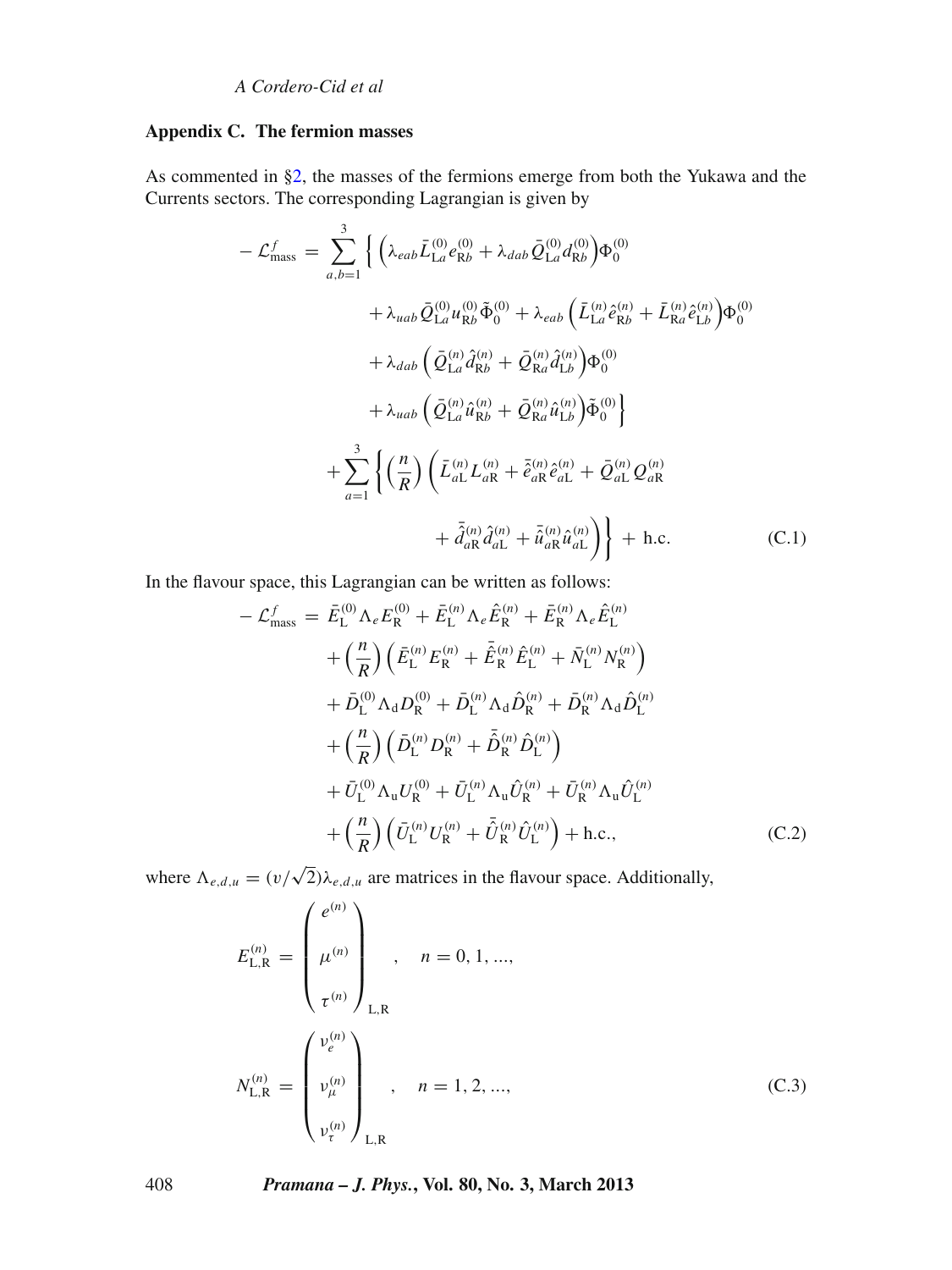$$
D_{\text{L,R}}^{(n)} = \begin{pmatrix} d^{(n)} \\ s^{(n)} \\ \vdots \\ b^{(n)} \end{pmatrix}_{\text{L,R}} , \qquad U_{\text{L,R}}^{(n)} = \begin{pmatrix} u^{(n)} \\ c^{(n)} \\ \vdots \\ t^{(n)} \end{pmatrix}_{\text{L,R}} , \qquad n = 0, 1, ..., \qquad \text{(C.4)}
$$
  

$$
\hat{E}_{\text{L,R}}^{(n)} = \begin{pmatrix} \hat{e}^{(n)} \\ \hat{\mu}^{(n)} \\ \vdots \\ \hat{\tau}^{(n)} \end{pmatrix}_{\text{L,R}} , \qquad n = 1, 2, ..., \qquad \qquad \text{(C.5)}
$$
  

$$
\hat{D}_{\text{L,R}}^{(n)} = \begin{pmatrix} \hat{d}^{(n)} \\ \hat{s}^{(n)} \\ \vdots \\ \hat{b}^{(n)} \end{pmatrix}_{\text{L,R}} , \qquad \hat{U}_{\text{L,R}}^{(n)} = \begin{pmatrix} \hat{u}^{(n)} \\ \hat{c}^{(n)} \\ \vdots \\ \hat{t}^{(n)} \end{pmatrix}_{\text{L,R}} , \qquad n = 1, 2, ... \qquad \qquad \text{(C.6)}
$$

The mass eigenstates of the zero modes are determined by means of the standard unitary transformations

$$
N_{\rm L}^{\prime (0)} = V_{\rm L}^e N_{\rm L}^{(0)},\tag{C.7}
$$

$$
E_{\text{L,R}}^{\prime(0)} = V_{\text{L,R}}^e E_{\text{L,R}}^{(0)}, \tag{C.8}
$$

$$
D_{\text{L,R}}^{\prime(0)} = V_{\text{L,R}}^d D_{\text{L,R}}^{(0)},\tag{C.9}
$$

$$
U_{\text{L,R}}^{\prime(0)} = V_{\text{L,R}}^u U_{\text{L,R}}^{(0)}.
$$
\n(C.10)

Notice that, as it is usual, the left-handed neutrinos are rotated in the same way as the left-handed charged leptons. Regarding the excited KK modes, we impose the following transformations:

$$
E_{\text{L,R}}^{\prime (n)} = V_{\text{L}}^e E_{\text{L,R}}^{(n)}, \quad \hat{E}_{\text{L,R}}^{\prime (n)} = V_{\text{R}}^e \hat{E}_{\text{L,R}}^{(n)}, \tag{C.11}
$$

$$
D_{\text{L,R}}^{\prime (n)} = V_{\text{L}}^d D_{\text{L,R}}^{(n)}, \quad \hat{D}_{\text{L,R}}^{\prime (n)} = V_{\text{R}}^d \hat{D}_{\text{L,R}}^{(n)}, \tag{C.12}
$$

$$
U_{\text{L,R}}^{\prime(n)} = V_{\text{L}}^{u} U_{\text{L,R}}^{\prime(n)}, \quad \hat{U}_{\text{L,R}}^{\prime(n)} = V_{\text{R}}^{u} \hat{U}_{\text{L,R}}^{\prime(n)}.
$$
\n(C.13)

We also demand that the neutrino excitations transform as the corresponding charged lepton excitations:

<span id="page-40-0"></span>
$$
N_{\text{L,R}}^{\prime(n)} = V_{\text{L}}^e N_{\text{L,R}}^{(n)} \,. \tag{C.14}
$$

Once these transformations are carried out, one obtains

$$
-\mathcal{L}_{\text{mass}}^f = \mathcal{L}_{\text{mass}}^e + \mathcal{L}_{\text{mass}}^d + \mathcal{L}_{\text{mass}}^u,\tag{C.15}
$$

where

$$
\mathcal{L}_{\text{mass}}^e = \bar{E}_{\text{L}}^{\prime(0)} M_e^{(0)} E_{\text{R}}^{\prime(0)} + \left(\frac{n}{R}\right) \bar{\nu}_{\text{L}}^{(n)} \nu_{\text{R}}^{(n)} + \sum_{a=1}^3 m_{e_a^{(n)}} \left(\bar{e}_{a\text{L}}^{\prime(n)} \ \bar{\hat{e}}_{a\text{L}}^{\prime(n)}\right)
$$

*Pramana – J. Phys.***, Vol. 80, No. 3, March 2013** 409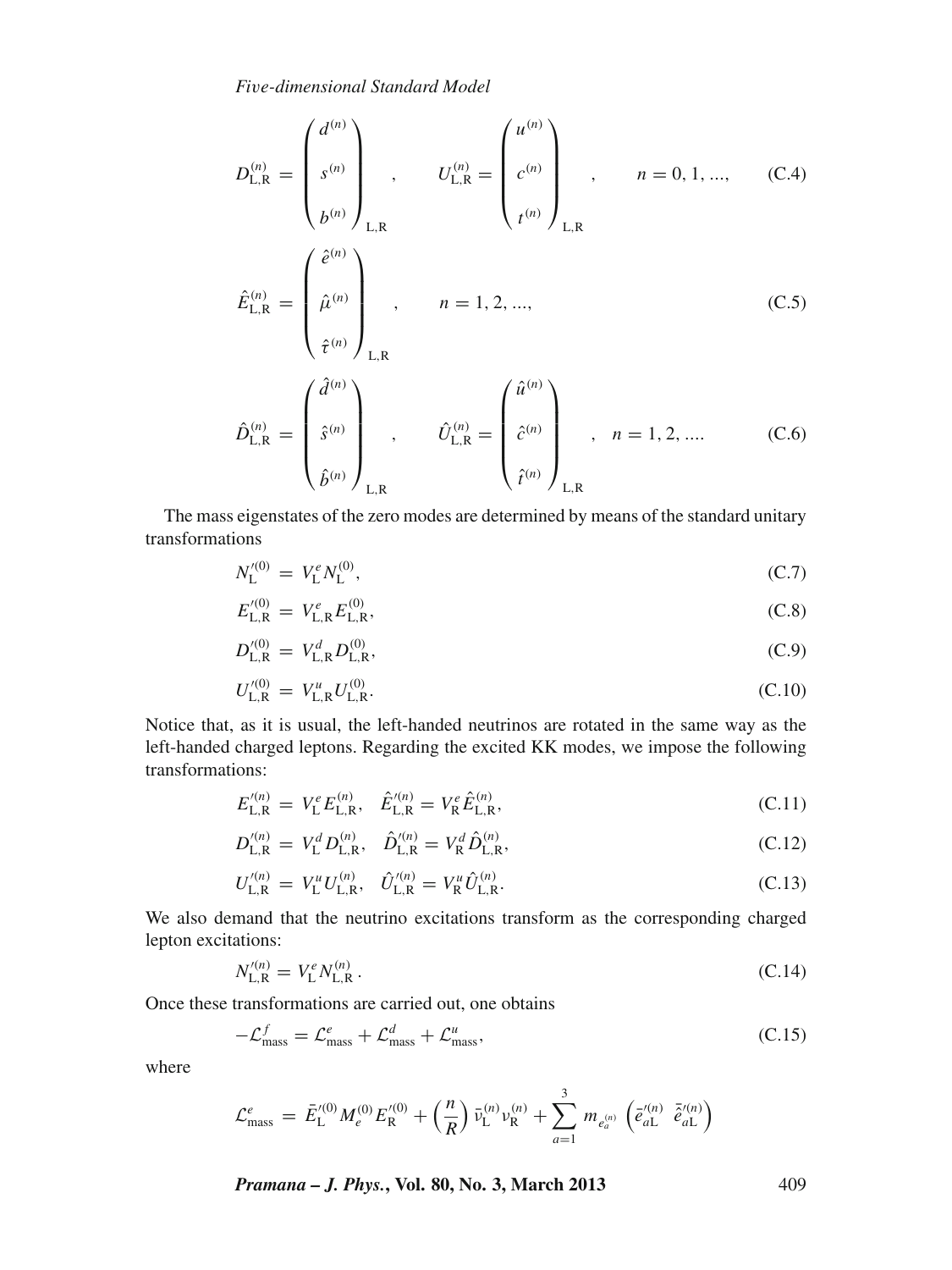$$
\times \left( \begin{array}{cc} \cos \alpha_{e_a}^{(n)} & \sin \alpha_{e_a}^{(n)} \\ \sin \alpha_{e_a}^{(n)} & \cos \alpha_{e_a}^{(n)} \end{array} \right) \left( \begin{array}{c} e'_a^{(n)} \\ e'_a^{(n)} \end{array} \right) + \text{h.c.} \tag{C.16}
$$
\n
$$
\mathcal{L}_{\text{mass}}^d = \bar{D}_{\text{L}}^{'(0)} M_{\text{d}}^{(0)} D_{\text{R}}^{'(0)} + \sum_{a=1}^3 m_{d_a^{(n)}} \left( \bar{d}_{a\text{L}}^{'(n)} \bar{\tilde{d}}_{a\text{L}}^{'(n)} \right)
$$
\n
$$
\times \left( \begin{array}{c} \cos \alpha_{d_a}^{(n)} & \sin \alpha_{d_a}^{(n)} \\ \sin \alpha_{d_a}^{(n)} & \cos \alpha_{d_a}^{(n)} \end{array} \right) \left( \begin{array}{c} d_a^{(n)} \\ \hat{d}_a^{(n)} \end{array} \right) + \text{h.c.} \tag{C.17}
$$
\n
$$
\mathcal{L}_{\text{mass}}^u = \bar{U}_{\text{L}}^{'(0)} M_{\text{u}}^{(0)} U_{\text{R}}^{'(0)} + \sum_{a=1}^3 m_{u_a^{(n)}} \left( \bar{u}_{a\text{L}}^{'(n)} \bar{\tilde{u}}_{a\text{L}}^{'(n)} \right)
$$
\n
$$
\times \left( \begin{array}{c} \cos \alpha_{u_a}^{(n)} & \sin \alpha_{u_a}^{(n)} \\ \sin \alpha_{u_a}^{(n)} & \cos \alpha_{u_a}^{(n)} \end{array} \right) \left( \begin{array}{c} u_a^{(n)} \\ u_a^{(n)} \end{array} \right) + \text{h.c.} \tag{C.18}
$$

In the above expressions,  $M_e^{(0)} = \text{diag}(m_{e^{(0)}}, m_{\mu^{(0)}}, m_{\tau^{(0)}})$ , etc. In addition,

$$
\tan \alpha_{f_a}^{(n)} = \frac{m_{f_a^{(0)}}}{(n/R)},\tag{C.19}
$$

where  $f_a$  stands for a charged lepton or quark. The mass eigenstates associated with the KK modes, which we shall denote by  $\tilde{f}_a$  and  $\tilde{\hat{f}}_a$ , are given by the following unitary transformations:

$$
\begin{pmatrix} f_{a\mathcal{L}}^{\prime(n)} \\ \hat{f}_{a\mathcal{L}}^{\prime(n)} \end{pmatrix} = V_{\mathcal{L}} \begin{pmatrix} \tilde{f}_{a\mathcal{L}}^{(n)} \\ \tilde{f}_{a\mathcal{L}}^{(n)} \end{pmatrix}, \quad \begin{pmatrix} f_{a\mathcal{R}}^{\prime(n)} \\ \hat{f}_{a\mathcal{R}}^{\prime(n)} \end{pmatrix} = V_{\mathcal{R}} \begin{pmatrix} \tilde{f}_{a\mathcal{R}}^{(n)} \\ \tilde{f}_{a\mathcal{R}}^{(n)} \end{pmatrix}, \tag{C.20}
$$

where

$$
V_{\rm L} = \begin{pmatrix} \cos(\alpha_{f_a}^{(n)}/2) & \sin(\alpha_{f_a}^{(n)}/2) \\ \sin(\alpha_{f_a}^{(n)}/2) & -\cos(\alpha_{f_a}^{(n)}/2) \end{pmatrix},
$$
  

$$
V_{\rm R} = \begin{pmatrix} \cos(\alpha_{f_a}^{(n)}/2) & -\sin(\alpha_{f_a}^{(n)}/2) \\ \sin(\alpha_{f_a}^{(n)}/2) & \cos(\alpha_{f_a}^{(n)}/2) \end{pmatrix}.
$$
(C.21)

 $\tilde{f}_a$  and  $\tilde{\hat{f}}_a$  states are degenerate, with mass given by

$$
m_{f_a^{(n)}} = \sqrt{\left(\frac{n}{R}\right)^2 + m_{f_a^{(0)}}^2}.
$$
\n(C.22)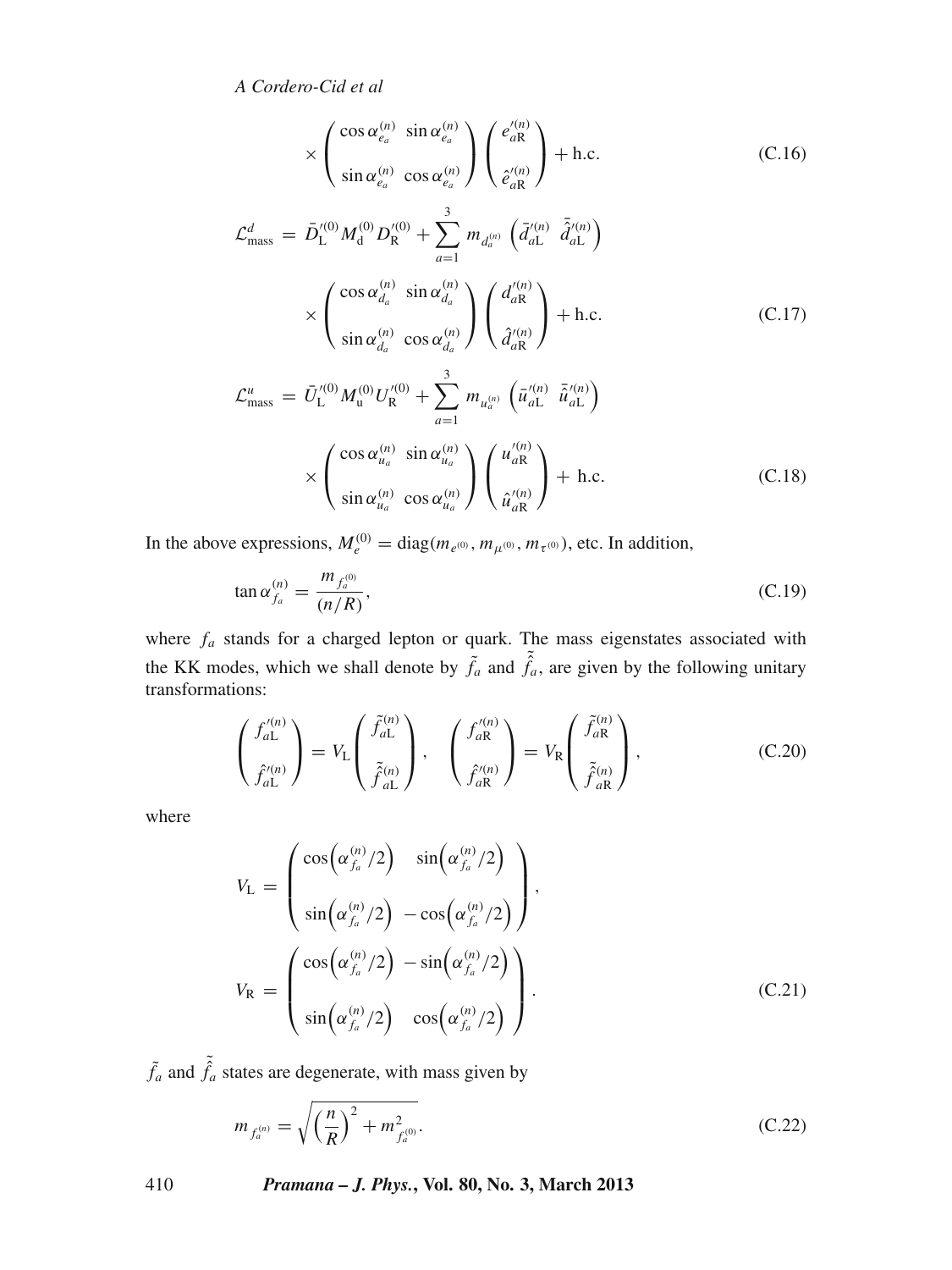# **Acknowledgements**

The authors acknowledge financial support from CONACYT and SNI (México). JJT also acknowledges support from VIEP-BUAP under grant DES-EXC-2011.

# **References**

<span id="page-42-10"></span><span id="page-42-9"></span><span id="page-42-8"></span><span id="page-42-7"></span><span id="page-42-6"></span><span id="page-42-5"></span><span id="page-42-4"></span><span id="page-42-3"></span><span id="page-42-2"></span><span id="page-42-1"></span><span id="page-42-0"></span>[1] I Antoniadis, *Phys. Lett.* **B246**, 377 (1990) N Arkani-Hamed, S Dimopoulos and G R Dvali, *Phys. Lett.* **B429**, 263 (1998) I Antoniadis, N Arkani-Hamed, S Dimopoulos and G R Dvali, *Phys. Lett.* **B436**, 257 (1998) [2] T Appelquist, H-C Cheng and B A Dobrescu, *Phys. Re*v*.* **D64**, 035002 (2001) [3] G Servant and T M P Tait, *New J. Phys.* **4**, 99 (2002) H-C Cheng, J L Feng and K T Matchev, *Phys. Re*v*. Lett.* **89**, 211301 (2002) G Servant and T M P Tait, *Nucl. Phys.* **B650**, 391 (2003) L Bergström, T Bringmann, M Eriksson and M Gustafsson, *J. Cosmol. Astropart. Phys.* **0504**, 004 (2005) S Matsumoto and M Senami, *Phys. Lett.* **B633**, 671 (2006) M Kakizaki, S Matsumoto, Y Sato and M Senami, *Nucl. Phys.* **B735**, 84 (2006) M Kakizaki, S Matsumoto and M Senami, *Phys. Re*v*.* **D74**, 023504 (2006) F Burnell and G D Kribs, *Phys. Re*v*.* **D73**, 015001 (2006) S Matsumoto, J Sato, M Senami and M Yamanaka, *Phys. Re*v*.* **D76**, 043528 (2007) J A R Cembranos, J L Feng and L E Strigari, *Phys. Re*v*.* **D75**, 036004 (2007) M Blennow, H Melbeus and T Ohlsson, *J. Cosmol. Astropart. Phys.* **1001**, 018 (2010) [4] S Matsumoto, J Sato, M Senami and M Yamanaka, *Phys. Re*v*.* **D76**, 043528 (2007) S Matsumoto, J Sato, M Senami and M Yamanaka, *Phys. Lett.* **B647**, 466 (2007) [5] F J Petriello, *J. High Energy Phys.* **0205**, 003 (2002) [6] T Appelquist and H-U Yee, *Phys. Re*v*.* **D67**, 055002 (2003) [7] P Bandyopadhyay, B Bhattacherjee and A Datta, *J. High Energy Phys.* **1003**, 048 (2010) [8] H Novales-Sánchez and J J Toscano, *Phys. Re*v*.* **D84**, 057901 (2011) [9] A J Buras, M Spranger and A Weiler, *Nucl. Phys.* **B660**, 225 (2003) [10] A J Buras, A Poschenrieder, M Spranger and A Weiler, *Nucl. Phys.* **B678**, 455 (2004) [11] E O Iltan, *J. High Energy Phys.* **0402**, 065 (2004) [12] S Khalil and R Mohapatra, *Nucl. Phys.* **B695**, 313 (2004) [13] T G Rizzo, *Phys. Re*v*.* **D64**, 095010 (2001) H-C Cheng, K T Matchev and M Schmaltz, *Phys. Re*v*.* **D66**, 056006 (2002) C Macesanu, C D McMullen and S Nandi, *Phys. Re*v*.* **D66**, 015009 (2002) G Bhattacharyya, P Dey, A Kundu and A Raychaudhuri, *Phys. Lett.* **B628**, 141 (2005) M Battaglia, A Datta, A De Roeck, K Kong and K T Matchev, *J. High Energy Phys.* **0507**, 033 (2005) B Bhattacherjee and A Kundu, *Phys. Lett.* **B627**, 137 (2005) B Bhattacherjee and A Kundu, *Phys. Lett.* **B653**, 300 (2007) D Hooper and S Profumo, *Phys. Rep.* **453**, 29 (2007) B Bhattacherjee, A Kundu, S K Rai and S Raychaudhuri, *Phys. Re*v*.* **D78**, 115005 (2008) P Konar, K Kong, K T Matchev and M Perelstein, *New J. Phys.* **11** 105004 (2009) S Matsumoto, J Sato, M Senami and M Yamanaka, *Phys. Re*v*.* **D80**, 056006 (2009) G Bhattacharyya, A Datta, S K Majee and A Raychaudhuri, *Nucl. Phys.* **B821**, 48 (2009) P Bandyopadhyay, B Bhattacherjee and A Datta, *J. High Energy Phys.* **1003**, 048 (2010) B Bhattacherjee, A Kundu, S K Rai and S Raychaudhuri, *Phys. Re*v*.* **D81**, 035021 (2010) D Choudhury, A Datta and K Ghosh, *J. High Energy Phys.* **1008**, 051 (2010)